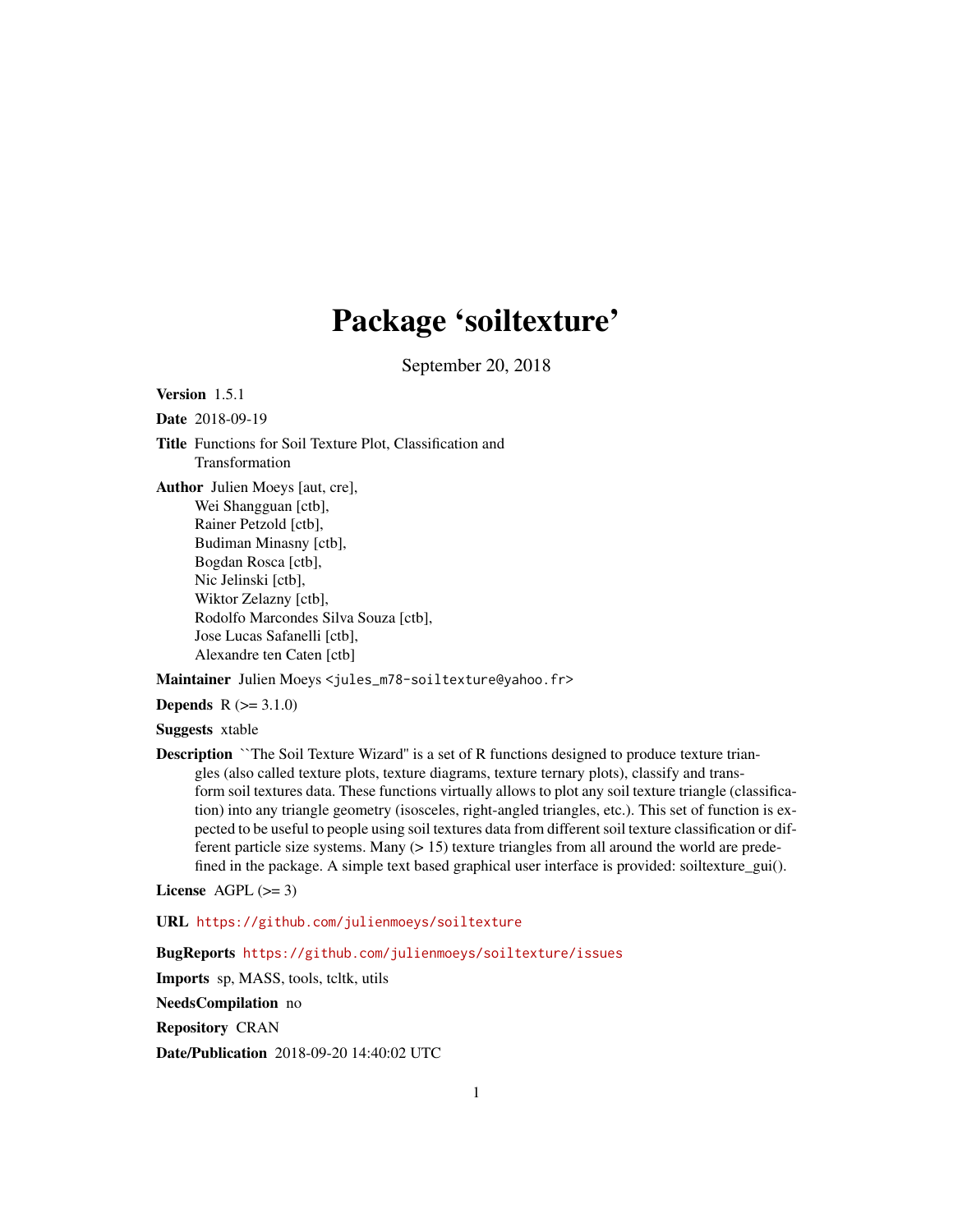# R topics documented:

|                                                                                                                                                                                                                                                                                                                                                                                                                            | 3  |
|----------------------------------------------------------------------------------------------------------------------------------------------------------------------------------------------------------------------------------------------------------------------------------------------------------------------------------------------------------------------------------------------------------------------------|----|
|                                                                                                                                                                                                                                                                                                                                                                                                                            | 6  |
|                                                                                                                                                                                                                                                                                                                                                                                                                            | 8  |
|                                                                                                                                                                                                                                                                                                                                                                                                                            | 11 |
|                                                                                                                                                                                                                                                                                                                                                                                                                            | 12 |
|                                                                                                                                                                                                                                                                                                                                                                                                                            | 12 |
|                                                                                                                                                                                                                                                                                                                                                                                                                            | 14 |
|                                                                                                                                                                                                                                                                                                                                                                                                                            | 15 |
|                                                                                                                                                                                                                                                                                                                                                                                                                            | 16 |
|                                                                                                                                                                                                                                                                                                                                                                                                                            | 16 |
|                                                                                                                                                                                                                                                                                                                                                                                                                            | 17 |
|                                                                                                                                                                                                                                                                                                                                                                                                                            | 18 |
|                                                                                                                                                                                                                                                                                                                                                                                                                            | 19 |
|                                                                                                                                                                                                                                                                                                                                                                                                                            | 20 |
|                                                                                                                                                                                                                                                                                                                                                                                                                            | 20 |
|                                                                                                                                                                                                                                                                                                                                                                                                                            | 22 |
|                                                                                                                                                                                                                                                                                                                                                                                                                            | 23 |
| $TT. data.test.X \n\t\ldots \n\t\ldots \n\t\ldots \n\t\ldots \n\t\ldots \n\t\ldots \n\t\ldots \n\t\ldots \n\t\ldots \n\t\ldots \n\t\ldots \n\t\ldots \n\t\ldots \n\t\ldots \n\t\ldots \n\t\ldots \n\t\ldots \n\t\ldots \n\t\ldots \n\t\ldots \n\t\ldots \n\t\ldots \n\t\ldots \n\t\ldots \n\t\ldots \n\t\ldots \n\t\ldots \n\t\ldots \n\t\ldots \n\t\ldots \n\t\ldots \n\t\ldots \n\t\ldots \n\t\ldots \n\t\ldots \n\t\ld$ | 24 |
|                                                                                                                                                                                                                                                                                                                                                                                                                            | 25 |
|                                                                                                                                                                                                                                                                                                                                                                                                                            | 25 |
|                                                                                                                                                                                                                                                                                                                                                                                                                            | 26 |
|                                                                                                                                                                                                                                                                                                                                                                                                                            | 26 |
|                                                                                                                                                                                                                                                                                                                                                                                                                            | 27 |
|                                                                                                                                                                                                                                                                                                                                                                                                                            | 28 |
|                                                                                                                                                                                                                                                                                                                                                                                                                            | 28 |
|                                                                                                                                                                                                                                                                                                                                                                                                                            | 29 |
|                                                                                                                                                                                                                                                                                                                                                                                                                            | 29 |
|                                                                                                                                                                                                                                                                                                                                                                                                                            |    |
|                                                                                                                                                                                                                                                                                                                                                                                                                            | 30 |
|                                                                                                                                                                                                                                                                                                                                                                                                                            | 31 |
|                                                                                                                                                                                                                                                                                                                                                                                                                            | 32 |
|                                                                                                                                                                                                                                                                                                                                                                                                                            | 32 |
|                                                                                                                                                                                                                                                                                                                                                                                                                            | 34 |
|                                                                                                                                                                                                                                                                                                                                                                                                                            | 35 |
|                                                                                                                                                                                                                                                                                                                                                                                                                            | 36 |
|                                                                                                                                                                                                                                                                                                                                                                                                                            | 37 |
|                                                                                                                                                                                                                                                                                                                                                                                                                            | 38 |
|                                                                                                                                                                                                                                                                                                                                                                                                                            | 40 |
| TT.normalise.sum.X                                                                                                                                                                                                                                                                                                                                                                                                         | 40 |
| TT.par.op.set                                                                                                                                                                                                                                                                                                                                                                                                              | 41 |
|                                                                                                                                                                                                                                                                                                                                                                                                                            | 42 |
| TT.plot                                                                                                                                                                                                                                                                                                                                                                                                                    | 42 |
| TT.points                                                                                                                                                                                                                                                                                                                                                                                                                  | 58 |
|                                                                                                                                                                                                                                                                                                                                                                                                                            | 60 |
|                                                                                                                                                                                                                                                                                                                                                                                                                            | 64 |
|                                                                                                                                                                                                                                                                                                                                                                                                                            | 65 |
|                                                                                                                                                                                                                                                                                                                                                                                                                            | 66 |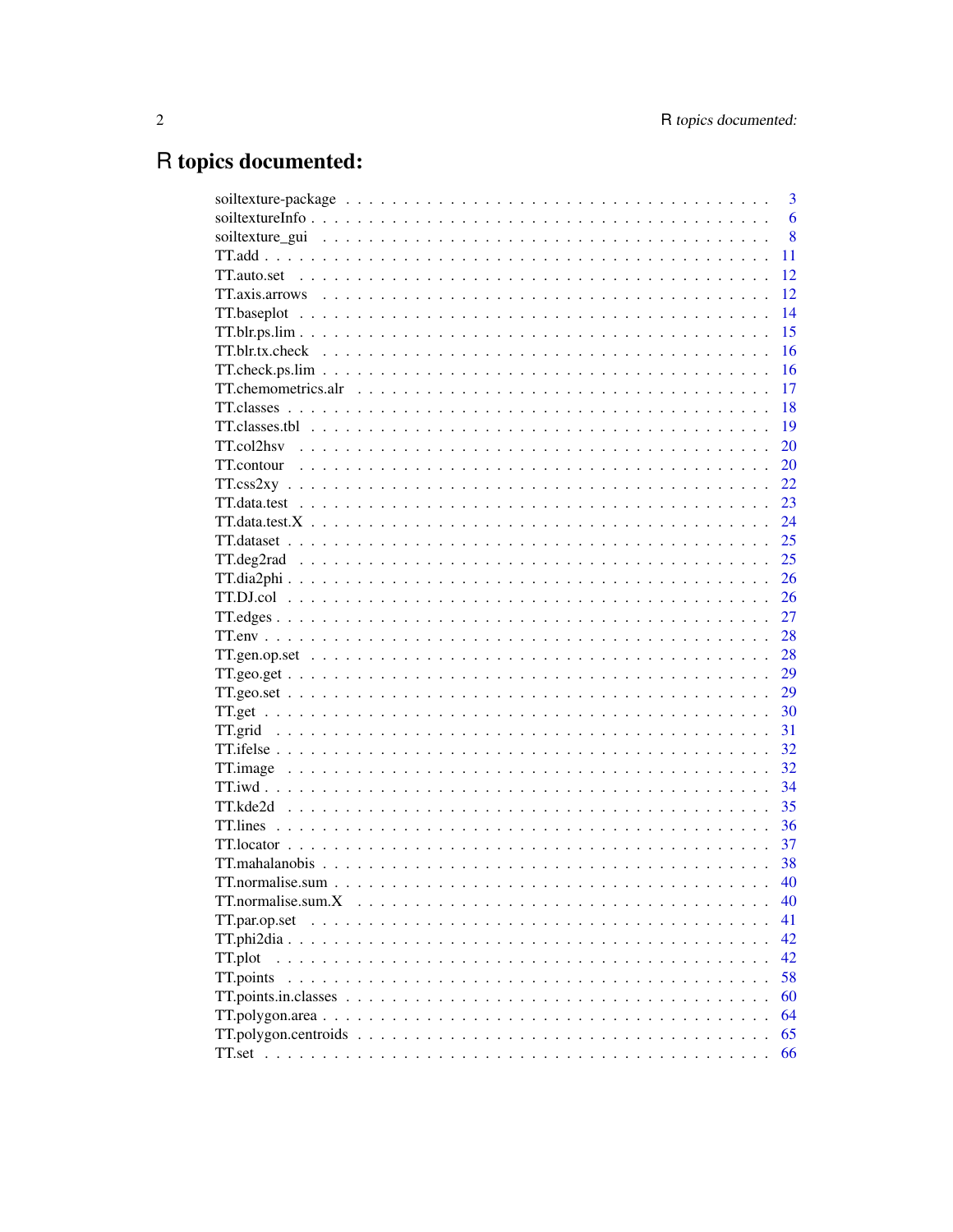# <span id="page-2-0"></span>soiltexture-package 3

| Index |  |
|-------|--|
|       |  |

soiltexture-package *Functions for Soil Texture Plot, Classification and Transformation*

# Description

"The Soil Texture Wizard" is a set of R functions designed to produce texture triangles (also called texture plots, texture diagrams, texture ternary plots), classify and transform soil textures data. These functions virtually allows to plot any soil texture triangle (classification) into any triangle geometry (isosceles, right-angled triangles, etc.). This set of function is expected to be useful to people using soil textures data from different soil texture classification or different particle size systems. Many (> 15) texture triangles from all around the world are predefined in the package. A simple text based graphical user interface is provided: soiltexture\_gui().

# Details

The DESCRIPTION file:

| Package: soiltexture |                                                                                                                                |
|----------------------|--------------------------------------------------------------------------------------------------------------------------------|
| Version:             | 1.5.1                                                                                                                          |
| Date:                | 2018-09-19                                                                                                                     |
| Title:               | Functions for Soil Texture Plot, Classification and Transformation                                                             |
|                      | Author: Julien Moeys [aut, cre], Wei Shangguan [ctb], Rainer Petzold [ctb], Budiman Minasny [ctb], Bogdan Rosca [ct            |
|                      | Authors@R: c(person("Julien", "Moeys", role = c("aut", "cre"), email = "jules_m78-soiltexture@yahoo.fr"), person("Wei          |
|                      | Maintainer: Julien Moeys <jules_m78-soiltexture@yahoo.fr></jules_m78-soiltexture@yahoo.fr>                                     |
|                      | Depends: $R (> = 3.1.0)$                                                                                                       |
| Suggests: xtable     |                                                                                                                                |
|                      | Description: "The Soil Texture Wizard" is a set of R functions designed to produce texture triangles (also called texture plot |
|                      | License: $AGPL$ ( $>=3$ )                                                                                                      |
|                      | URL: https://github.com/julienmoeys/soiltexture                                                                                |
|                      | BugReports: https://github.com/julienmoeys/soiltexture/issues                                                                  |
|                      | Imports: sp, MASS, tools, teltk, utils                                                                                         |

Index of help topics: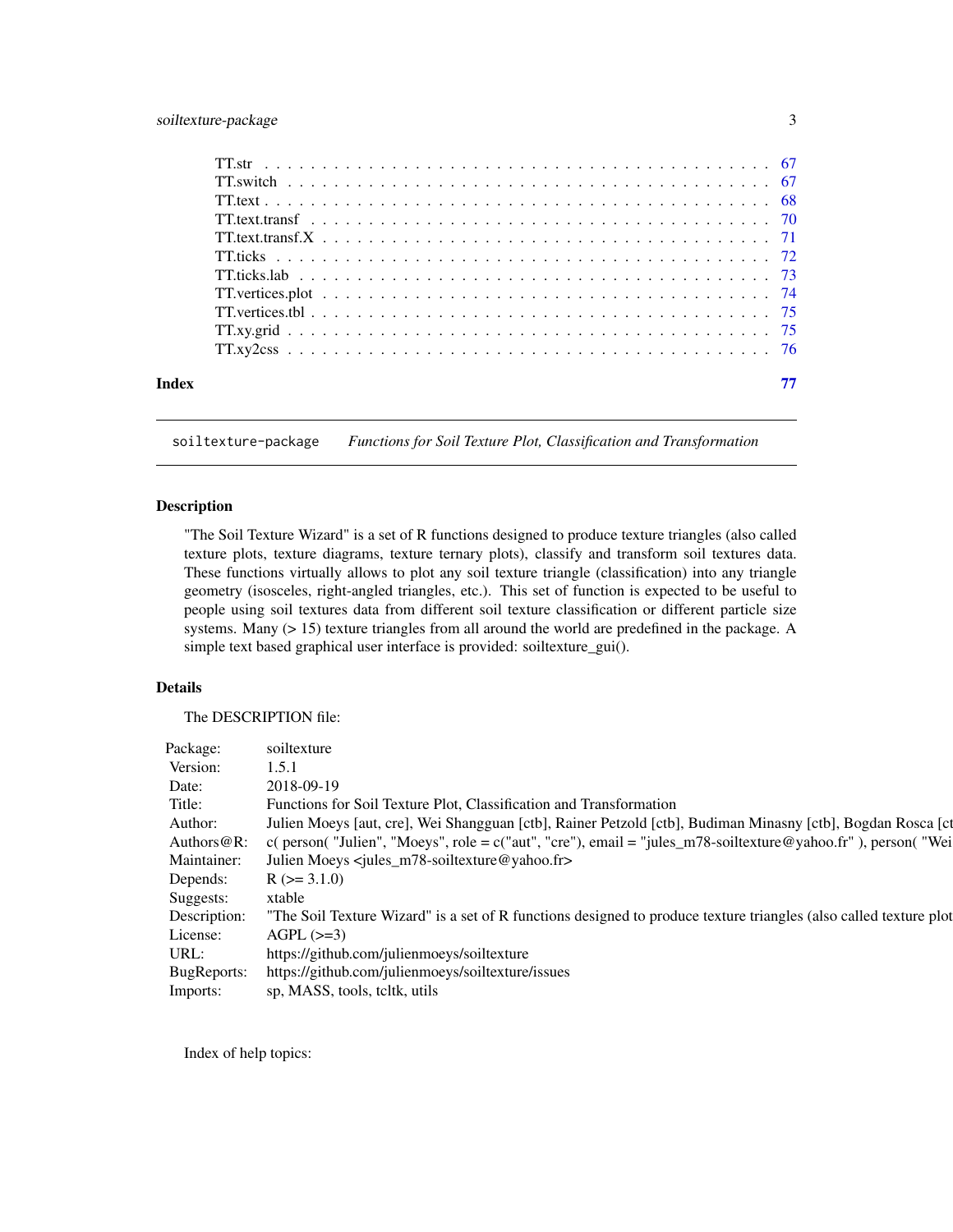| TT.DJ.col           | Internal. A function to obtaine a weight<br>average 'mix' of different colors! |
|---------------------|--------------------------------------------------------------------------------|
|                     |                                                                                |
| TT.add              | Function to add a new default package<br>parameters.                           |
| TT.auto.set         | Internal. Retrieve and set default values for                                  |
|                     | parameters (par() or not), when NULL.                                          |
| TT.axis.arrows      | Internal. Plot the axis' arrows of a texture                                   |
|                     | triangle plot.                                                                 |
| TT.baseplot         | Internal. Create an empty plot scene for a                                     |
|                     | texture triangle.                                                              |
| TT.blr.ps.lim       | Internal. Create a tabular version of clay silt                                |
|                     | sand particle size limits.                                                     |
| TT.blr.tx.check     | Internal. Check the consistency between blr.tx                                 |
|                     | and css.names.                                                                 |
| TT.check.ps.lim     | Internal. Check the consistency between                                        |
|                     | 'base.ps.lim' and 'dat.ps.lim'.                                                |
| TT.chemometrics.alr | Compute the additive log-ratio transformation                                  |
|                     | of compositional data.                                                         |
| TT.classes          | Plot the texture classes polygons in a texture                                 |
|                     | triangle plot.                                                                 |
| TT.classes.tbl      | Returns the table of classes of a texture                                      |
|                     | classification system.                                                         |
| TT.col2hsv          | Internal. Convert any colors to hsv.                                           |
| TT.contour          | Wrapper for the contour() function adapted to                                  |
|                     | texture triangles.                                                             |
| TT.css2xy           | Internal. Converts texture data (3 classes)                                    |
|                     | into x-y coordinates.                                                          |
| TT.data.test        | Test the validity of some soil texture data                                    |
|                     | table (3 particle size classes).                                               |
| TT.data.test.X      | Test the validity of some soil texture data                                    |
|                     | table (X particle size classes).                                               |
| TT.dataset          | Genetates a virtual cross correlated clay silt                                 |
|                     | sand $+$ Z dataset.                                                            |
| TT.deg2rad          | Internal. Function to convert angle in degree                                  |
|                     | to angle in radian.                                                            |
| TT.dia2phi          | Internal. Convert a soil particle diameter dia                                 |
|                     | $[micro-meters]$ into phi = $-log2(dia/1000)$                                  |
| TT.edges            | Internal. Plot the edges (bare axis) of a soil                                 |
|                     | texture triangle.                                                              |
| TT.env              | TT env                                                                         |
| TT.gen.op.set       | Internal. Retrieve and set default values from                                 |
|                     | options.                                                                       |
| TT.geo.get          | Internal. Retrieve and return the geometrical                                  |
|                     | parameters from a list of parameter values                                     |
|                     | (NULL or not).                                                                 |
| TT.geo.set          | Internal. Takes "geo" values and assign them                                   |
|                     | individually in the parent function.                                           |
| TT.get              | Function to retrieve / get the default package                                 |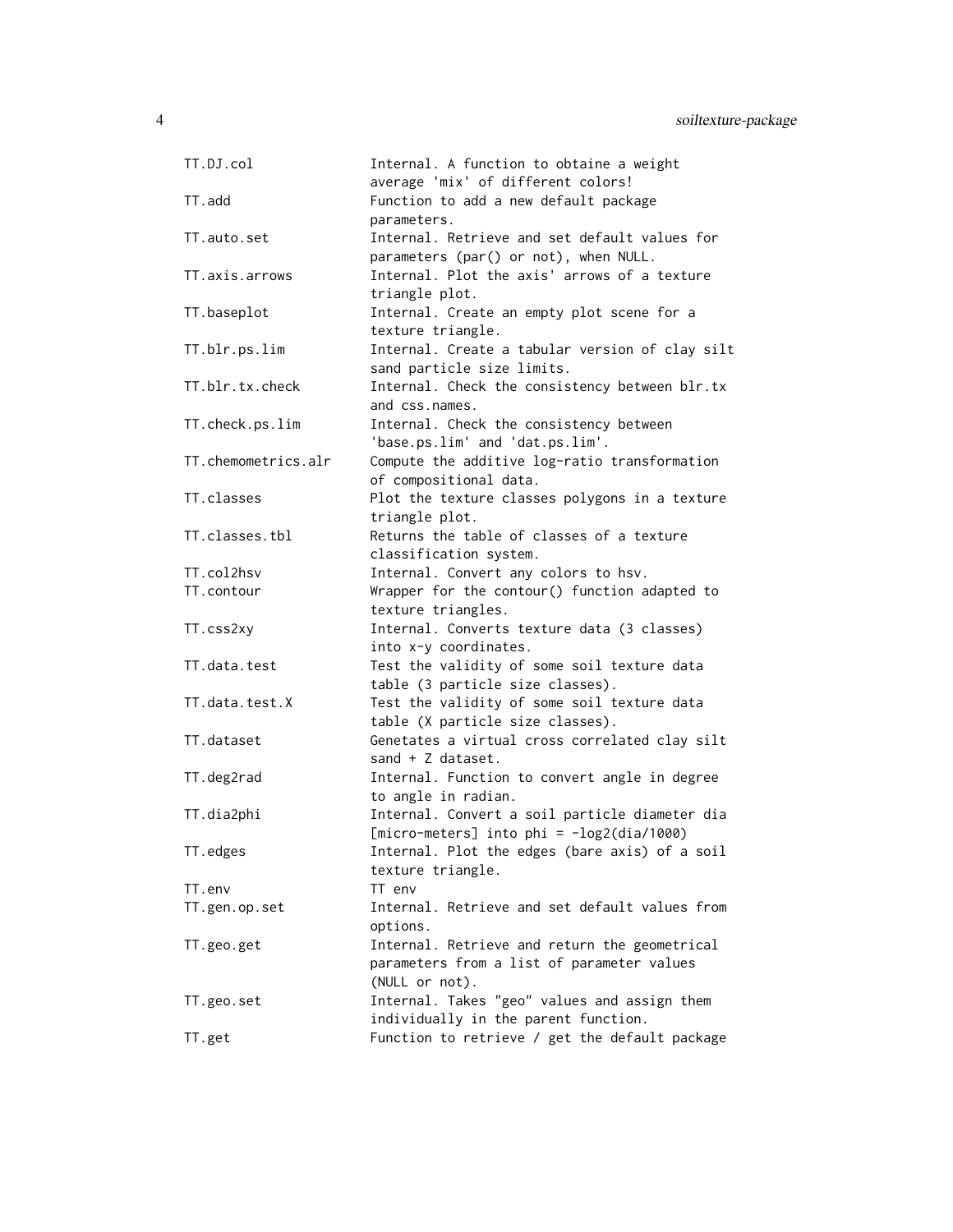|                      | parameters.                                     |
|----------------------|-------------------------------------------------|
| TT.grid              | Plot a grid at regular texture intervals inside |
|                      | an existing soil texture triangle.              |
| TT.ifelse            | Internal. Flexible version of ifelse.           |
| TT.image             | Wrapper for the contour() function adapted to   |
|                      | texture triangles.                              |
| TT.iwd               | Inverse weighted distance interpolation on a    |
|                      | grid.                                           |
| TT.kde2d             | Calculated the 2D probabilty density on an x-y  |
|                      | grid.                                           |
| TT.lines             | Internal. Used to plot line elements of a       |
|                      | texture plot axis, ticks, arrows, etc.          |
| TT.locator           | Interactive (mouse clic) retrieval the CLAY     |
|                      | SILT SAND coordinate of points on a texture     |
|                      | triangle.                                       |
| TT.mahalanobis       | Calculates the Mahalanobis distance between     |
|                      | clay silt and sand.                             |
| TT.normalise.sum     | Normalises the sum of the 3 particle size       |
|                      | classes.                                        |
| TT.normalise.sum.X   | Normalises the sum of the X particle size       |
|                      | classes.                                        |
| TT.par.op.set        | Internal. Retrieve and set default values from  |
|                      | options with default in "par()".                |
| TT.phi2dia           | Internal. Convert a soil particle phi value     |
|                      | into diameter dia [micro-meters].               |
| TT.plot              | Plot soil texture triangles / diagrams.         |
| TT.points            | Plot a soil texture data table as points on an  |
|                      | existing texture plot.                          |
| TT.points.in.classes | Classify a table of soil texture data according |
|                      | to a soil texture triangle.                     |
| TT.polygon.area      | Internal. Determines the area of 1 polygon (in  |
|                      | x-y coordinates).                               |
| TT.polygon.centroids | Internal. Determines the centroid of 1 polygon  |
|                      | (in x-y coordinates).                           |
|                      |                                                 |
| TT.set               | Function to change / set the default package    |
|                      | parameters.                                     |
| TT.str               | Internal. Stretch or reshape the range of value |
|                      | of some data set.                               |
| TT.switch            | Internal. Used in the plot axis drawings.       |
| TT.text              | Plot text labels for each values of a soil      |
|                      | texture data table on an existing texture plot. |
| TT.text.transf       | Log-linear transformation of a soil texture     |
|                      | data table between 2 particle size systems (3   |
|                      | classes).                                       |
| TT.text.transf.X     | Log-linear transformation of a soil texture     |
|                      | data table between 2 particle size systems (X   |
|                      | classes).                                       |
| TT.ticks             | Internal. Plot the axis' ticks of a texture     |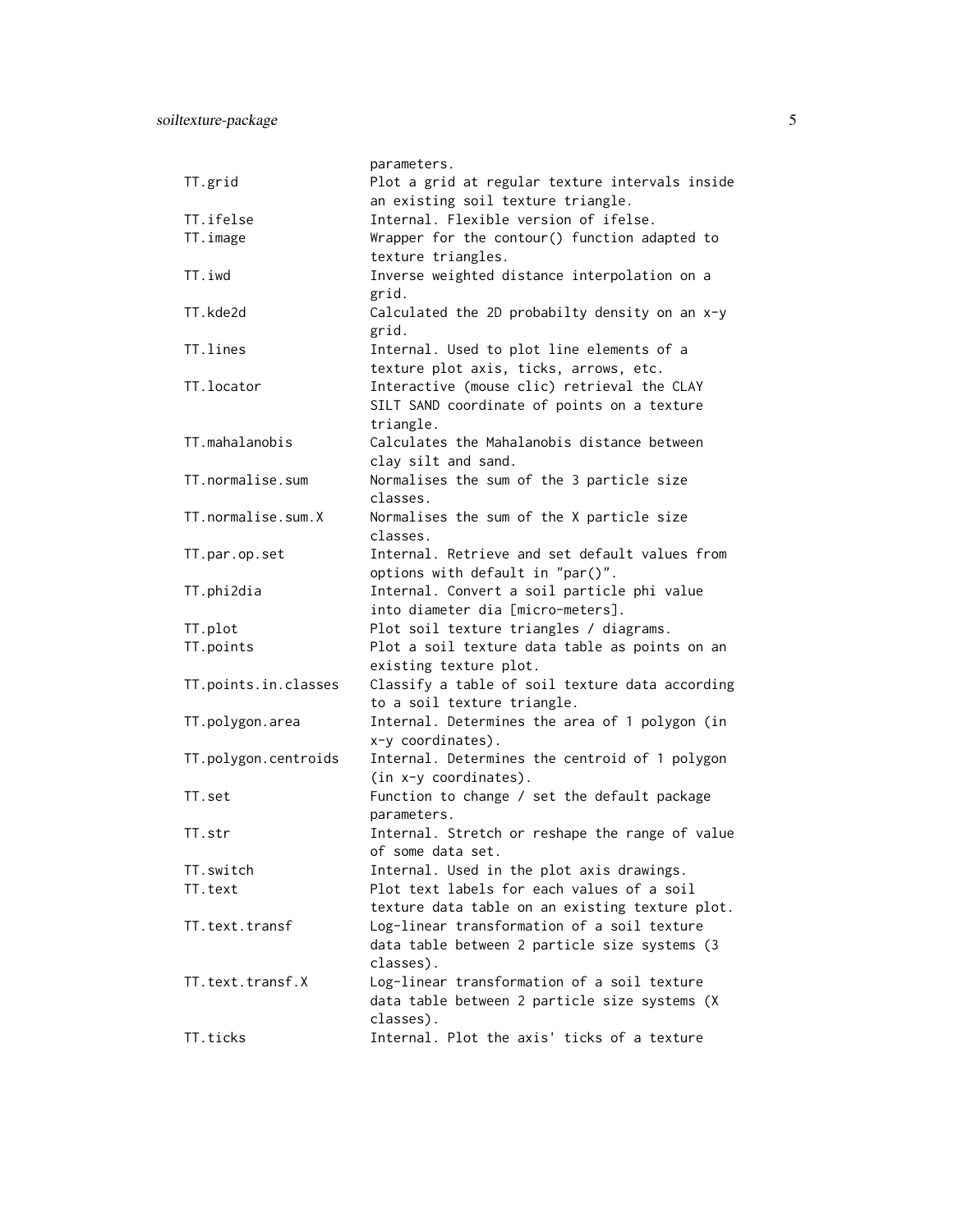<span id="page-5-0"></span>

|                     | triangle plot.                                  |
|---------------------|-------------------------------------------------|
| TT.ticks.lab        | Internal. Plot the axis ticks' labels of a      |
|                     | texture triangle plot.                          |
| TT.vertices.plot    | Internal. Plot the vertices of a texture        |
|                     | classification system.                          |
| TT.vertices.tbl     | Returns the table of vertices of a texture      |
|                     | classification system.                          |
| TT.xy.grid          | Internal. Create a grid in the x-y coordinate   |
|                     | system.                                         |
| TT.xy2css           | Internal. Convert point-data duplets (2         |
|                     | variables, x-y coordinaes) in Clay silta and    |
|                     | sand coordinates.                               |
| soiltexture-package | Functions for Soil Texture Plot, Classification |
|                     | and Transformation                              |
| soiltextureInfo     | Display and / or export system and package      |
|                     | version information                             |
|                     |                                                 |
| soiltexture_gui     | Text-based menu for plotting and classifying    |
|                     | soil texture data                               |

Further information is available in the following vignettes:

soiltexture\_vignette The soil texture wizard: a tutorial (source)

# Author(s)

Julien Moeys [aut, cre], Wei Shangguan [ctb], Rainer Petzold [ctb], Budiman Minasny [ctb], Bogdan Rosca [ctb], Nic Jelinski [ctb], Wiktor Zelazny [ctb], Rodolfo Marcondes Silva Souza [ctb], Jose Lucas Safanelli [ctb], Alexandre ten Caten [ctb]

Maintainer: Julien Moeys <jules\_m78-soiltexture@yahoo.fr>

soiltextureInfo *Display and / or export system and package version information*

# Description

Display and / or export system and package version information.

Can be used to provide an overview of the system and the R

packages that were used to produce some calculations, thus

improving the traceability of that work in the long run.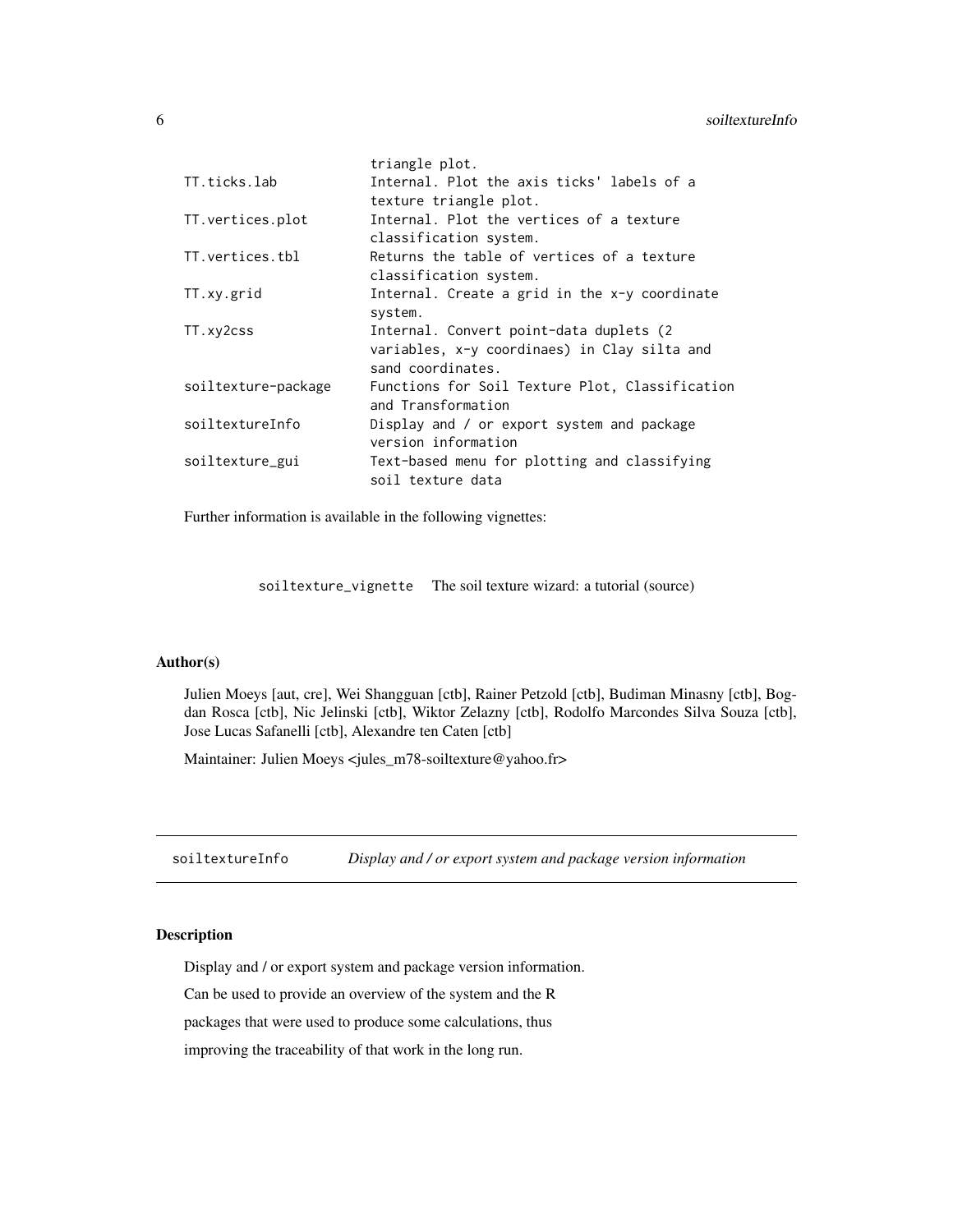# soiltextureInfo 7

# Usage

```
soiltextureInfo(file = NULL, verbose = TRUE, depends = FALSE,
```
md5 = TRUE, packages = "soiltexture")

# Arguments

| file     | Single character string. Name of the text file (with or without                                            |
|----------|------------------------------------------------------------------------------------------------------------|
|          | its path) in which the information will be exported. If                                                    |
|          | NULL (default), information are not exported.                                                              |
| verbose  | Single logical value. If TRUE, information are displayed<br>on the screen.                                 |
| depends  | Single logical value. If TRUE, information on packages<br>dependencies are also displayed, in the same way |
| md5      | Single logical value. If TRUE, the package MD5 checksums<br>are returned too                               |
| packages | Single character string. Name of the package whose information<br>must be returned.                        |

# Value

Invisibly returns the information as a vector of character strings

# Author(s)

Julien Moeys [aut, cre], Wei Shangguan [ctb], Rainer Petzold [ctb], Budiman Minasny [ctb], Bogdan Rosca [ctb], Nic Jelinski [ctb], Wiktor Zelazny [ctb], Rodolfo Marcondes Silva Souza [ctb], Jose Lucas Safanelli [ctb], Alexandre ten Caten [ctb]

# See Also

The base functions that were used internally to compile

the information: [Sys.time](#page-0-0),

[Sys.info](#page-0-0), [version](#page-0-0),

[zpackages](#page-0-0),

[installed.packages](#page-0-0),

[package\\_dependencies](#page-0-0). See also the

MD5 file in each package directory (and

[md5sum](#page-0-0) for generating these MD5 checksums).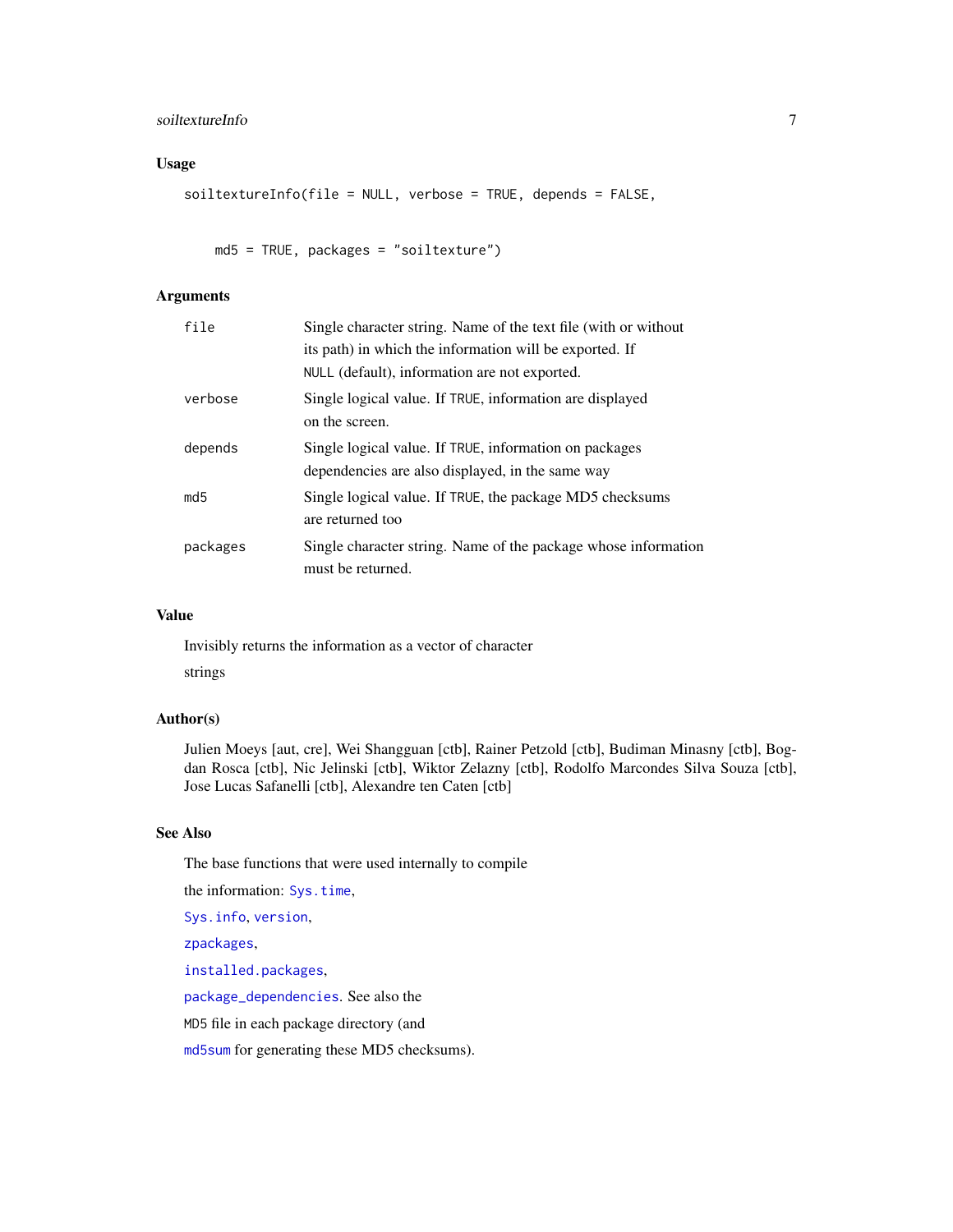# <span id="page-7-0"></span>Examples

```
library( "soiltexture" )
```
# Temporary file where the info will be exported:

```
f <- tempfile()
```
# Generate package information

soiltextureInfo( file = f, depends = TRUE, verbose = FALSE )

# Read again the info (as for verbose = TRUE)

```
cat( readLines( f ), sep = "\n" )
```
unlink( f )

# Also works with other packages

soiltextureInfo( packages = "sp" )

soiltexture\_gui *Text-based menu for plotting and classifying soil texture data*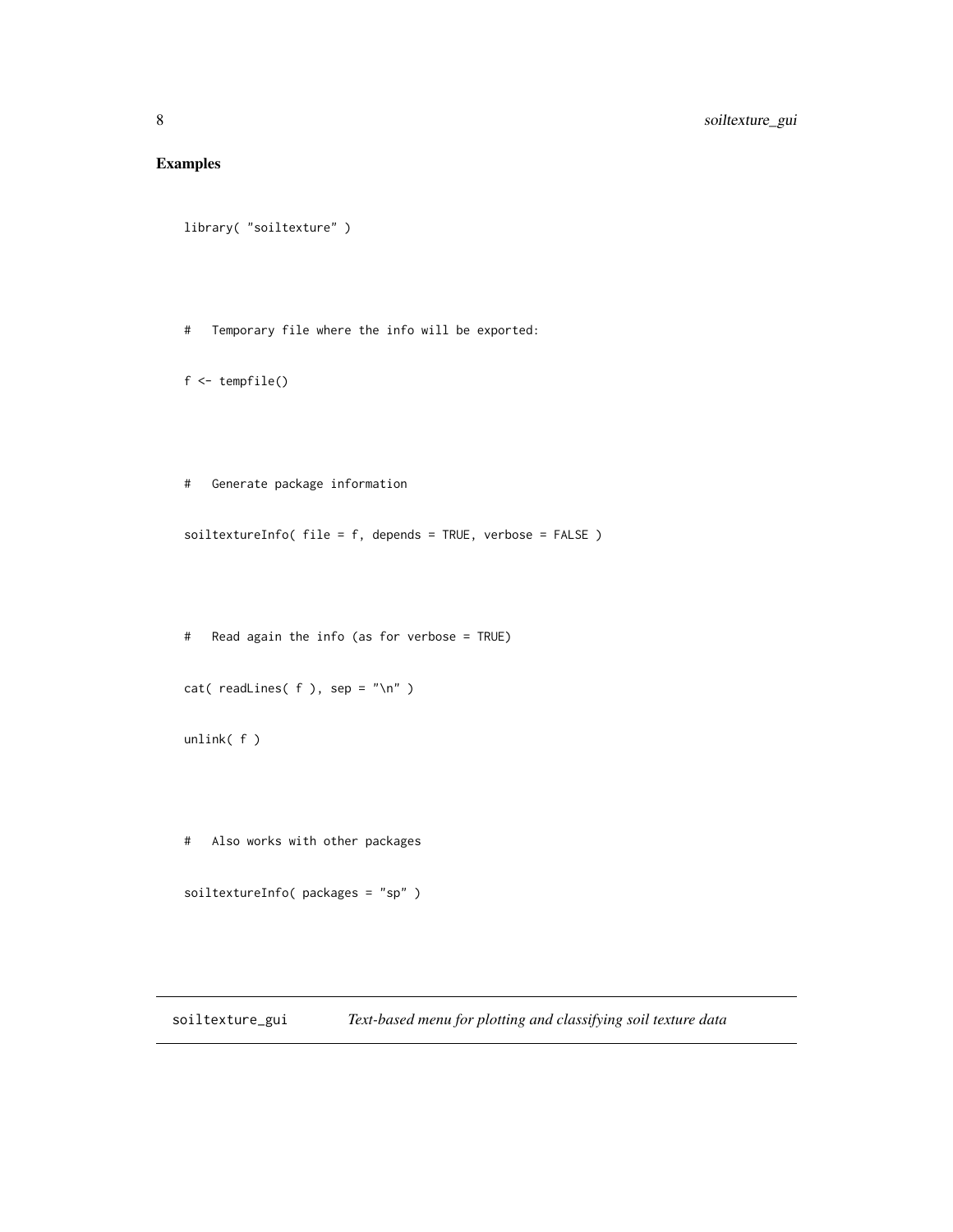# soiltexture\_gui 9

#### Description

Text-based menu for plotting and classifying soil texture data. If you simply want to obtain a figure with an empty soil texture triangle, just call soiltexture\_gui() and follow the instructions. If you want to a figure with your own soil texture data on top of a texture triangle, you must first prepare a tabular text file containing your texture data, as .txt or .csv. Such a file can be prepared with MS Excel or Libre Office, and exported as CSV ("CSV (comma delimited) (\*.csv)" or "CSV (MS-DOS) (\*.csv)" for example). The table must contain headers (column names) and it must the following columns and headers: CLAY, SILT and SAND. Other columns are allowed and will be ignored. In the texture data file, each row represent a record (a sample) and each column a variable. You will be asked about the format of this text file, in particular about the field / column separator (it can be commas, semi-colons, tabulations or (multiple) spaces) and the decimal mark (comma or dot). The file encoding can be either the native encoding of the computer, or UTF-8 (without BOM). The sum of the texture of each row must be either 1 (if expressed as a fraction) or 100 (if expressed as a percentage). You will be asked about the unit. Only small divergences from 1 or 100 are allowed, but you will be asked if you want to normalise your data beforehand, so larger divergences are possible. You will also be asked which texture classification system you want to use (FAO, USDA, etc.). It is possible to plot a texture triangle without texture classification. Finally, if you have chosen a texture classification system,

soiltexture\_gui can classify each record according

to this classification system and

return you the texture class of each record,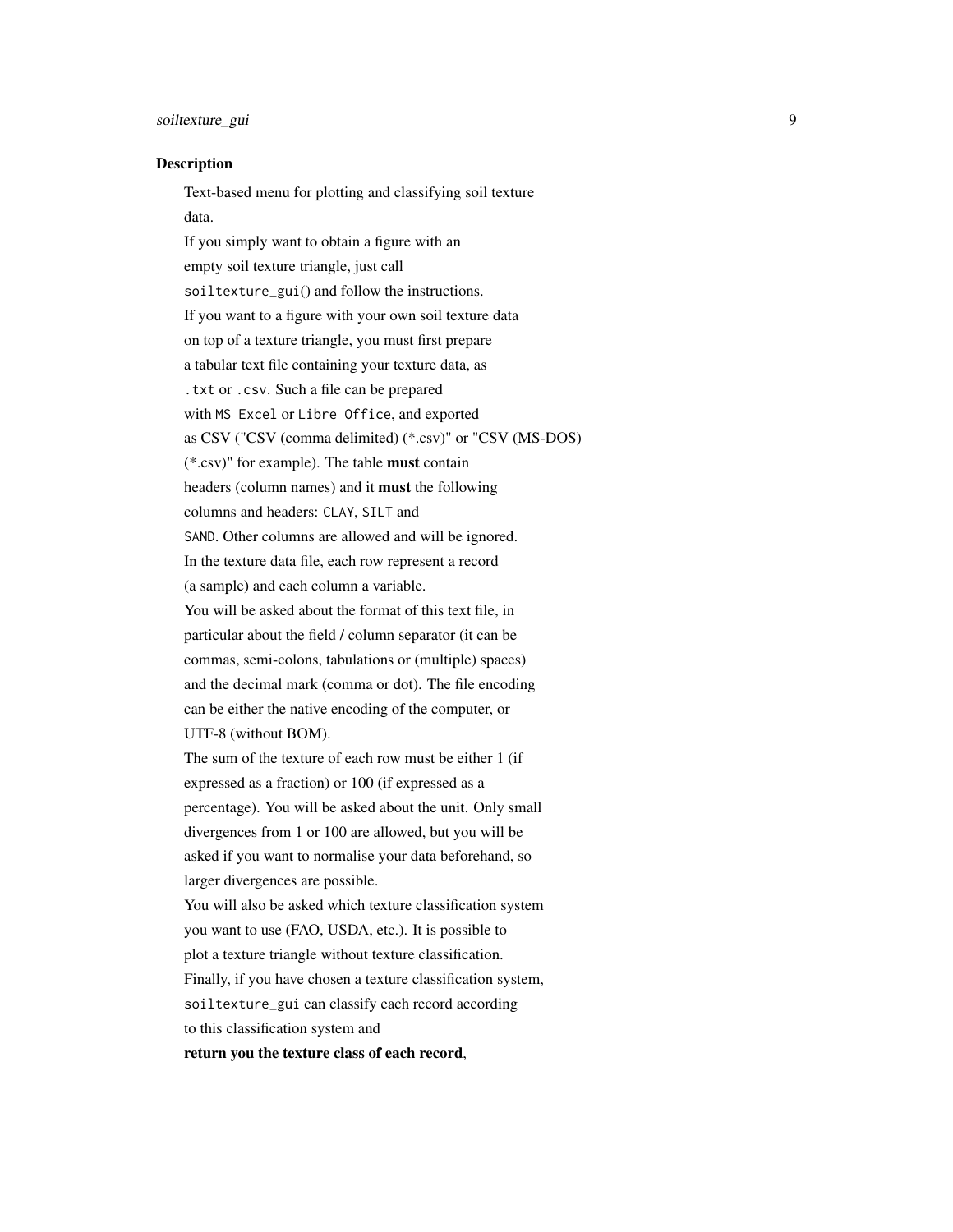as a CSV text file.

The texture triangle is show to you with R default graphical device, and you can choose to export a PNG figure of the resulting texture triangle (between 512 and 2048 pixel width/height, depending on what you chose).

#### Usage

 $sointext{ure_gui}$  (main = NULL, graphics = FALSE, ...)

#### Arguments

| main     | Single character string. Main title of the texture |
|----------|----------------------------------------------------|
|          | diagram. Set to NA to obtain a a slightly bigger   |
|          | figure, with no title. See TT. plot.               |
| graphics | See select.list.                                   |
|          | Additional parameters passed to                    |
|          | soiltexture:::.read.table.menu or                  |
|          | (subsequently) to read. table.                     |
|          |                                                    |

# Value

Either NULL if no texture data was imported, or a [data.frame](#page-0-0) (if texture data was imported). The texture classification is also returned (when the user asked for a texture classification).

#### Author(s)

Julien Moeys [aut, cre], Wei Shangguan [ctb], Rainer Petzold [ctb], Budiman Minasny [ctb], Bogdan Rosca [ctb], Nic Jelinski [ctb], Wiktor Zelazny [ctb], Rodolfo Marcondes Silva Souza [ctb], Jose Lucas Safanelli [ctb], Alexandre ten Caten [ctb]

# Examples

```
library( "soiltexture" )
```
# Call the text graphical user interface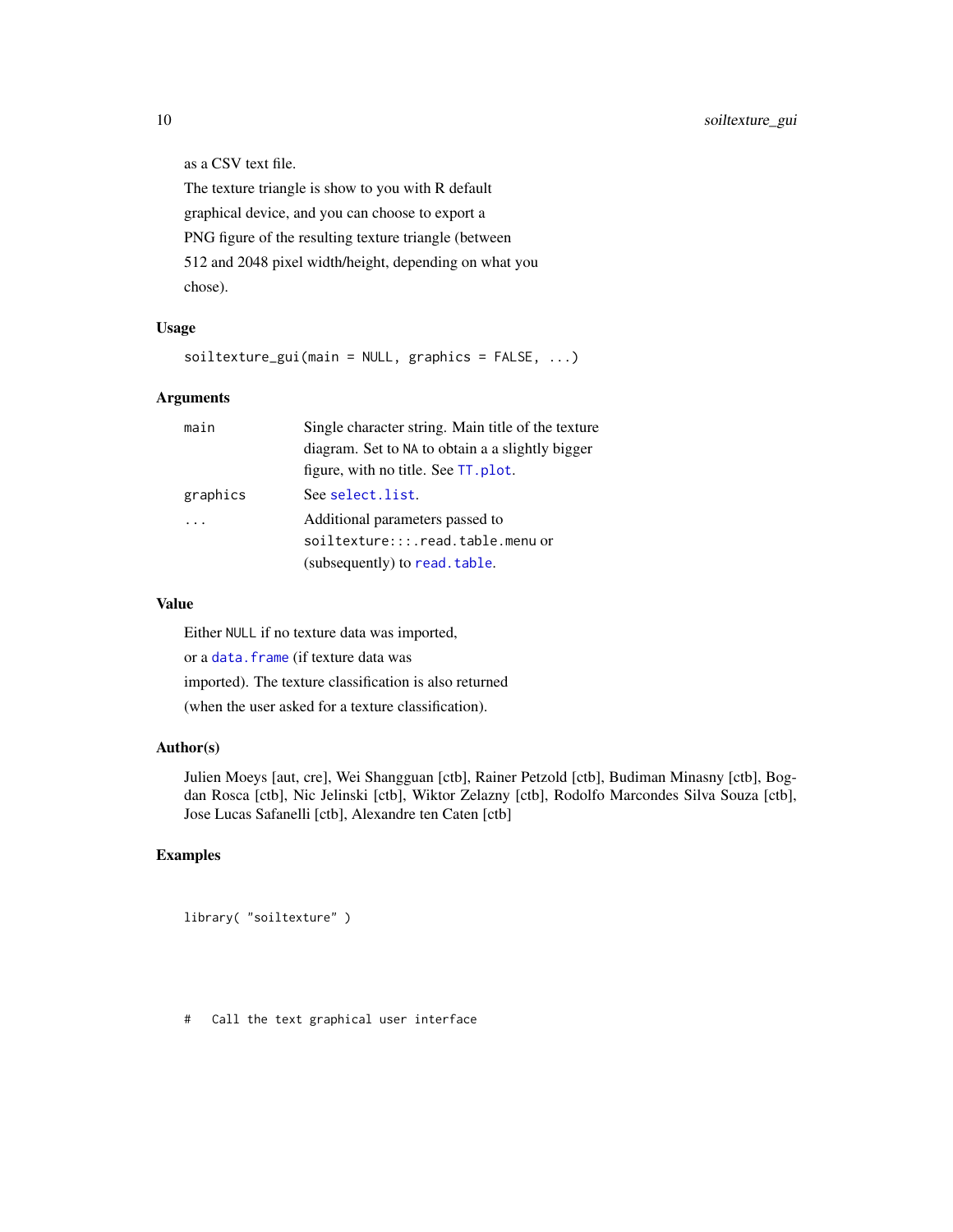<span id="page-10-0"></span>soiltexture\_gui()

# ... and follow the instructions indicated to you!

# TT.add *Function to add a new default package parameters.*

# Description

Function to add a new default package parameters. Mostly used

to add a new texture triangle definition.

#### Usage

TT.add(..., par.list = "TT.par", bkp.par.list = "TT.par.bkp",

par.env = TT.env)

# Arguments

... par.list bkp.par.list par.env

# Author(s)

Julien Moeys [aut, cre], Wei Shangguan [ctb], Rainer Petzold [ctb], Budiman Minasny [ctb], Bogdan Rosca [ctb], Nic Jelinski [ctb], Wiktor Zelazny [ctb], Rodolfo Marcondes Silva Souza [ctb], Jose Lucas Safanelli [ctb], Alexandre ten Caten [ctb]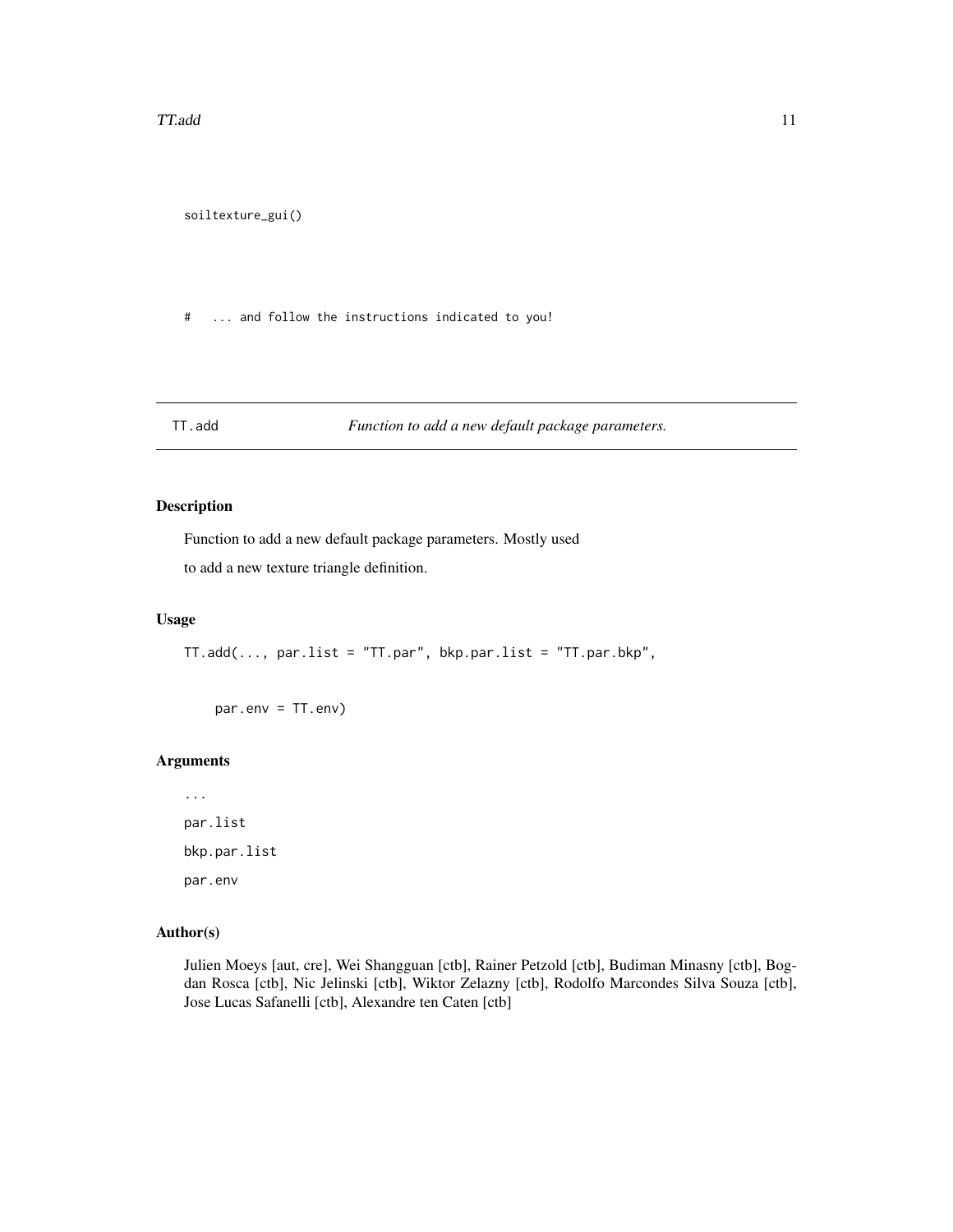<span id="page-11-0"></span>

# Description

Retrieve and set default values for parameters (par() or not), when NULL.

#### Usage

```
TT.auto.set(fun = sys.function(which = -1), assign.op = TRUE,
```
p.env = parent.frame(), set.par = TRUE)

# Arguments

fun assign.op p.env set.par

# Author(s)

Julien Moeys [aut, cre], Wei Shangguan [ctb], Rainer Petzold [ctb], Budiman Minasny [ctb], Bogdan Rosca [ctb], Nic Jelinski [ctb], Wiktor Zelazny [ctb], Rodolfo Marcondes Silva Souza [ctb], Jose Lucas Safanelli [ctb], Alexandre ten Caten [ctb]

TT.axis.arrows *Internal. Plot the axis' arrows of a texture triangle plot.*

#### Description

Plot the axis' arrows of a texture triangle plot.

# Usage

```
TT.axis.arrows(geo, css.lab = NULL, a.l = TT.get("arrows.lims"),
```
a.h.s = TT.get("arrows.head.shift"), a.t.s = TT.get("arrows.text.shift"),

a.t.s2 = TT.get("arrows.text.shift2"), a.b.s = TT.get("arrows.base.shift"),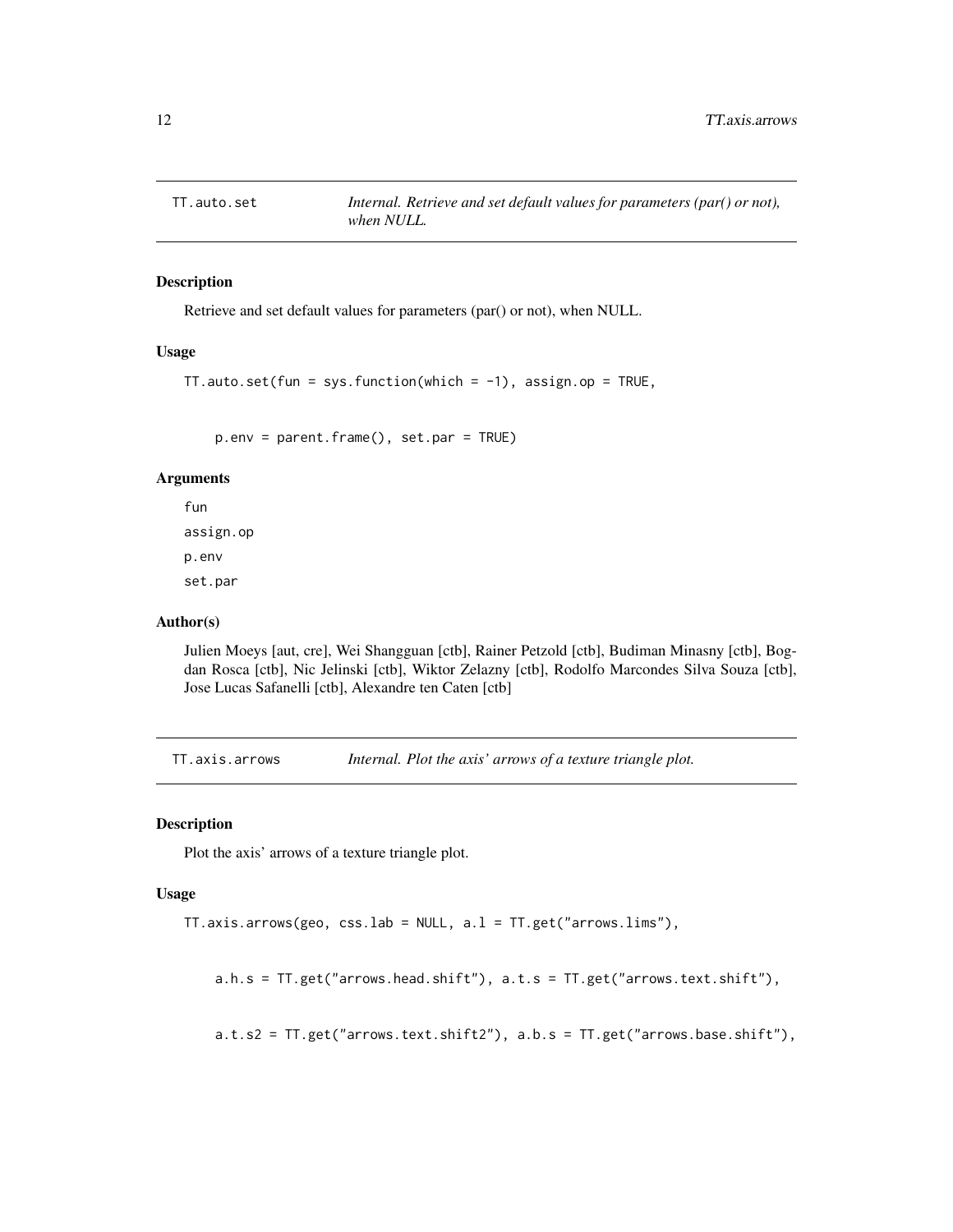```
text.tol = NULL, text.sum = NULL, blr.clock = NULL,
tlr.an = NULL, base.css.ps.lim = NULL, tri.sum.tst = FALSE,
tri.pos.tst = FALSE, lwd.lab = NULL, arrows.lty = NULL,
col.lab = NULL, font.lab = NULL, cex.lab = NULL,
family.op = NULL, unit.ps = NULL, unit.tx = NULL,
```
lang = NULL)

# Arguments

geo css.lab a.l a.h.s a.t.s a.t.s2 a.b.s text.tol text.sum blr.clock tlr.an base.css.ps.lim tri.sum.tst tri.pos.tst lwd.lab arrows.lty col.lab font.lab cex.lab family.op unit.ps unit.tx lang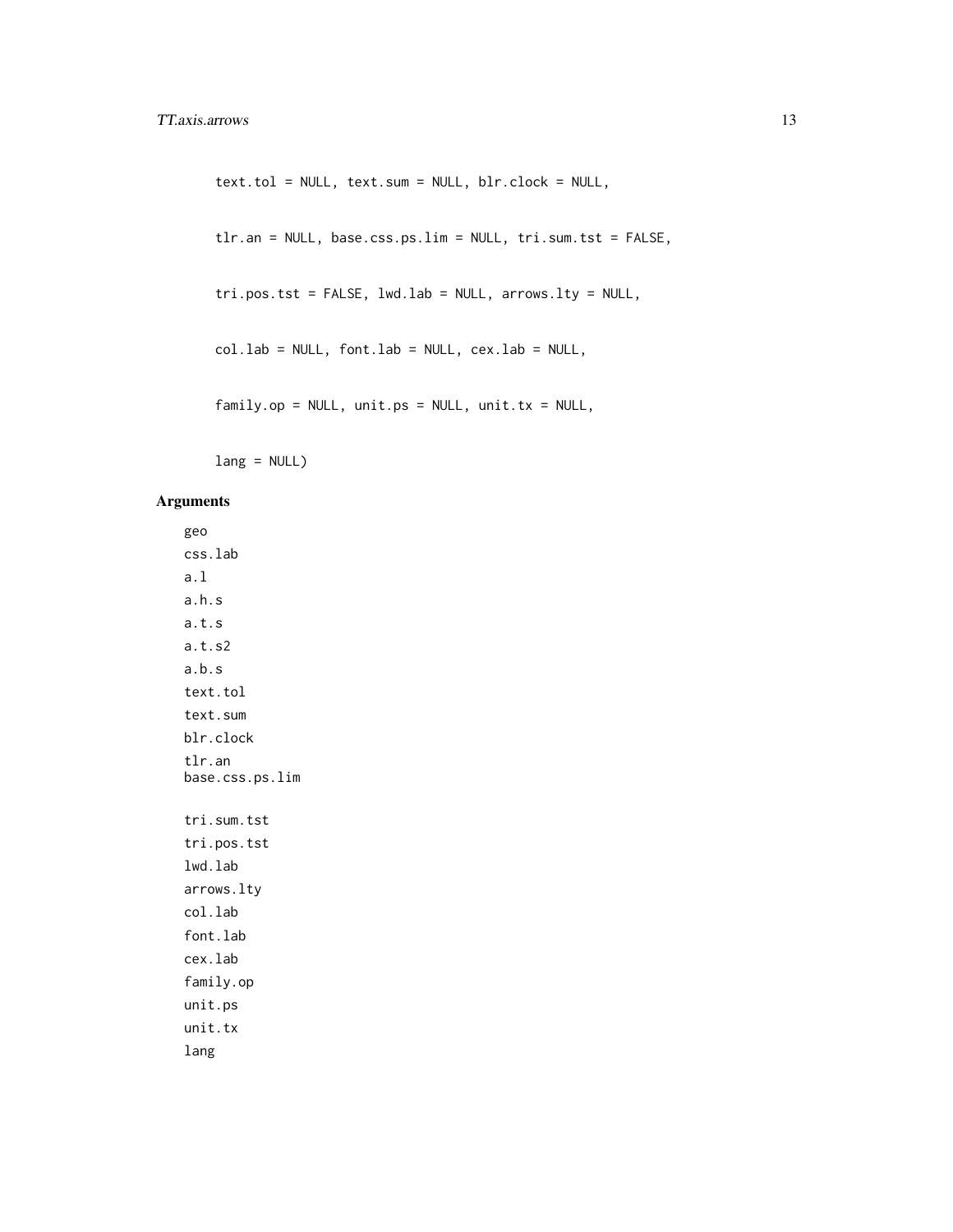#### <span id="page-13-0"></span>Author(s)

Julien Moeys [aut, cre], Wei Shangguan [ctb], Rainer Petzold [ctb], Budiman Minasny [ctb], Bogdan Rosca [ctb], Nic Jelinski [ctb], Wiktor Zelazny [ctb], Rodolfo Marcondes Silva Souza [ctb], Jose Lucas Safanelli [ctb], Alexandre ten Caten [ctb]

TT.baseplot *Internal. Create an empty plot scene for a texture triangle.*

#### Description

Create an empty plot where a texture triangle can be drawn with other secondary functions (frame, axis, ...). Also return the 'geo' parameters needed by these secondary functions.

#### Usage

TT.baseplot(geo = NULL, class.sys = "none", blr.clock = NULL,

tlr.an = NULL, blr.tx = NULL, text.sum = NULL,

base.css.ps.lim = NULL, tri.sum.tst = NULL, tri.pos.tst = NULL,

 $text.tol = NULL, unit.ps = NULL, unit.tx = NULL,$ 

b.lim = NULL, l.lim = NULL, main = NULL, new.mar = NULL,

 $bg = NULL, fg = NULL, col = NULL, cex.mainloop = NULL,$ 

lang = NULL)

#### Arguments

geo class.sys blr.clock tlr.an blr.tx text.sum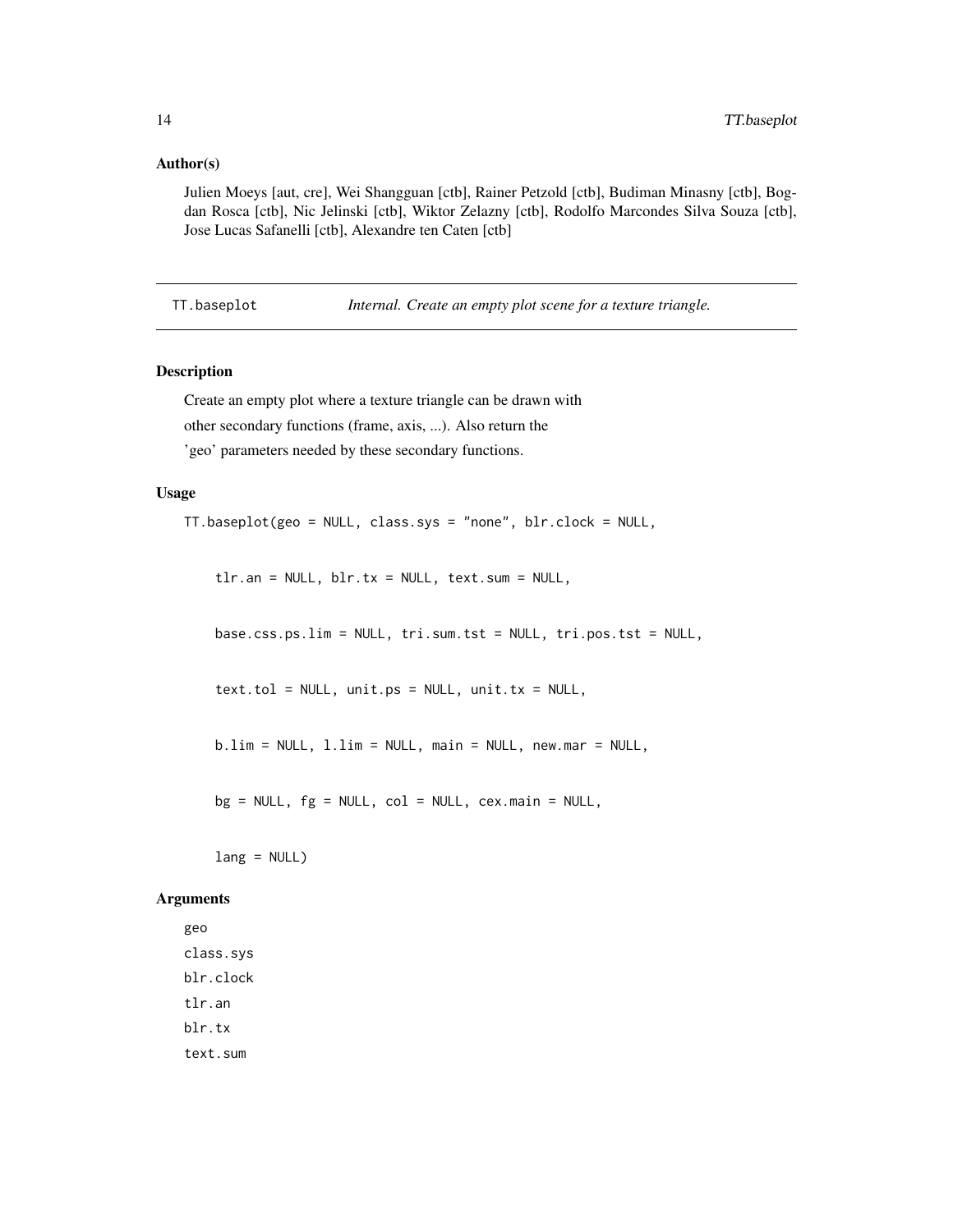# <span id="page-14-0"></span>TT.blr.ps.lim 15

```
base.css.ps.lim
tri.sum.tst
tri.pos.tst
text.tol
unit.ps
unit.tx
b.lim
l.lim
main
new.mar
bg
fg
col
cex.main
lang
```
# Author(s)

Julien Moeys [aut, cre], Wei Shangguan [ctb], Rainer Petzold [ctb], Budiman Minasny [ctb], Bogdan Rosca [ctb], Nic Jelinski [ctb], Wiktor Zelazny [ctb], Rodolfo Marcondes Silva Souza [ctb], Jose Lucas Safanelli [ctb], Alexandre ten Caten [ctb]

TT.blr.ps.lim *Internal. Create a tabular version of clay silt sand particle size limits.*

## Description

Create a tabular version of clay silt sand particle size limits.

#### Usage

TT.blr.ps.lim(blr.tx, css.ps.lim)

#### Arguments

blr.tx css.ps.lim

# Author(s)

Julien Moeys [aut, cre], Wei Shangguan [ctb], Rainer Petzold [ctb], Budiman Minasny [ctb], Bogdan Rosca [ctb], Nic Jelinski [ctb], Wiktor Zelazny [ctb], Rodolfo Marcondes Silva Souza [ctb], Jose Lucas Safanelli [ctb], Alexandre ten Caten [ctb]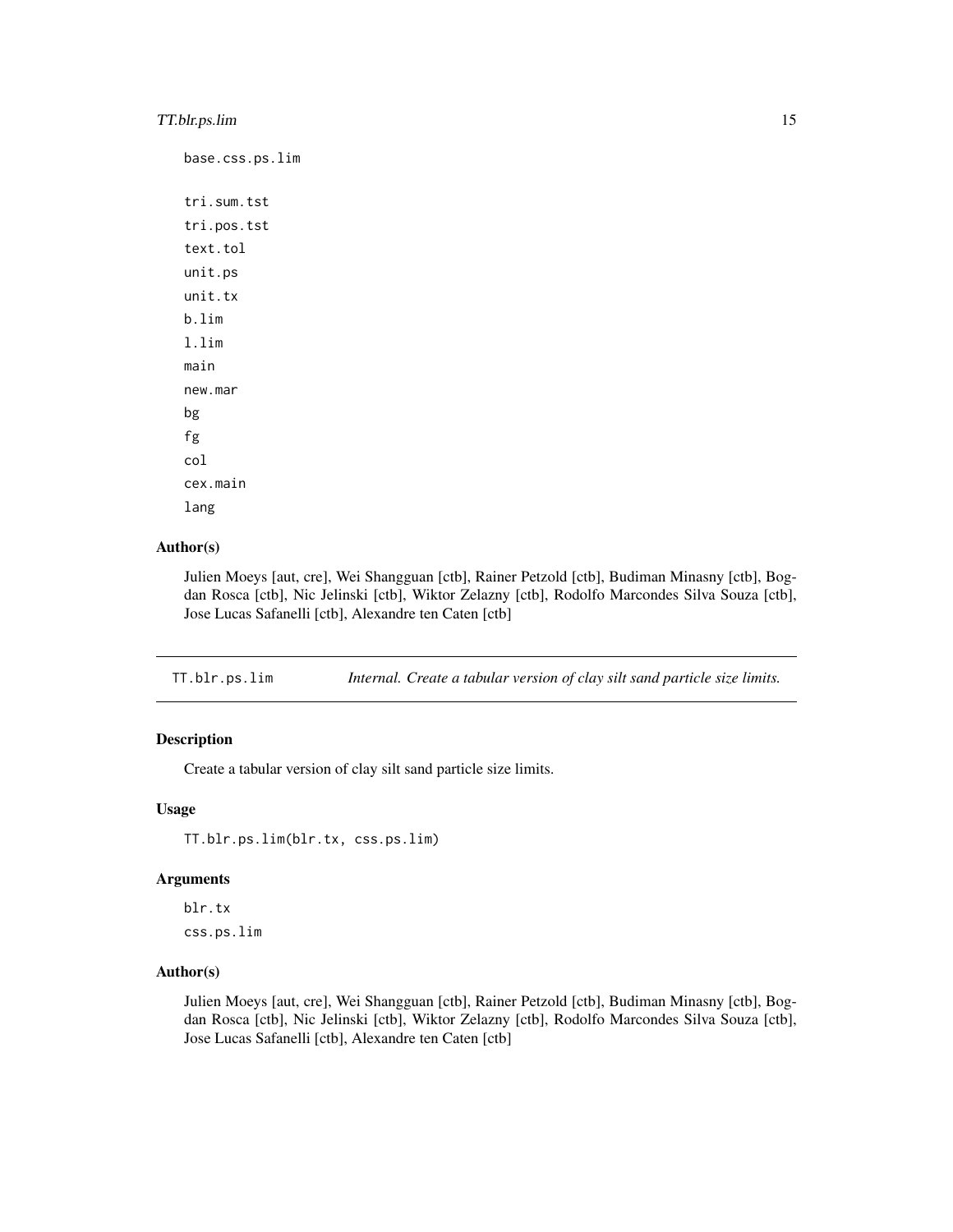<span id="page-15-0"></span>

### Description

Check the consistency between blr.tx and css.names. All values in blr.tx should be found in css.names and vice-versa.

#### Usage

TT.blr.tx.check(blr.tx, css.names)

# Arguments

blr.tx

css.names

# Author(s)

Julien Moeys [aut, cre], Wei Shangguan [ctb], Rainer Petzold [ctb], Budiman Minasny [ctb], Bogdan Rosca [ctb], Nic Jelinski [ctb], Wiktor Zelazny [ctb], Rodolfo Marcondes Silva Souza [ctb], Jose Lucas Safanelli [ctb], Alexandre ten Caten [ctb]

| TT.check.ps.lim | Internal.     |  |  | Check the consistency between 'base.ps.lim' and |  |
|-----------------|---------------|--|--|-------------------------------------------------|--|
|                 | 'dat.ps.lim'. |  |  |                                                 |  |

# Description

Check the consistency between 'base.ps.lim' and 'dat.ps.lim'. 5 tests performed.

# Usage

```
TT.check.ps.lim(base.ps.lim, dat.ps.lim, ps.lim.length = c(4,
```
# 4))

# Arguments

base.ps.lim dat.ps.lim ps.lim.length vector of 2 integers. Number of particle size classes + 1. c(base,dat)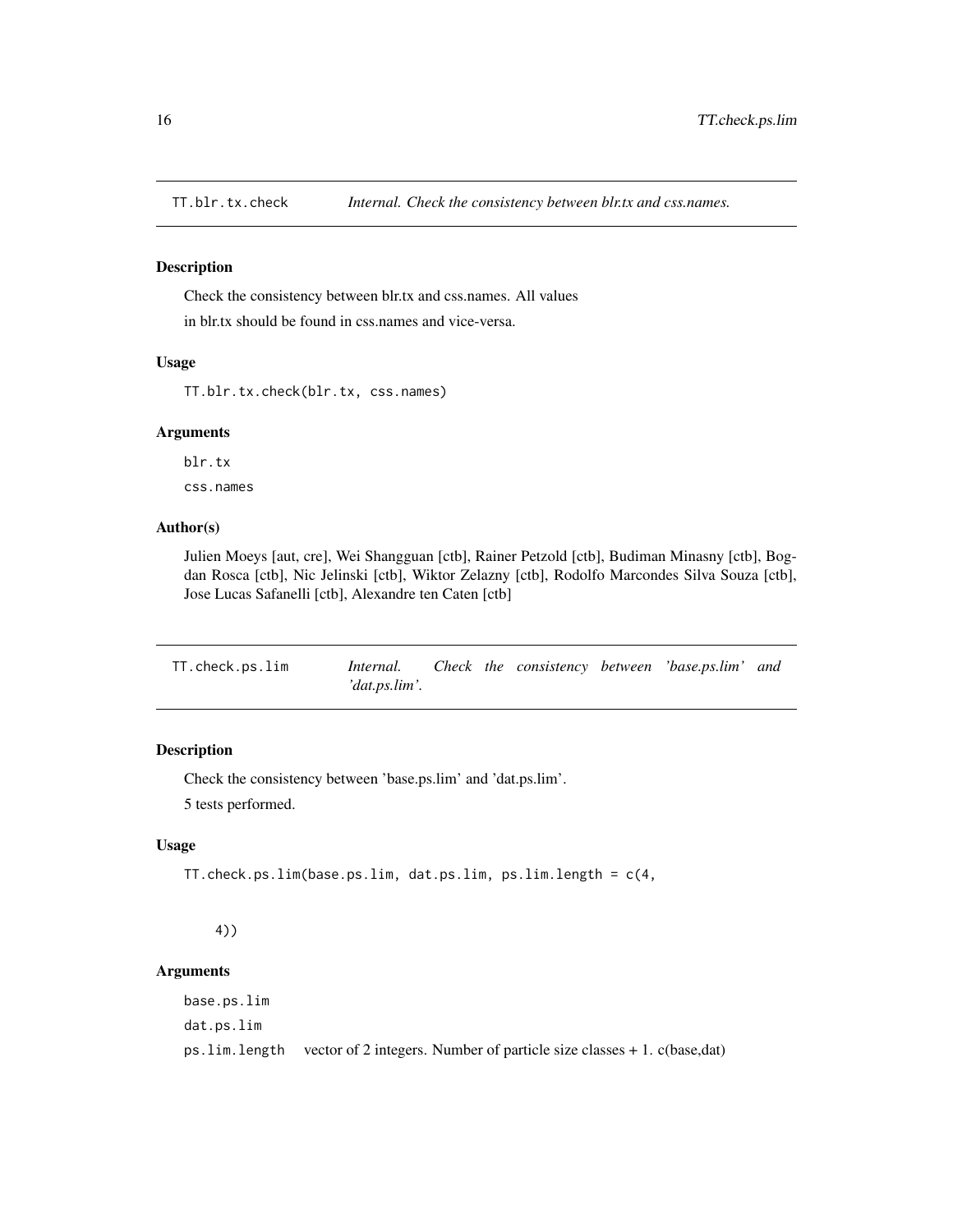#### <span id="page-16-0"></span>Author(s)

Julien Moeys [aut, cre], Wei Shangguan [ctb], Rainer Petzold [ctb], Budiman Minasny [ctb], Bogdan Rosca [ctb], Nic Jelinski [ctb], Wiktor Zelazny [ctb], Rodolfo Marcondes Silva Souza [ctb], Jose Lucas Safanelli [ctb], Alexandre ten Caten [ctb]

TT.chemometrics.alr *Compute the additive log-ratio transformation of compositional data.*

# Description

Function that compute the additive

log-ratio transformation of compositional data (here texture

data). This a a copy-paste-and-rename of the alr function provided

by the package chemometrics: P. Filzmoser and K. Varmuza (2008).

chemometrics: Multivariate Statistical Analysis in Chemometrics.

R package version 0.4.

The function has been modified so it returns NA when a value

is below or equal to zero (this happens when using a regular

grid of texture data, for practical reasons).

The function has also been modified so it uses column name

rather than column index.

## Usage

TT.chemometrics.alr(X, divisorvar, css.names)

# Arguments

# X

divisorvar css.names

#### Author(s)

Julien Moeys [aut, cre], Wei Shangguan [ctb], Rainer Petzold [ctb], Budiman Minasny [ctb], Bogdan Rosca [ctb], Nic Jelinski [ctb], Wiktor Zelazny [ctb], Rodolfo Marcondes Silva Souza [ctb], Jose Lucas Safanelli [ctb], Alexandre ten Caten [ctb]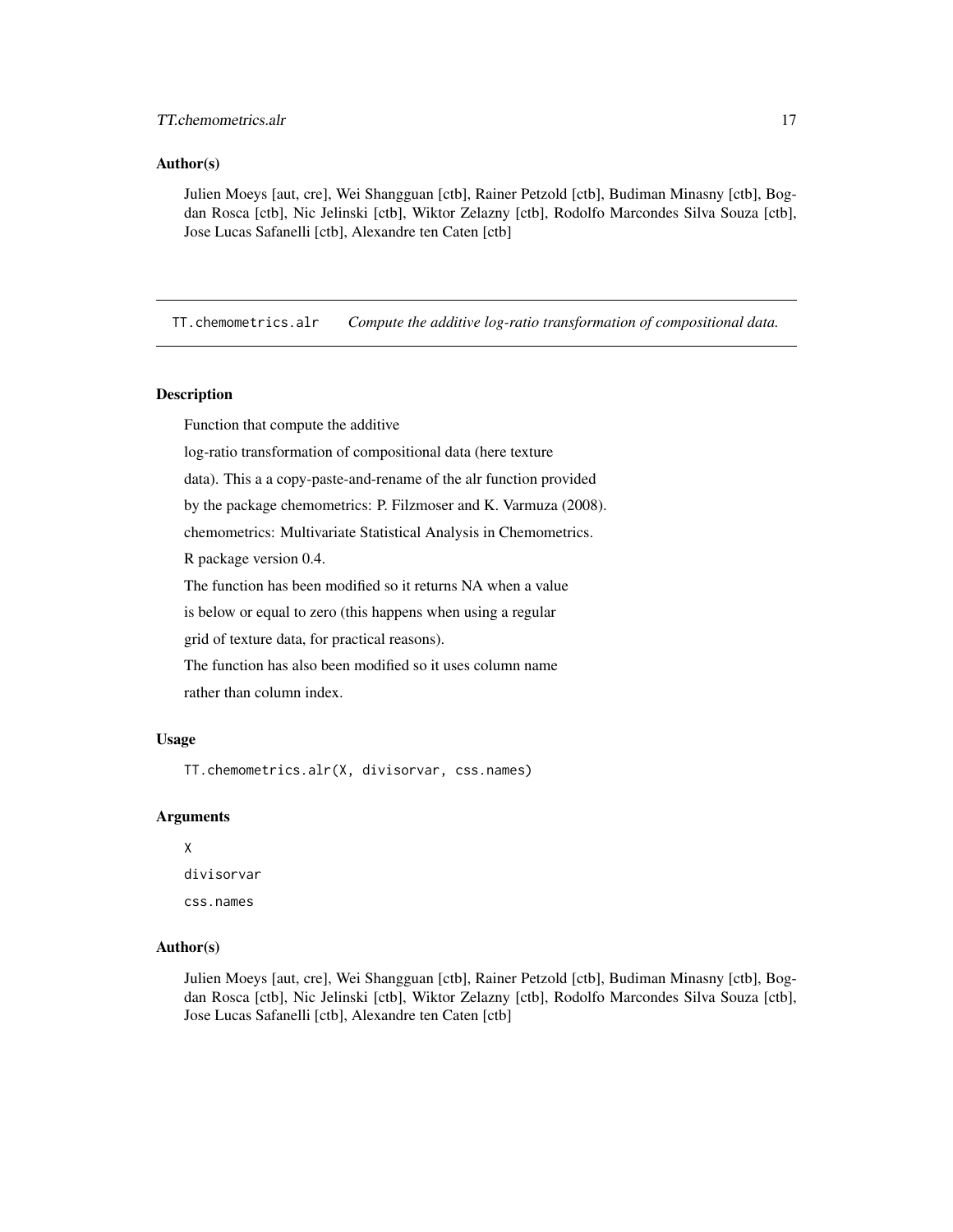#### Description

Plot the texture classes ploygons in an existing texture triangle plot. Draw the polygons and the labels inside each polygons.

#### Usage

```
TT.classes(geo, class.sys, tri.css.ps.lim = NULL, css.transf = NULL,
   text.transf.fun = NULL, trsf.add.opt1 = NULL, trsf.add.opt2 = NULL,
    text.tol = NULL, text.sum = NULL, base.css.ps.lim = NULL,
   blr.tx = NULL, blr.clock = NULL, tri.sum.tst = NULL,
   tri.pos.tst = NULL, bg = NULL, class.lab.col = NULL,
   class.p.bg.col = NULL, class.p.bg.hue = NULL, class.line.col = NULL,
   class.lty = NULL, class.lab.show = NULL, cex.lab = NULL,
   fontlab = NULL, family_op = NULL, lwd.axis = NULL,col.axis = NULL, new.centroid = TRUE)
```
#### Arguments

```
geo
class.sys
tri.css.ps.lim
css.transf
text.transf.fun
trsf.add.opt1
trsf.add.opt2
text.tol
text.sum
base.css.ps.lim
blr.tx
blr.clock
tri.sum.tst
tri.pos.tst
bg
class.lab.col
class.p.bg.col
class.p.bg.hue
```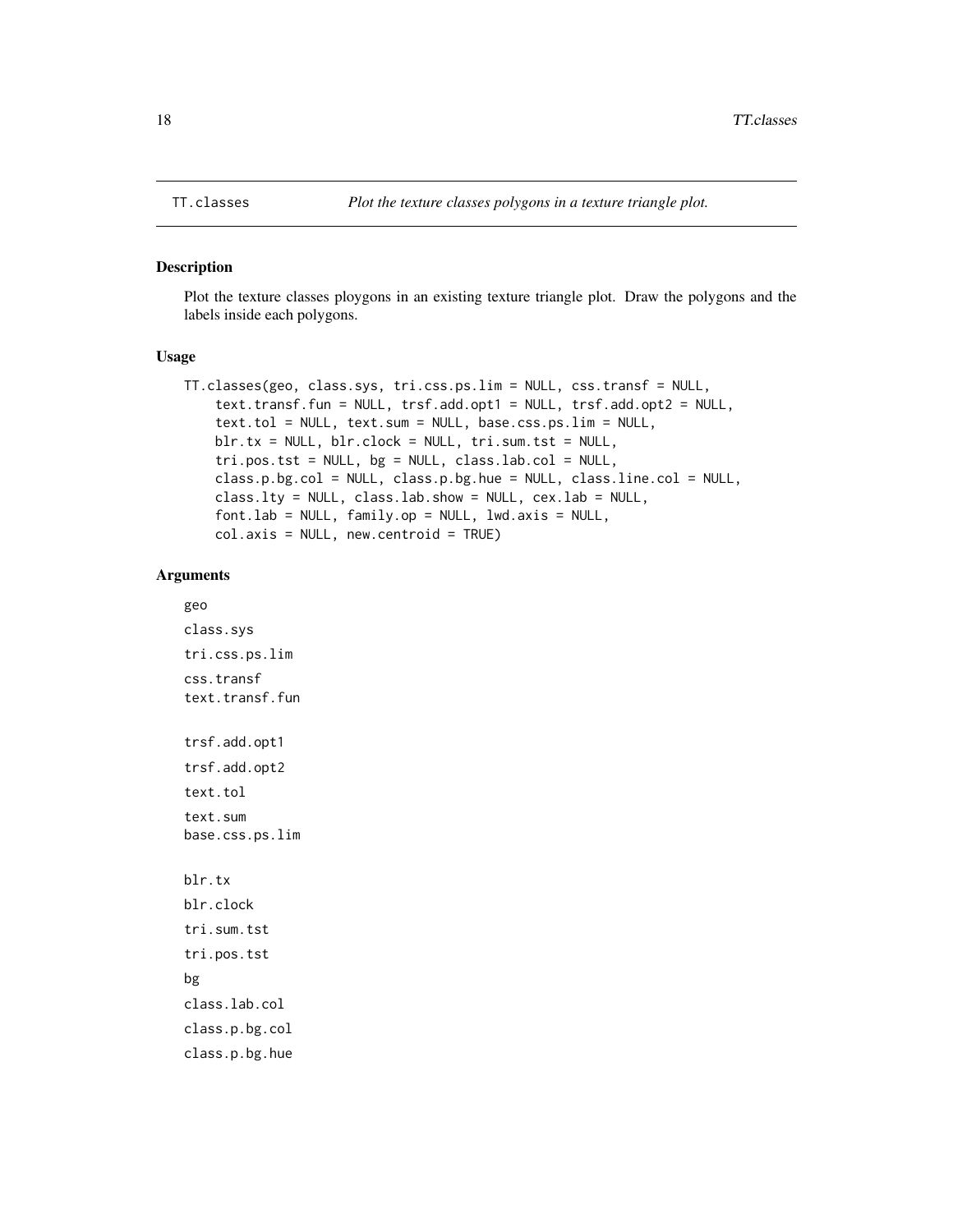# <span id="page-18-0"></span>TT.classes.tbl 19

class.line.col class.lty class.lab.show cex.lab font.lab family.op lwd.axis col.axis new.centroid Single logical. If TRUE (default) the new method (Paul Bourke) is used to calculate the centroid. If FALSE the centroid is taken as the mean x and y coordinates of the vertices.

# Author(s)

Julien Moeys [aut, cre], Wei Shangguan [ctb], Rainer Petzold [ctb], Budiman Minasny [ctb], Bogdan Rosca [ctb], Nic Jelinski [ctb], Wiktor Zelazny [ctb], Rodolfo Marcondes Silva Souza [ctb], Jose Lucas Safanelli [ctb], Alexandre ten Caten [ctb]

TT.classes.tbl *Returns the table of classes of a texture classification system.*

#### **Description**

Returns the table of classes of a texture classification system. Returns the classes abbreviations, names and the vertices numbers that defines each class. Use TT.vertices.tbl() to retrieve the clay silt sand coordinates of the triangle classes vertices. See also TT.vertices.plot().

#### Usage

TT.classes.tbl(class.sys = "HYPRES.TT", collapse = NULL)

# Arguments

class.sys collapse

# Author(s)

Julien Moeys [aut, cre], Wei Shangguan [ctb], Rainer Petzold [ctb], Budiman Minasny [ctb], Bogdan Rosca [ctb], Nic Jelinski [ctb], Wiktor Zelazny [ctb], Rodolfo Marcondes Silva Souza [ctb], Jose Lucas Safanelli [ctb], Alexandre ten Caten [ctb]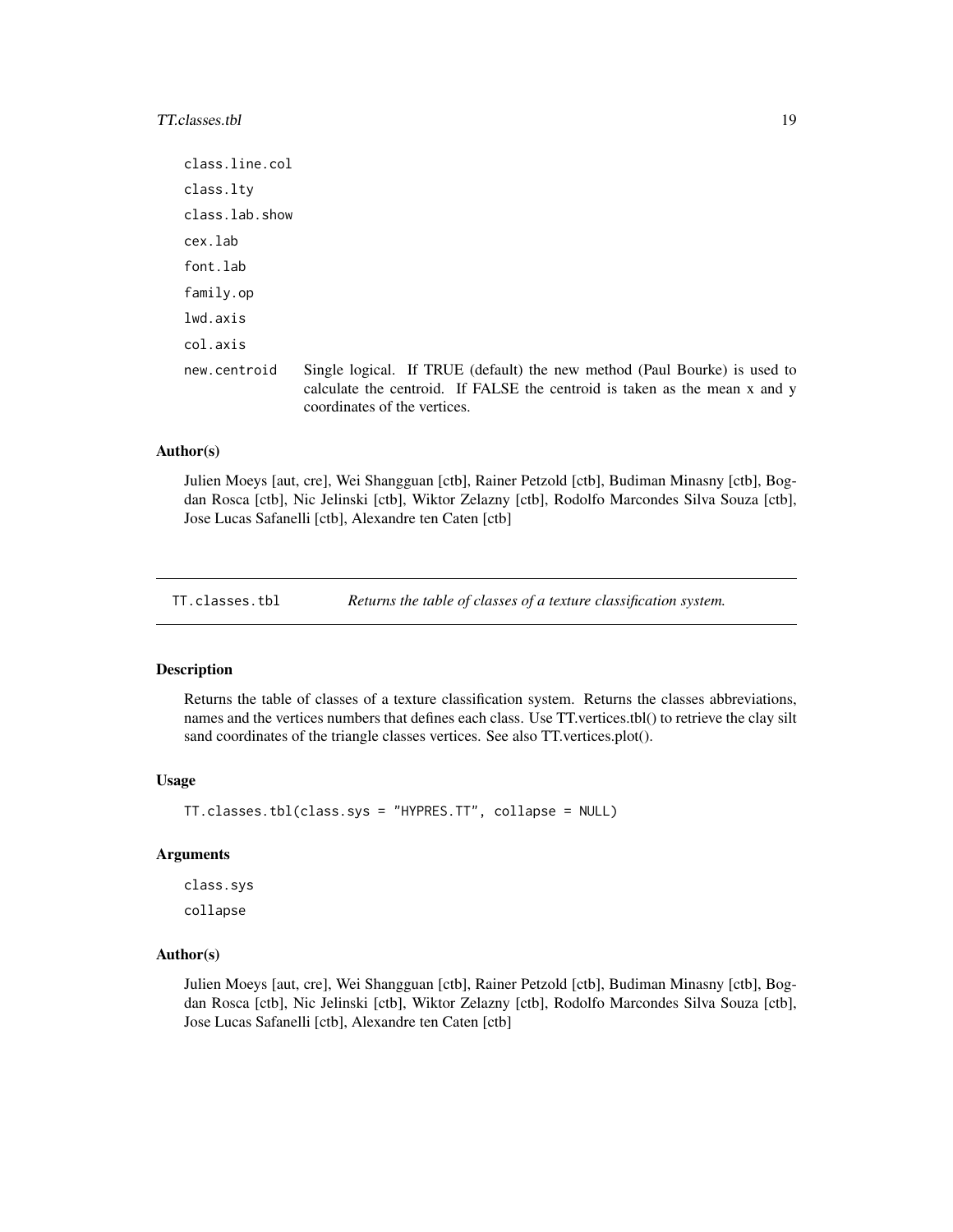<span id="page-19-0"></span>

#### Description

Convert any colors to hsv. Wrapper around rgb2hsv() and col2rgb().

## Usage

TT.col2hsv(col)

#### Arguments

col

# Author(s)

Julien Moeys [aut, cre], Wei Shangguan [ctb], Rainer Petzold [ctb], Budiman Minasny [ctb], Bogdan Rosca [ctb], Nic Jelinski [ctb], Wiktor Zelazny [ctb], Rodolfo Marcondes Silva Souza [ctb], Jose Lucas Safanelli [ctb], Alexandre ten Caten [ctb]

TT.contour *Wrapper for the contour() function adapted to texture triangles.*

# Description

A wrapper for the contour() function adapted to texture triangles (plot preparation). designed to plot the results of TT.mahalanobis() or TT.kde2d(), before or after plot.

#### Usage

```
TT.contour(geo, x, add = FALSE, tri.sum.tst = NULL,
```
tri.pos.tst = NULL, text.tol = NULL, unit.ps = NULL,

unit.tx =  $NULL, b.lim = NULL, l.lim = NULL, main = NULL,$ 

 $new.max = NULL, bg = NULL, fg = NULL, col = NULL,$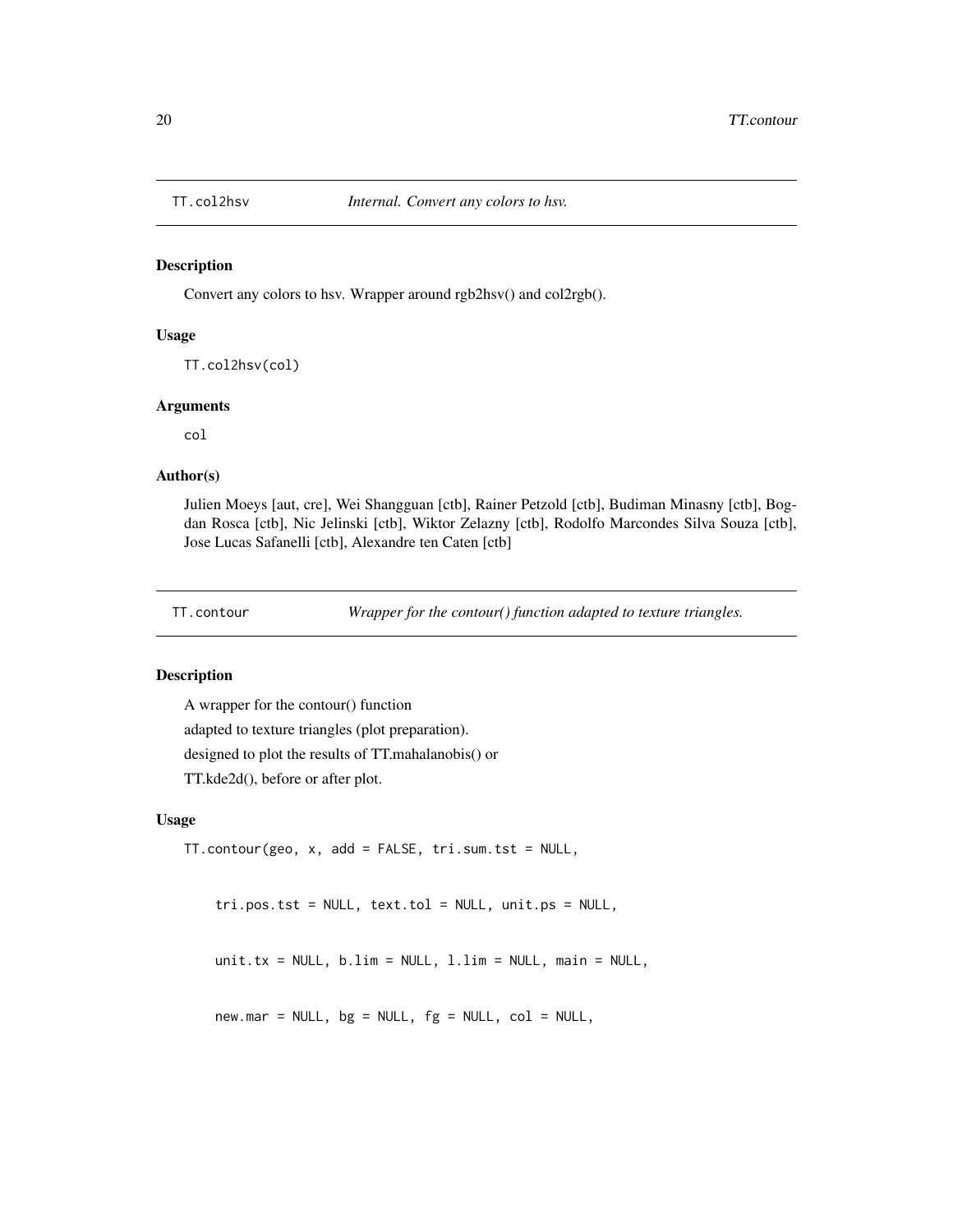#### TT.contour 21

```
cex.main = NULL, lang = NULL, nlevels = 10, levels = NA,
labels = NULL, xlim = NA, ylim = NA, zlim = NA,
labcex = 1, drawlabels = TRUE, method = "flattest",
axes = TRUE, frame.plot = NA, lty = NA, lwd = NA,blr.clock = NULL, tlr.an = NULL, blr.tx = NULL,
```

```
text.sum = NULL, base.css.ps.lim = NULL, ...)
```
# Arguments

geo x add tri.sum.tst tri.pos.tst text.tol unit.ps unit.tx b.lim l.lim main new.mar bg fg col cex.main lang nlevels levels labels xlim ylim zlim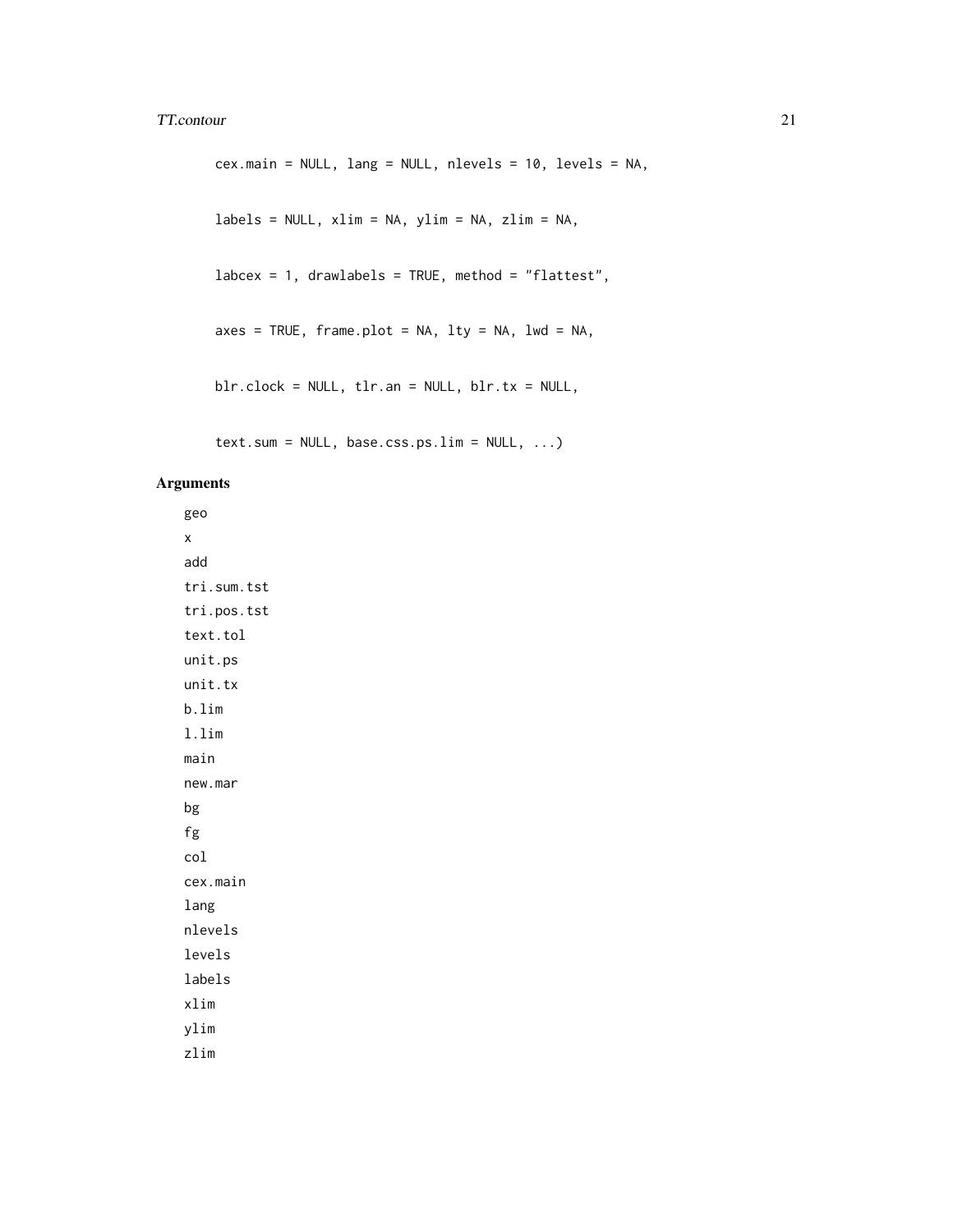<span id="page-21-0"></span>22 TT.css2xy

```
labcex
drawlabels
method
axes
frame.plot
lty
lwd
blr.clock
tlr.an
blr.tx
text.sum
base.css.ps.lim
```

```
...
```
# Author(s)

Julien Moeys [aut, cre], Wei Shangguan [ctb], Rainer Petzold [ctb], Budiman Minasny [ctb], Bogdan Rosca [ctb], Nic Jelinski [ctb], Wiktor Zelazny [ctb], Rodolfo Marcondes Silva Souza [ctb], Jose Lucas Safanelli [ctb], Alexandre ten Caten [ctb]

TT.css2xy *Internal. Converts texture data (3 classes) into x-y coordinates.*

# Description

Converts texture data (3 classes) into x-y coordinates. This

function is the 'heart' of most soiltexture plot functions.

#### Usage

```
TT.css2xy(tri.data, geo, css.names = NULL, text.tol = NULL,
```

```
tri.sum.tst = NULL, tri.pos.tst = NULL, set.par = FALSE,
```
text.sum = NULL, blr.clock = NULL)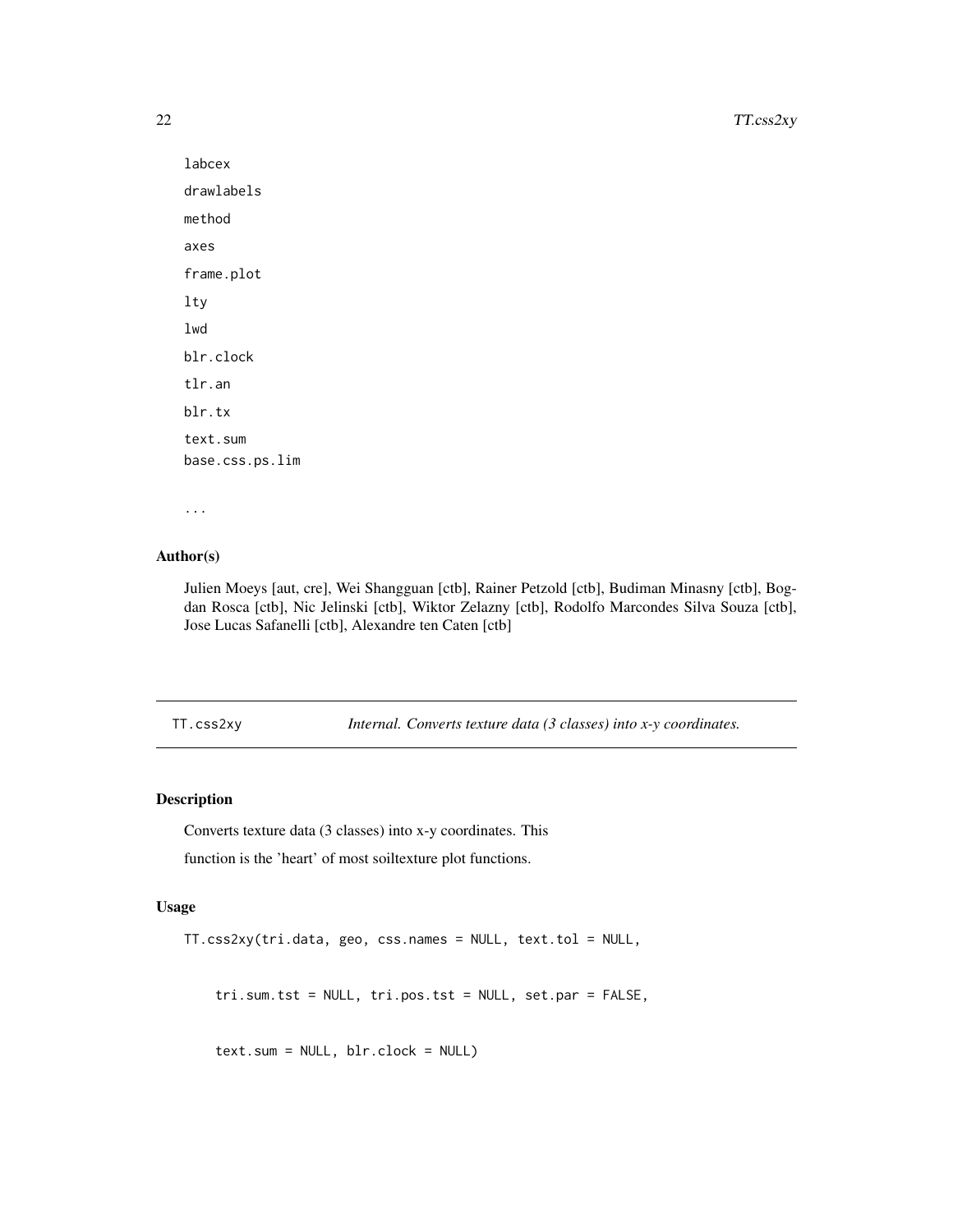#### <span id="page-22-0"></span>TT.data.test 23

#### **Arguments**

tri.data geo css.names text.tol tri.sum.tst tri.pos.tst set.par text.sum blr.clock

# Author(s)

Julien Moeys [aut, cre], Wei Shangguan [ctb], Rainer Petzold [ctb], Budiman Minasny [ctb], Bogdan Rosca [ctb], Nic Jelinski [ctb], Wiktor Zelazny [ctb], Rodolfo Marcondes Silva Souza [ctb], Jose Lucas Safanelli [ctb], Alexandre ten Caten [ctb]

TT.data.test *Test the validity of some soil texture data table (3 particle size classes).*

#### Description

Test the validity of some soil texture data table. (1) Test that it is a data.frame or matrix, (2) Test that column names contains 'css.names', (3) Test that there are no missing values, (4) that all values are  $\geq 0$ , (5) That the sum of the 3 particle size classes is  $>=$  'text.sum'\*(1-'text.tol') or  $<=$  'text.sum'\*(1+'text.tol'). 'tri.data' may contain other variables than the 3 textuer classes (ignored).

#### Usage

TT.data.test(tri.data, css.names = NULL, text.sum = NULL,

text.tol = NULL, tri.sum.tst = NULL, tri.pos.tst = NULL)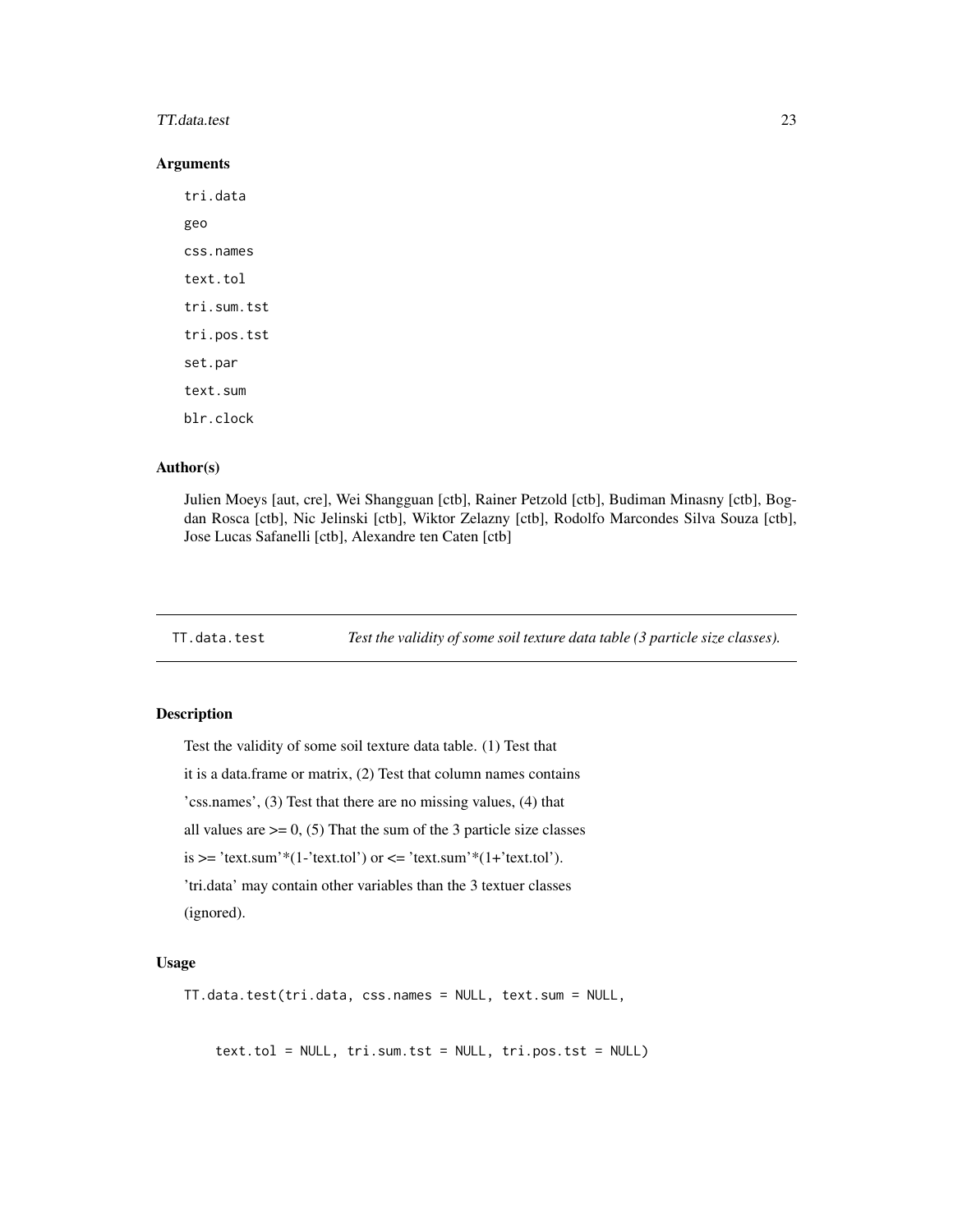#### **Arguments**

tri.data css.names text.sum text.tol tri.sum.tst tri.pos.tst

# Author(s)

Julien Moeys [aut, cre], Wei Shangguan [ctb], Rainer Petzold [ctb], Budiman Minasny [ctb], Bogdan Rosca [ctb], Nic Jelinski [ctb], Wiktor Zelazny [ctb], Rodolfo Marcondes Silva Souza [ctb], Jose Lucas Safanelli [ctb], Alexandre ten Caten [ctb]

TT.data.test.X *Test the validity of some soil texture data table (X particle size classes).*

# Description

Test the validity of some soil texture data table. (1) Test that it is a data.frame or matrix, (3) Test that there are no missing values, (4) that all values are  $\geq$  = 0, (5) That the sum of the X particle size class is  $\ge$  "text.sum"\*(1-'text.tol') or  $\le$  = 'text.sum'\*(1+'text.tol'). Contrary to TT.data.test() no test are performed for the particle size classes and columns names, so 'tri.data' should only contains texture data, and nothing else.

# Usage

TT.data.test.X(tri.data, text.sum = NULL, text.tol = NULL,

tri.sum.tst = NULL, tri.pos.tst = NULL)

# **Arguments**

tri.data text.sum text.tol tri.sum.tst tri.pos.tst

<span id="page-23-0"></span>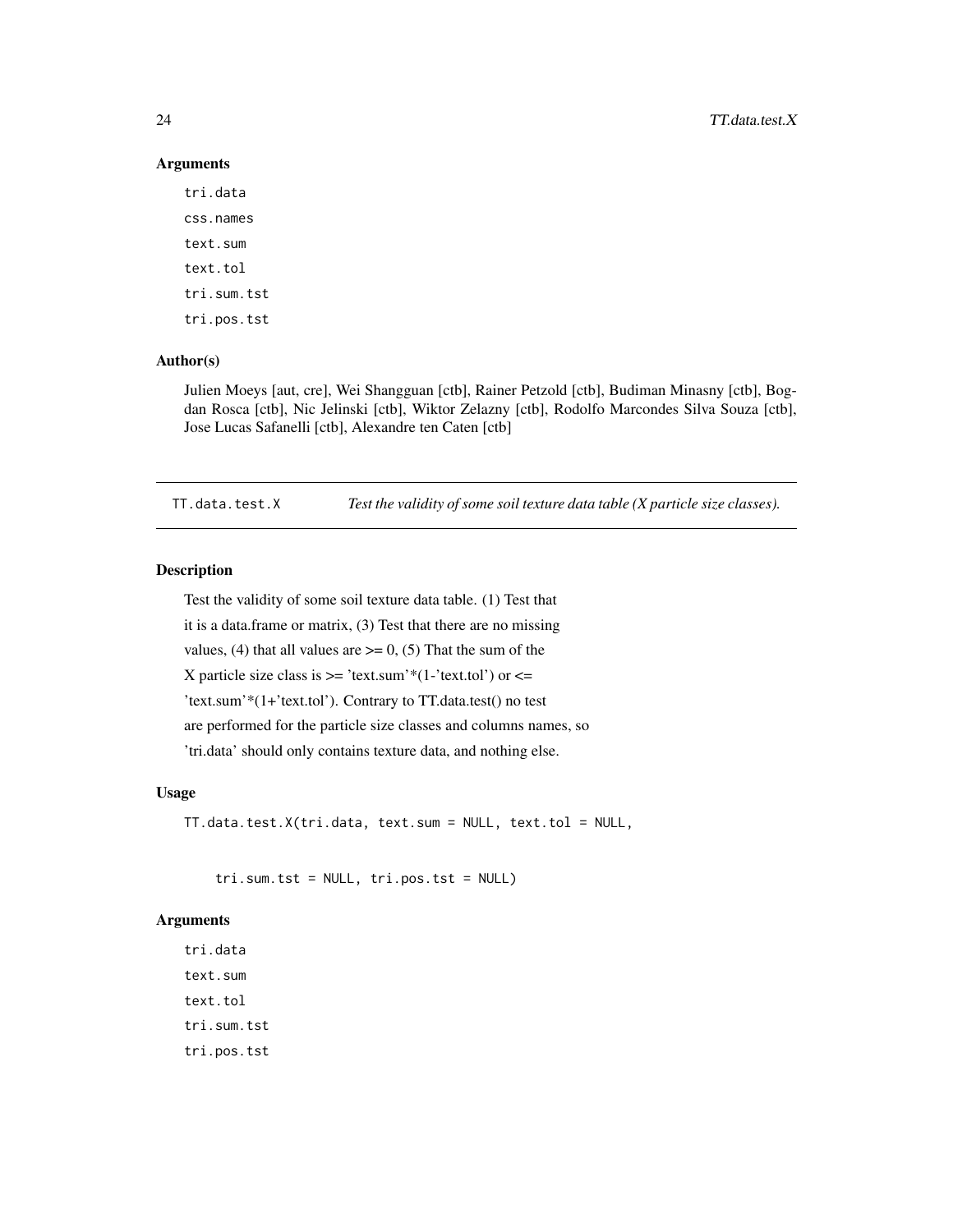#### <span id="page-24-0"></span>TT.dataset 25

# Author(s)

Julien Moeys [aut, cre], Wei Shangguan [ctb], Rainer Petzold [ctb], Budiman Minasny [ctb], Bogdan Rosca [ctb], Nic Jelinski [ctb], Wiktor Zelazny [ctb], Rodolfo Marcondes Silva Souza [ctb], Jose Lucas Safanelli [ctb], Alexandre ten Caten [ctb]

TT.dataset *Genetates a virtual cross correlated clay silt sand + Z dataset.*

# Description

Genetates a virtual cross correlated clay silt sand + Z dataset, where Z is a virtual 4th variable correlated to the texture.

#### Usage

```
TT.dataset(n, seed.val = NULL, css.names = NULL, text.sum = NULL)
```
#### Arguments

n seed.val css.names text.sum

#### Author(s)

Julien Moeys [aut, cre], Wei Shangguan [ctb], Rainer Petzold [ctb], Budiman Minasny [ctb], Bogdan Rosca [ctb], Nic Jelinski [ctb], Wiktor Zelazny [ctb], Rodolfo Marcondes Silva Souza [ctb], Jose Lucas Safanelli [ctb], Alexandre ten Caten [ctb]

TT.deg2rad *Internal. Function to convert angle in degree to angle in radian.*

# Description

Function to convert angle in degree to angle in radian.

# Usage

TT.deg2rad(A)

#### Arguments

A Angle in Degrees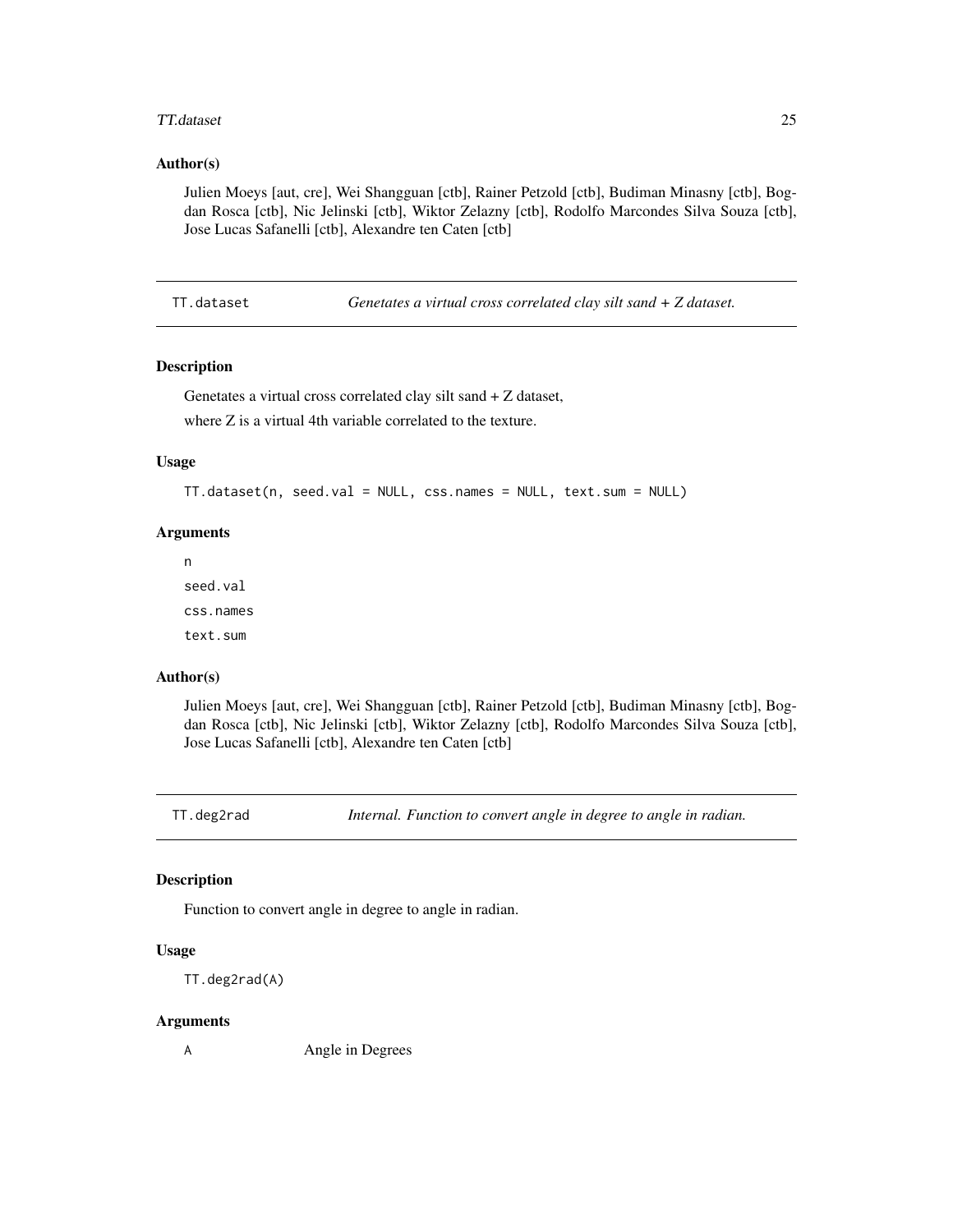# <span id="page-25-0"></span>Author(s)

Julien Moeys [aut, cre], Wei Shangguan [ctb], Rainer Petzold [ctb], Budiman Minasny [ctb], Bogdan Rosca [ctb], Nic Jelinski [ctb], Wiktor Zelazny [ctb], Rodolfo Marcondes Silva Souza [ctb], Jose Lucas Safanelli [ctb], Alexandre ten Caten [ctb]

TT.dia2phi *Internal. Convert a soil particle diameter dia [micro-meters] into phi = -log2(dia/1000)*

# Description

Convert a soil particle diameter dia [micro-meters] into phi = -log2(dia). See also TT.phi2dia().

#### Usage

TT.dia2phi(dia)

# Arguments

dia Particle size diameter in micro-meters (will be converted in milli-meters)

# Author(s)

Julien Moeys [aut, cre], Wei Shangguan [ctb], Rainer Petzold [ctb], Budiman Minasny [ctb], Bogdan Rosca [ctb], Nic Jelinski [ctb], Wiktor Zelazny [ctb], Rodolfo Marcondes Silva Souza [ctb], Jose Lucas Safanelli [ctb], Alexandre ten Caten [ctb]

| TT.DJ.col | Internal. A function to obtaine a weight average 'mix' of different |  |  |  |  |  |
|-----------|---------------------------------------------------------------------|--|--|--|--|--|
|           | colors!                                                             |  |  |  |  |  |

# Description

A function to obtaine a weight average 'mix' of different colors!

#### Usage

TT.DJ.col(cl, w, gray.l = FALSE)

#### Arguments

cl w gray.l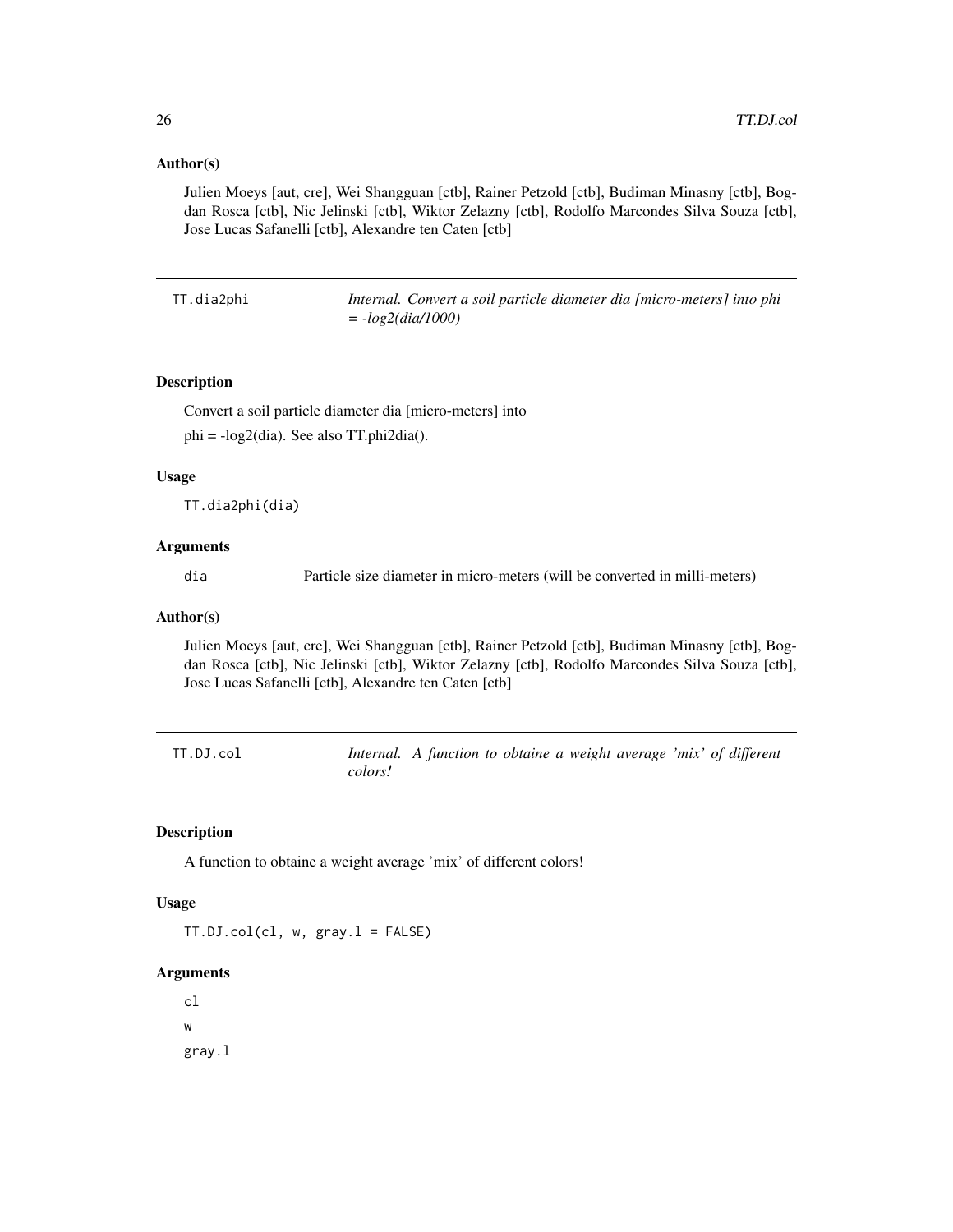#### <span id="page-26-0"></span>TT.edges 27

# Author(s)

Julien Moeys [aut, cre], Wei Shangguan [ctb], Rainer Petzold [ctb], Budiman Minasny [ctb], Bogdan Rosca [ctb], Nic Jelinski [ctb], Wiktor Zelazny [ctb], Rodolfo Marcondes Silva Souza [ctb], Jose Lucas Safanelli [ctb], Alexandre ten Caten [ctb]

TT.edges *Internal. Plot the edges (bare axis) of a soil texture triangle.*

# Description

Plot the edges (bare axis) of a soil texture triangle. This is not a primary plot function, TT.baseplot() must have been called before (usually inside TT.plot()).

# Usage

TT.edges(geo, text.tol = NULL, text.sum = NULL, blr.clock = NULL,

col.axis = NULL, plot.axis = TRUE, frame.bg.col = NULL,

lwd.axis = NULL, tri.sum.tst = NULL, tri.pos.tst = NULL,

 $bg = NULL$ 

#### Arguments

geo text.tol text.sum blr.clock col.axis plot.axis frame.bg.col lwd.axis tri.sum.tst tri.pos.tst bg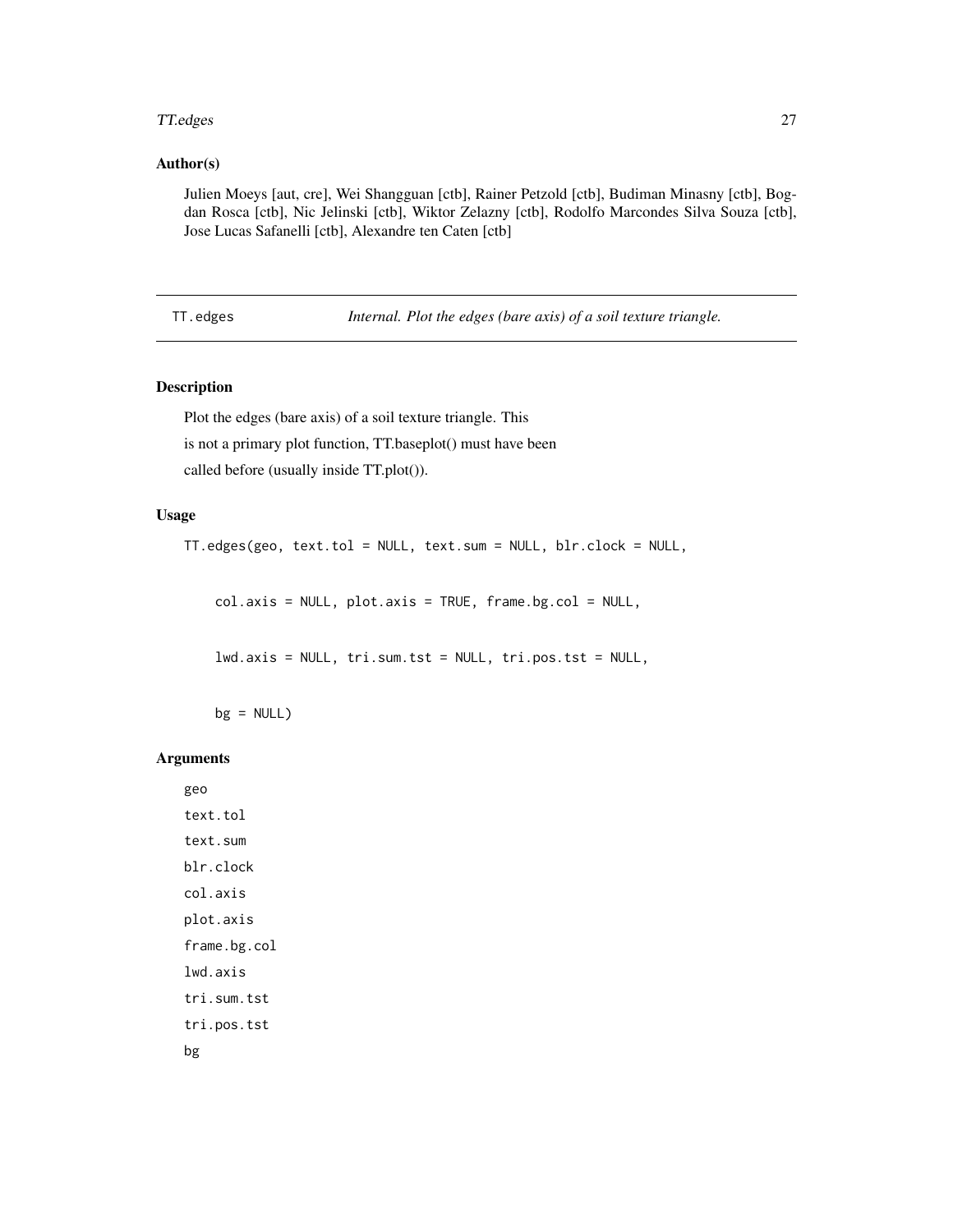#### <span id="page-27-0"></span>Author(s)

Julien Moeys [aut, cre], Wei Shangguan [ctb], Rainer Petzold [ctb], Budiman Minasny [ctb], Bogdan Rosca [ctb], Nic Jelinski [ctb], Wiktor Zelazny [ctb], Rodolfo Marcondes Silva Souza [ctb], Jose Lucas Safanelli [ctb], Alexandre ten Caten [ctb]

TT.env *TT env*

# Description

Environment for storing, hiding and protecting internal variables and functions

#### Usage

TT.env

TT.gen.op.set *Internal. Retrieve and set default values from options.*

# Description

Retrieve and set default values from options (that do \_not\_ superseed par()).

# Usage

TT.gen.op.set(param, assign.op = TRUE, p.env = parent.frame())

#### Arguments

param assign.op p.env

# Author(s)

Julien Moeys [aut, cre], Wei Shangguan [ctb], Rainer Petzold [ctb], Budiman Minasny [ctb], Bogdan Rosca [ctb], Nic Jelinski [ctb], Wiktor Zelazny [ctb], Rodolfo Marcondes Silva Souza [ctb], Jose Lucas Safanelli [ctb], Alexandre ten Caten [ctb]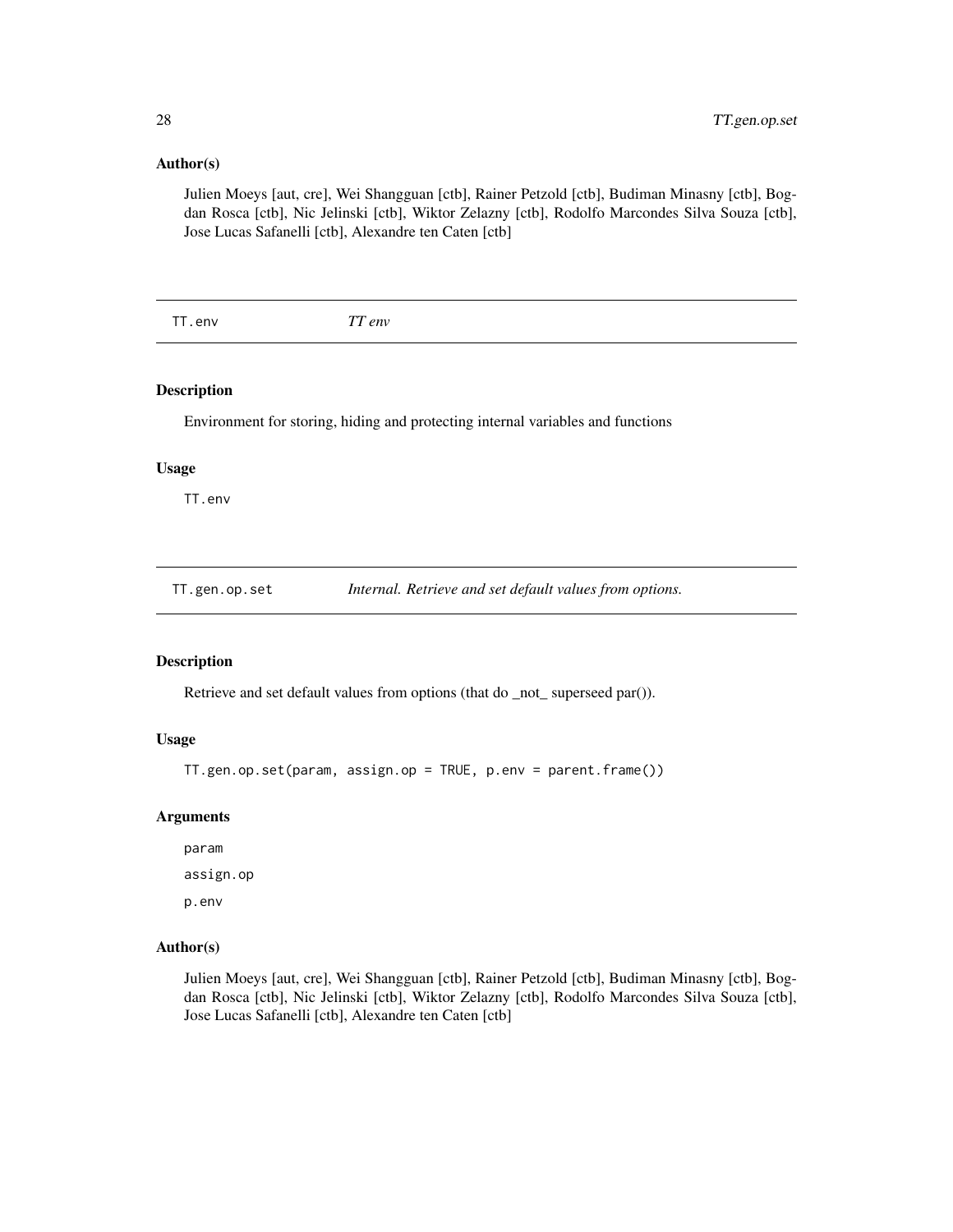<span id="page-28-0"></span>TT.geo.get *Internal. Retrieve and return the geometrical parameters from a list of parameter values (NULL or not).*

# Description

Retrieve and return the geometrical parameters from a list of parameter values (NULL or not).

# Usage

```
TT.geo.get(class.sys = NULL, blr.clock = NULL, tlr.an = NULL,
```
blr.tx = NULL, text.sum = NULL, base.css.ps.lim = NULL)

# Arguments

class.sys blr.clock tlr.an blr.tx text.sum base.css.ps.lim

# Author(s)

Julien Moeys [aut, cre], Wei Shangguan [ctb], Rainer Petzold [ctb], Budiman Minasny [ctb], Bogdan Rosca [ctb], Nic Jelinski [ctb], Wiktor Zelazny [ctb], Rodolfo Marcondes Silva Souza [ctb], Jose Lucas Safanelli [ctb], Alexandre ten Caten [ctb]

| TT.geo.set | Internal. Takes "geo" values and assign them individually in the parent |
|------------|-------------------------------------------------------------------------|
|            | function.                                                               |

#### Description

Takes "geo" values and assign them individually in the parent function.

#### Usage

TT.geo.set(geo, p.env = parent.frame())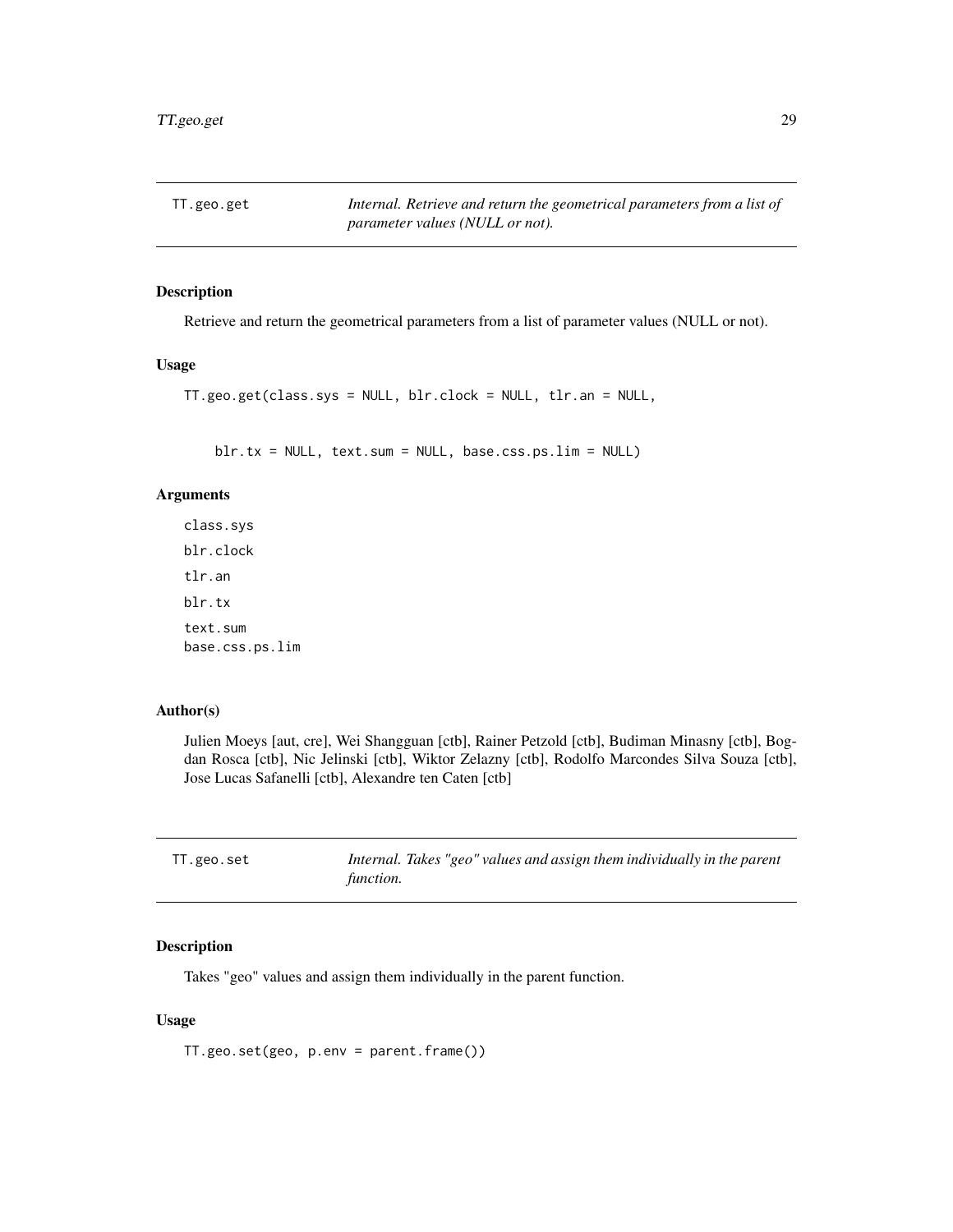#### Arguments

geo p.env

# Author(s)

Julien Moeys [aut, cre], Wei Shangguan [ctb], Rainer Petzold [ctb], Budiman Minasny [ctb], Bogdan Rosca [ctb], Nic Jelinski [ctb], Wiktor Zelazny [ctb], Rodolfo Marcondes Silva Souza [ctb], Jose Lucas Safanelli [ctb], Alexandre ten Caten [ctb]

TT.get *Function to retrieve / get the default package parameters.*

# Description

Function to retrieve / get the default package parameters.

#### Usage

TT.get(..., par.list = "TT.par", bkp.par.list = "TT.par.bkp",

par.env = TT.env)

# Arguments

... par.list bkp.par.list par.env

# Author(s)

Julien Moeys [aut, cre], Wei Shangguan [ctb], Rainer Petzold [ctb], Budiman Minasny [ctb], Bogdan Rosca [ctb], Nic Jelinski [ctb], Wiktor Zelazny [ctb], Rodolfo Marcondes Silva Souza [ctb], Jose Lucas Safanelli [ctb], Alexandre ten Caten [ctb]

<span id="page-29-0"></span>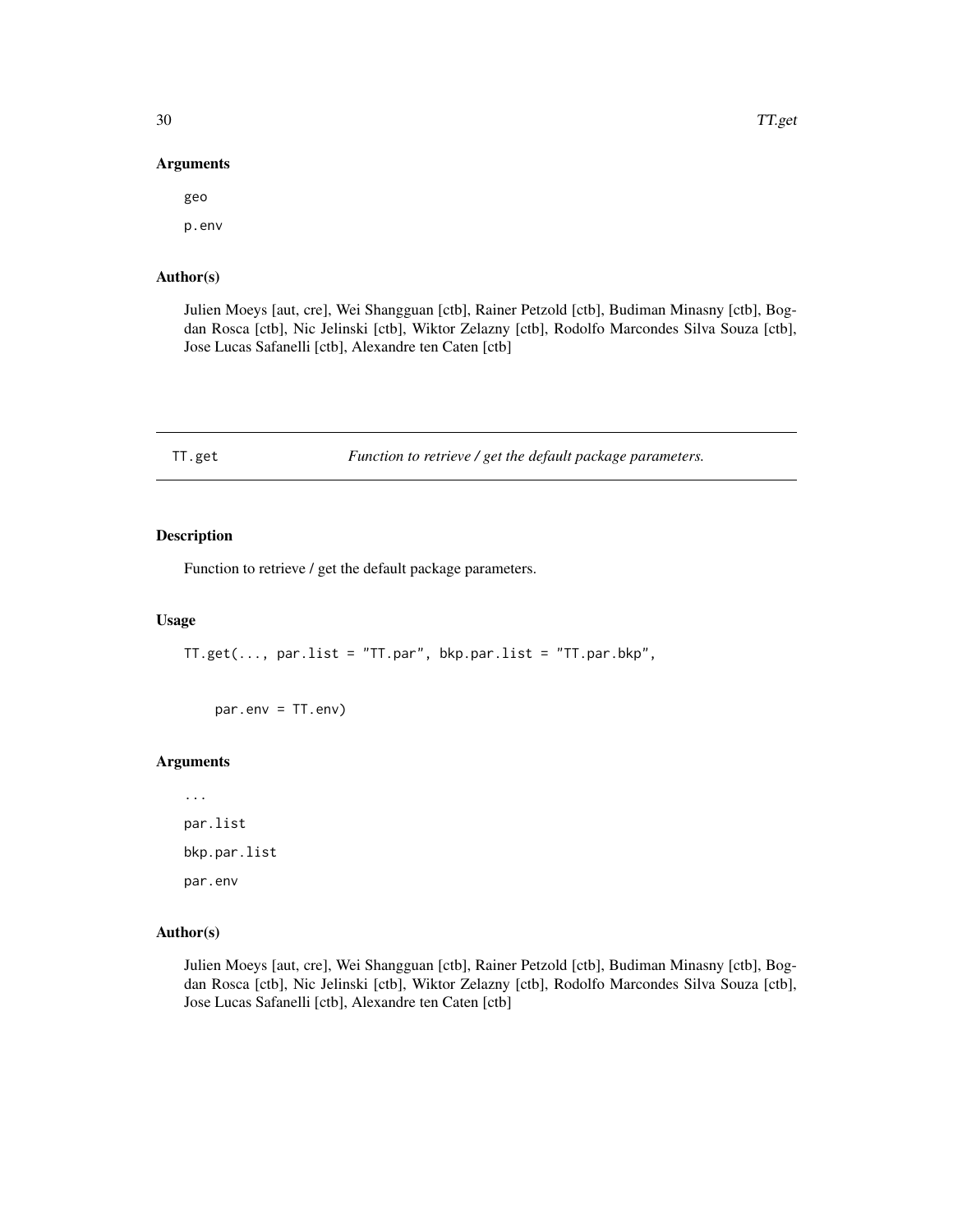<span id="page-30-0"></span>

# Description

Plot a grid at regular texture intervals inside an existing soil texture triangle.

# Usage

```
TT.grid(geo = geo, at = NULL, text.tol = NULL, text.sum = NULL,
    blr.clock = NULL, grid.col = NULL, grid.lty = NULL,
    lwd.axis = NULL, tri.sum.tst = NULL, tri.pos.tst = NULL,
    class.p.bg.col = NULL, class.p.bg.hue = NULL, frame.bg.col = NULL,
```
 $bg = NULL, col.axis = NULL)$ 

# Arguments

geo at text.tol text.sum blr.clock grid.col grid.lty lwd.axis tri.sum.tst tri.pos.tst class.p.bg.col class.p.bg.hue frame.bg.col bg col.axis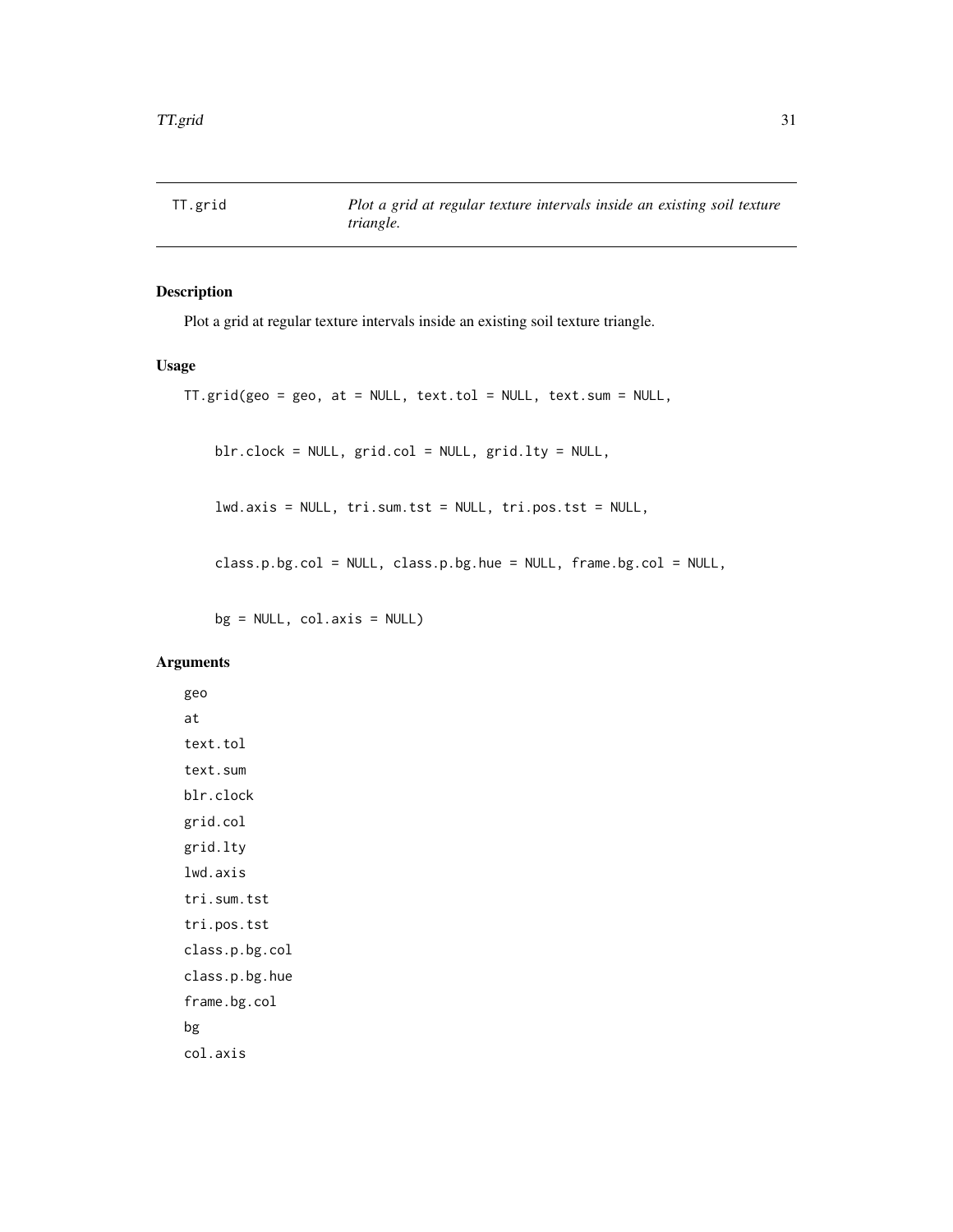# <span id="page-31-0"></span>Author(s)

Julien Moeys [aut, cre], Wei Shangguan [ctb], Rainer Petzold [ctb], Budiman Minasny [ctb], Bogdan Rosca [ctb], Nic Jelinski [ctb], Wiktor Zelazny [ctb], Rodolfo Marcondes Silva Souza [ctb], Jose Lucas Safanelli [ctb], Alexandre ten Caten [ctb]

TT.ifelse *Internal. Flexible version of ifelse.*

# Description

Flexible version of ifelse.

# Usage

TT.ifelse(test, yes, no)

#### Arguments

test yes no

#### Author(s)

Julien Moeys [aut, cre], Wei Shangguan [ctb], Rainer Petzold [ctb], Budiman Minasny [ctb], Bogdan Rosca [ctb], Nic Jelinski [ctb], Wiktor Zelazny [ctb], Rodolfo Marcondes Silva Souza [ctb], Jose Lucas Safanelli [ctb], Alexandre ten Caten [ctb]

TT.image *Wrapper for the contour() function adapted to texture triangles.*

# Description

A wrapper for the contour() function

adapted to texture triangles (plot preparation).

designed to plot the results of TT.mahalanobis() or

TT.kde2d() [to be written], before or after plot.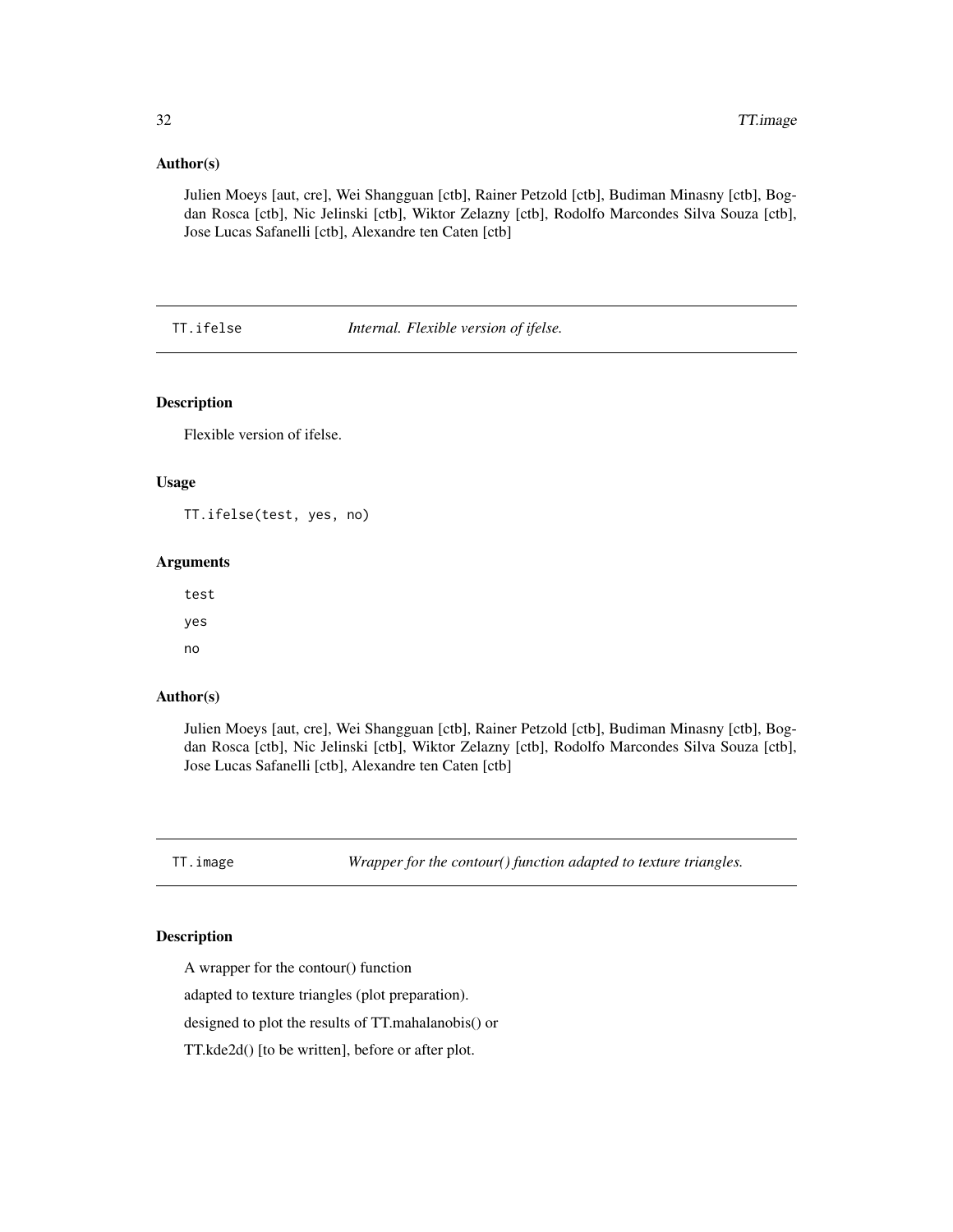#### TT.image 33

# Usage

```
TT.image(geo, x, add = FALSE, tri.sum.tst = NULL, tri.pos.tst = NULL,
    text.t. tol = NULL, unit.ps = NULL, unit.tx = NULL,b.lim = NULL, l.lim = NULL, main = NULL, new.mar = NULL,
    bg = NULL, fg = NULL, cex.mainloop = NULL, lang = NULL,xlim = NA, ylim = NA, zlim = NA, col = rev(heat.colors(12)),
    oldstyle = FALSE, blr.clock = NULL, tlr.an = NULL,
    blr.tx = NULL, text.sum = NULL, base.css.ps.lim = NULL,
```
...)

# Arguments

geo x add tri.sum.tst tri.pos.tst text.tol unit.ps unit.tx b.lim l.lim main new.mar bg fg cex.main lang xlim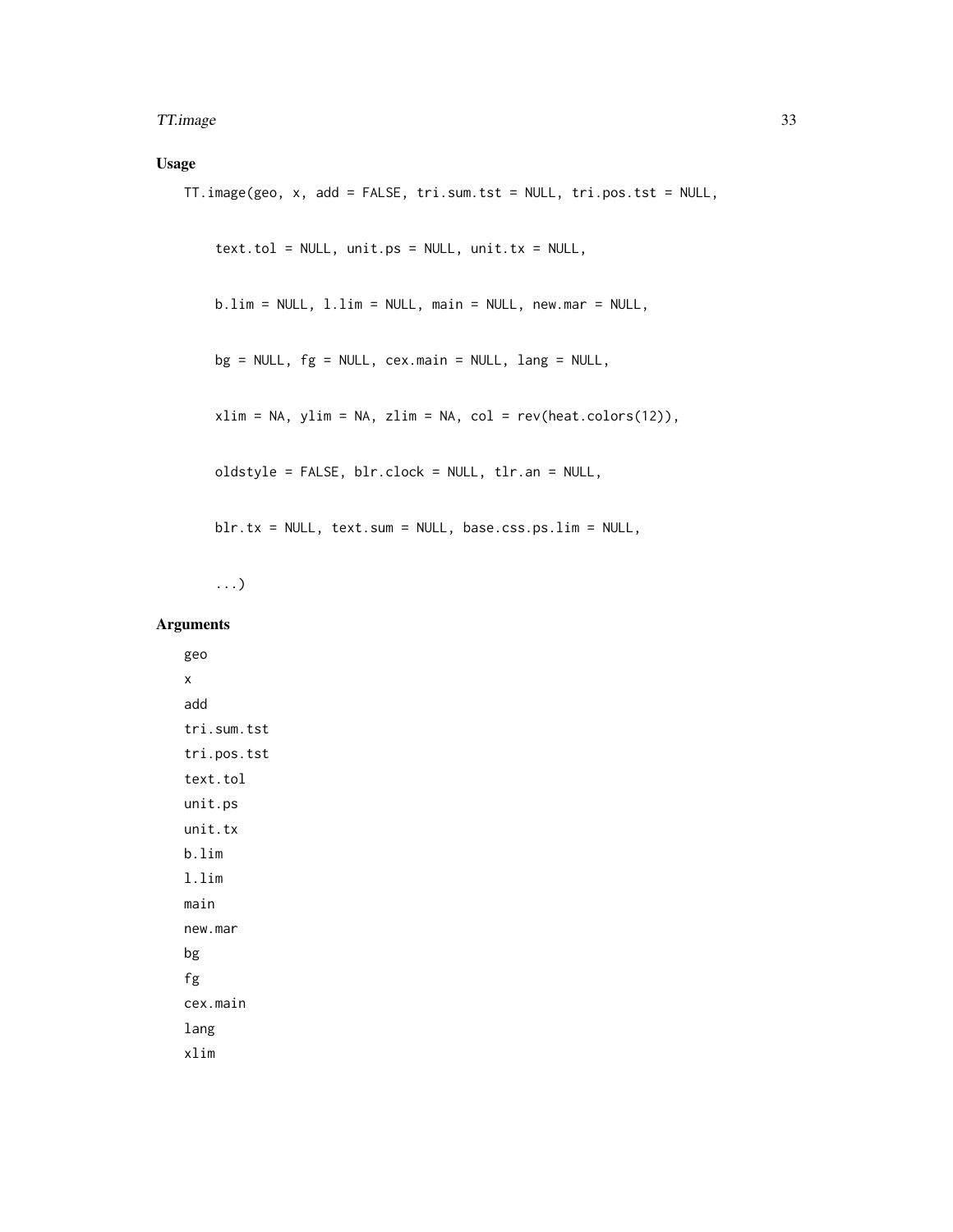34 TT.iwd

ylim zlim col oldstyle blr.clock tlr.an blr.tx text.sum base.css.ps.lim

... Additional parameters passed to image().

# Author(s)

Julien Moeys [aut, cre], Wei Shangguan [ctb], Rainer Petzold [ctb], Budiman Minasny [ctb], Bogdan Rosca [ctb], Nic Jelinski [ctb], Wiktor Zelazny [ctb], Rodolfo Marcondes Silva Souza [ctb], Jose Lucas Safanelli [ctb], Alexandre ten Caten [ctb]

TT.iwd *Inverse weighted distance interpolation on a grid.*

#### Description

Inverse weighted distance interpolation on a grid.

# Usage

```
TT.iwd(tri.data, z.name, geo, css.names = NULL, tri.pol.data = NULL,
```
text.tol = NULL, text.sum = NULL, blr.clock = NULL,

tri.sum.tst = NULL, tri.pos.tst = NULL, set.par = FALSE,

 $n = 25$ , lims = c("points", "triangle")[1], max.dist = NULL,

q.max.dist =  $0.5$ , pow =  $0.5$ )

<span id="page-33-0"></span>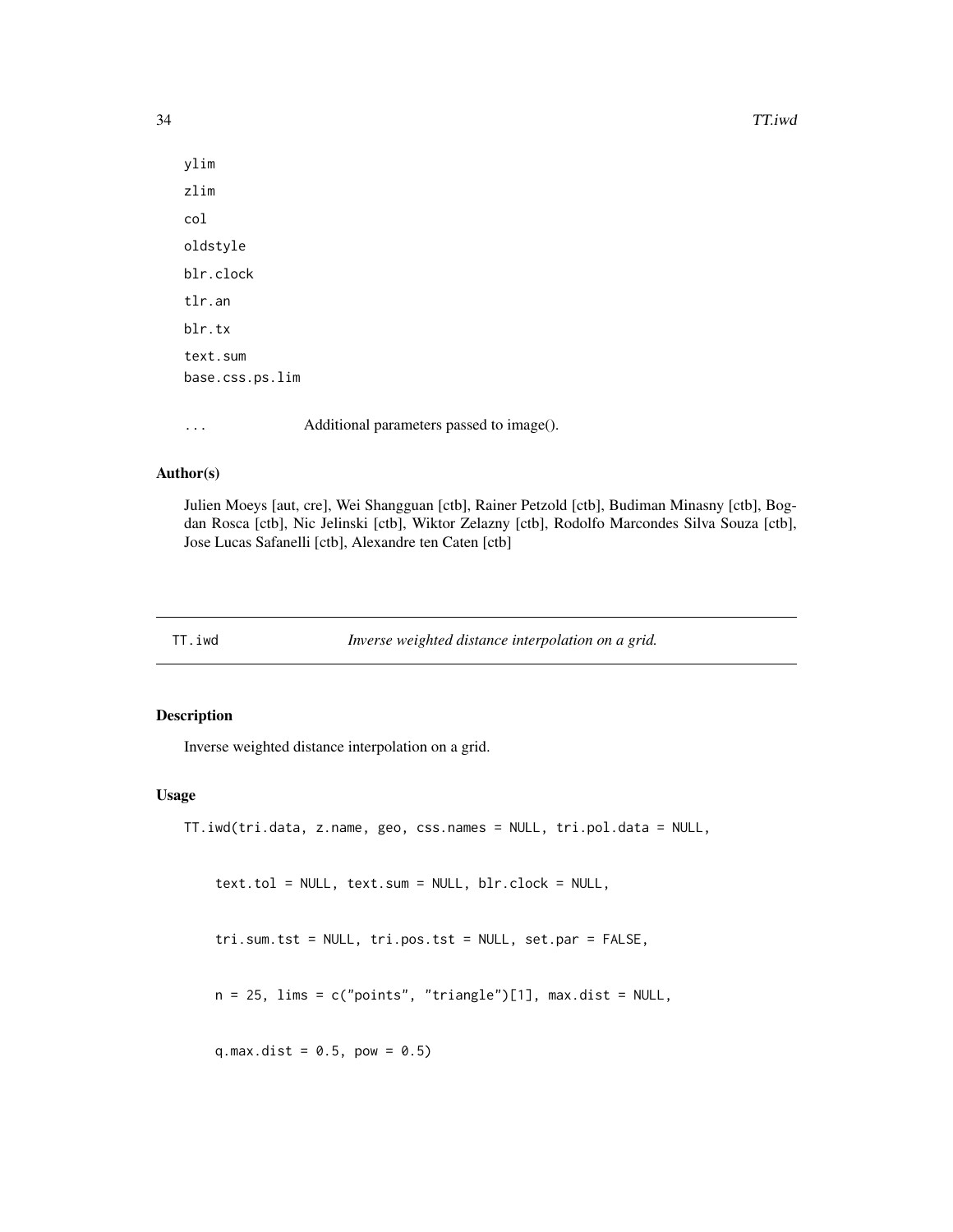#### <span id="page-34-0"></span>TT.kde2d 35

# Arguments

tri.data z.name geo css.names tri.pol.data text.tol text.sum blr.clock tri.sum.tst tri.pos.tst set.par n lims max.dist q.max.dist pow

# Author(s)

Julien Moeys [aut, cre], Wei Shangguan [ctb], Rainer Petzold [ctb], Budiman Minasny [ctb], Bogdan Rosca [ctb], Nic Jelinski [ctb], Wiktor Zelazny [ctb], Rodolfo Marcondes Silva Souza [ctb], Jose Lucas Safanelli [ctb], Alexandre ten Caten [ctb]

TT.kde2d *Calculated the 2D probabilty density on an x-y grid.*

# Description

Function that calculated the 2D probabilty

density on an x-y grid (and NOT on the clay silt sand

reference system). Wrapper around the kde2d function from the

MASS package.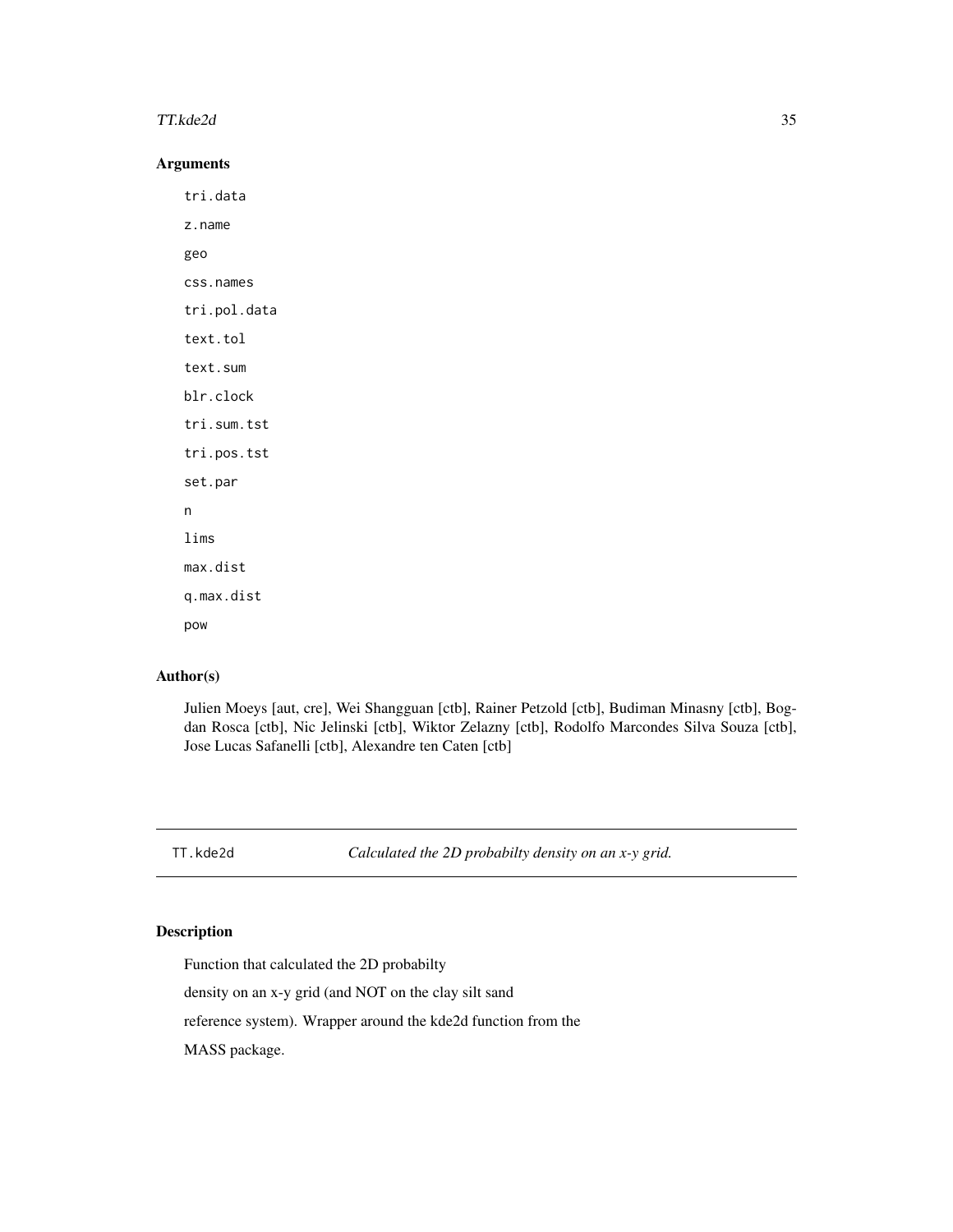# <span id="page-35-0"></span>Usage

```
TT.kde2d(geo, tri.data, css.names = NULL, text.tol = NULL,
```

```
text.sum = NULL, blr.clock = NULL, tri.sum.tst = NULL,
```

```
tri.pos.tst = NULL, set.par = FALSE, n = 25, lims = c("points",
```

```
"triangle")[2])
```
# Arguments

geo tri.data css.names text.tol text.sum blr.clock tri.sum.tst tri.pos.tst set.par n lims

# Author(s)

Julien Moeys [aut, cre], Wei Shangguan [ctb], Rainer Petzold [ctb], Budiman Minasny [ctb], Bogdan Rosca [ctb], Nic Jelinski [ctb], Wiktor Zelazny [ctb], Rodolfo Marcondes Silva Souza [ctb], Jose Lucas Safanelli [ctb], Alexandre ten Caten [ctb]

| TT.lines | Internal. Used to plot line elements of a texture plot axis, ticks, arrows, |
|----------|-----------------------------------------------------------------------------|
|          | etc.                                                                        |

# Description

Used to plot line elements of a texture plot axis, ticks, arrows, etc.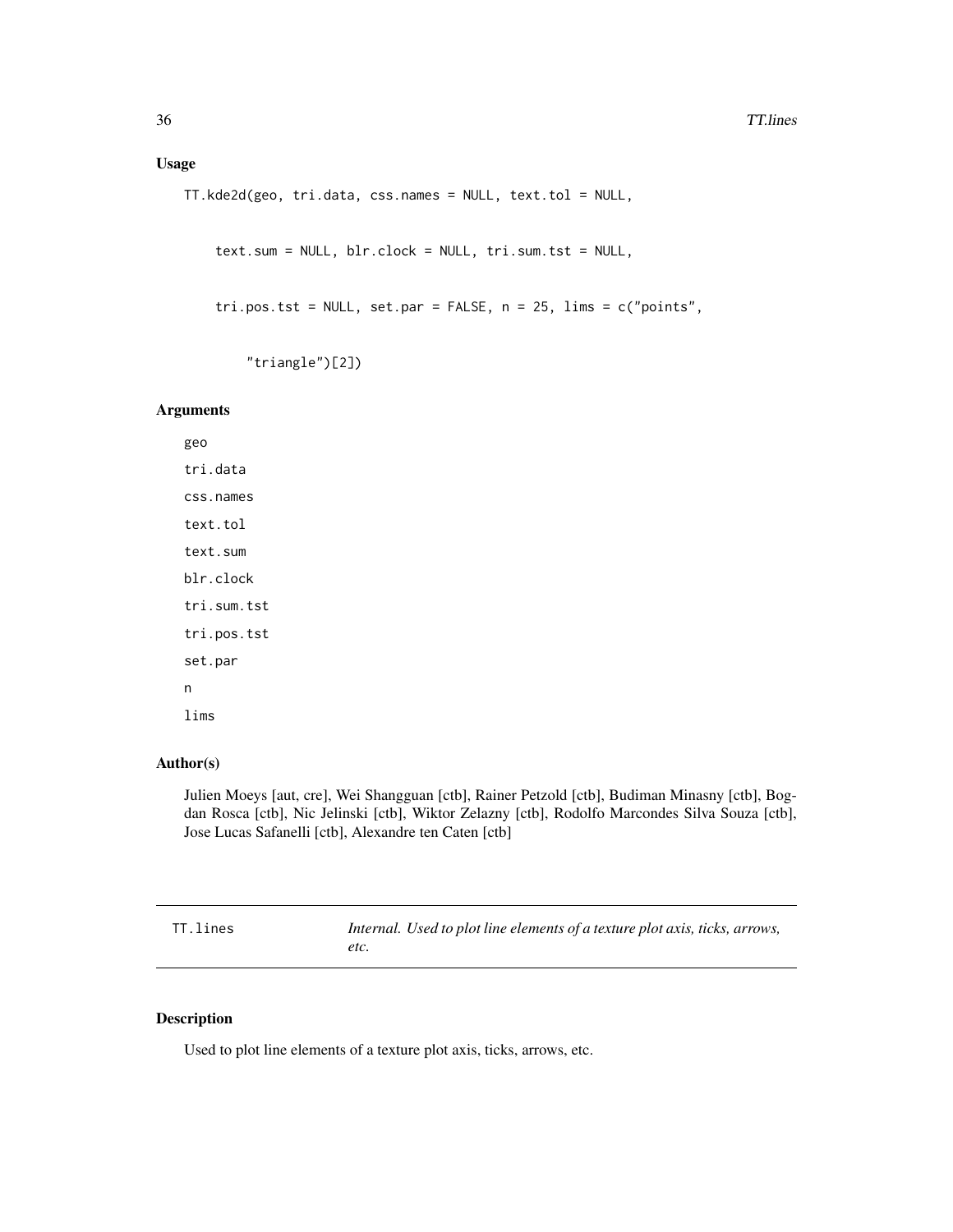#### TT.locator 37

## Usage

TT.lines(geo = geo, at.1.s = TT.get("at"), at.2.s =  $1 -$ 

 $TT.get("at"), at.3.s = 0, at.1.e = TT.get("at"),$ 

```
at.2.e = 0, at.3.e = 1 - TT.get("at"), text.tol = NULL,
```

```
text.sum = NULL, blr.clock = NULL, tri.sum.tst = NULL,
```
tri.pos.tst = NULL)

## Arguments

geo at.1.s at.2.s at.3.s at.1.e at.2.e at.3.e text.tol text.sum blr.clock tri.sum.tst tri.pos.tst

## Author(s)

Julien Moeys [aut, cre], Wei Shangguan [ctb], Rainer Petzold [ctb], Budiman Minasny [ctb], Bogdan Rosca [ctb], Nic Jelinski [ctb], Wiktor Zelazny [ctb], Rodolfo Marcondes Silva Souza [ctb], Jose Lucas Safanelli [ctb], Alexandre ten Caten [ctb]

| TT.locator | Interactive (mouse clic) retrieval the CLAY SILT SAND coordinate of |
|------------|---------------------------------------------------------------------|
|            | <i>points on a texture triangle.</i>                                |

## Description

Interactive (mouse clic) retrieval the CLAY SILT SAND coordinate of points on a texture triangle.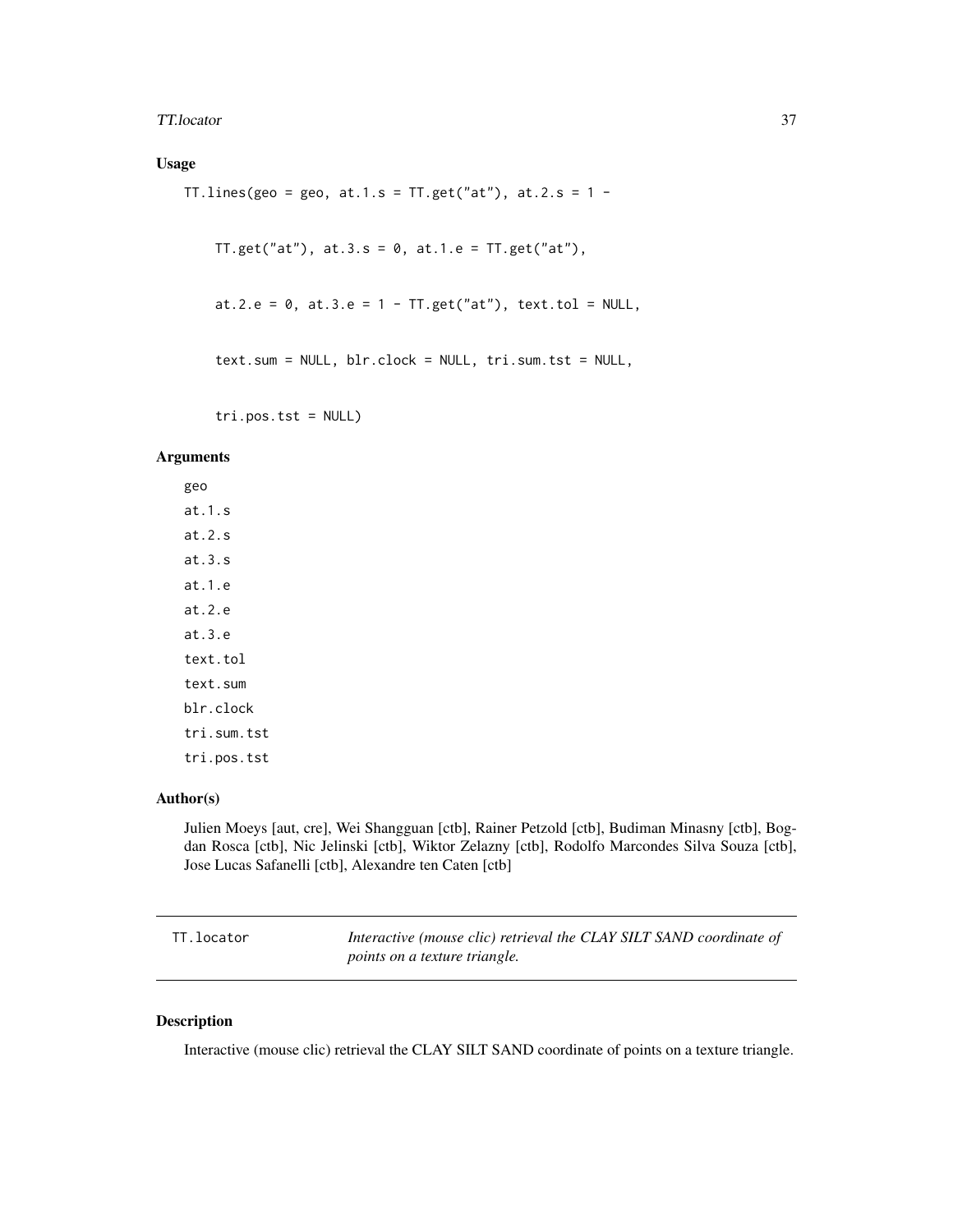### Usage

TT.locator(geo, css.names = NULL, text.tol = NULL,

tri.sum.tst = NULL, tri.pos.tst = FALSE, set.par = FALSE,

 $n = 512$ , type = "n", ...)

### Arguments

| geo         |                                      |
|-------------|--------------------------------------|
| css.names   |                                      |
| text.tol    |                                      |
| tri.sum.tst |                                      |
| tri.pos.tst |                                      |
| set.par     |                                      |
| n           |                                      |
| type        |                                      |
|             | Further argumets passed to locator() |

### Author(s)

Julien Moeys [aut, cre], Wei Shangguan [ctb], Rainer Petzold [ctb], Budiman Minasny [ctb], Bogdan Rosca [ctb], Nic Jelinski [ctb], Wiktor Zelazny [ctb], Rodolfo Marcondes Silva Souza [ctb], Jose Lucas Safanelli [ctb], Alexandre ten Caten [ctb]

TT.mahalanobis *Calculates the Mahalanobis distance between clay silt and sand.*

## Description

Function that calculated the Mahalanobis

distance between clay silt and sand, on a regular x-y grid

(back-transformed to Clay silt and sand for Mahalanobis

calculation). The underlying function is mahalanobis() by

R Development Core Team (2009)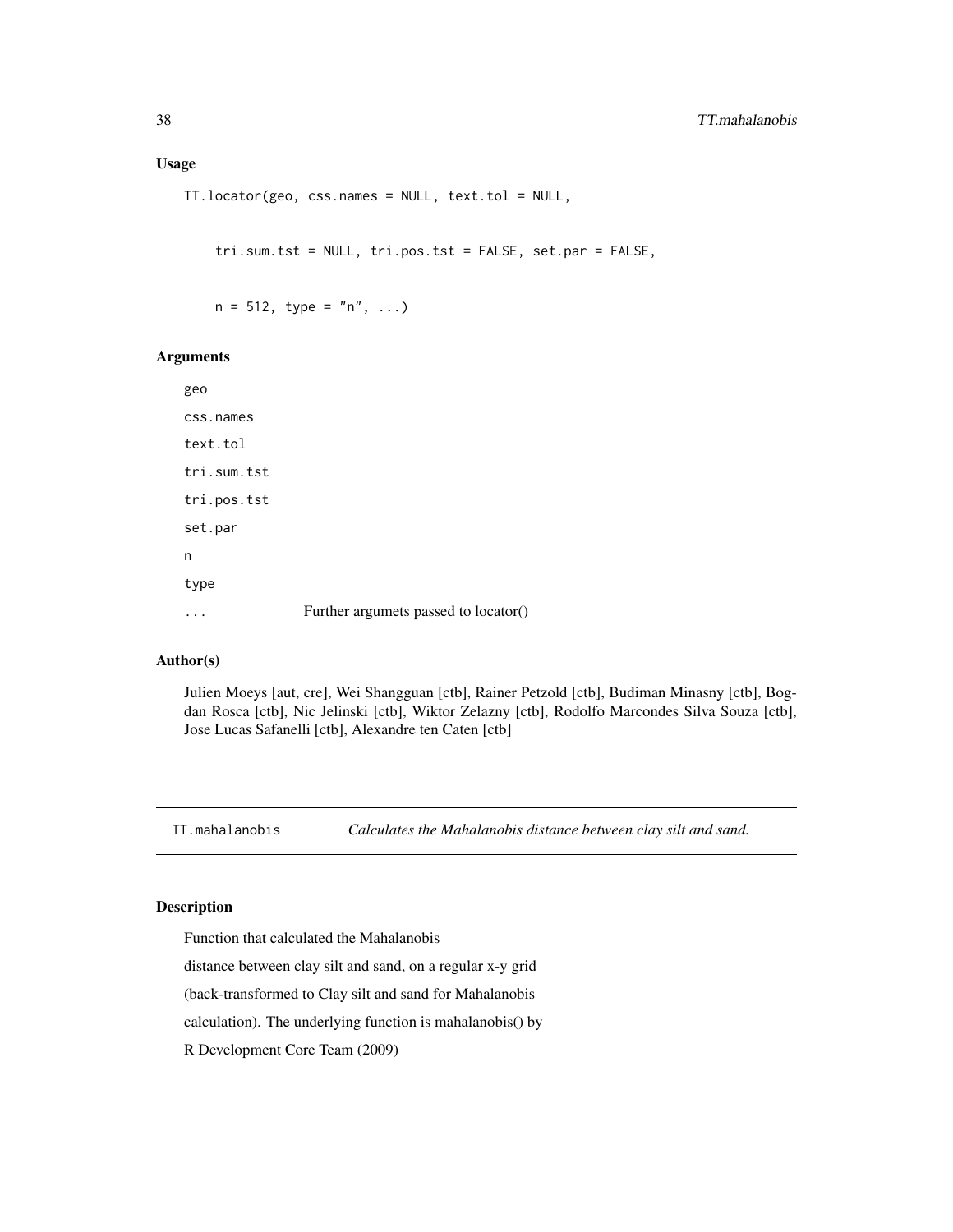## TT.mahalanobis 39

## Usage

```
TT.mahalanobis(geo, tri.data, css.names = NULL, text.tol = NULL,
```

```
text.sum = NULL, blr.clock = NULL, tri.sum.tst = NULL,
```

```
tri.pos.tst = NULL, set.par = FALSE, n = 25, center = NULL,
```

```
cov.mat = NULL, inverted = FALSE, ..., alr = FALSE,
```
divisorvar = 2)

### Arguments

geo tri.data css.names text.tol text.sum blr.clock tri.sum.tst tri.pos.tst set.par n center cov.mat inverted ... alr divisorvar

## Author(s)

Julien Moeys [aut, cre], Wei Shangguan [ctb], Rainer Petzold [ctb], Budiman Minasny [ctb], Bogdan Rosca [ctb], Nic Jelinski [ctb], Wiktor Zelazny [ctb], Rodolfo Marcondes Silva Souza [ctb], Jose Lucas Safanelli [ctb], Alexandre ten Caten [ctb]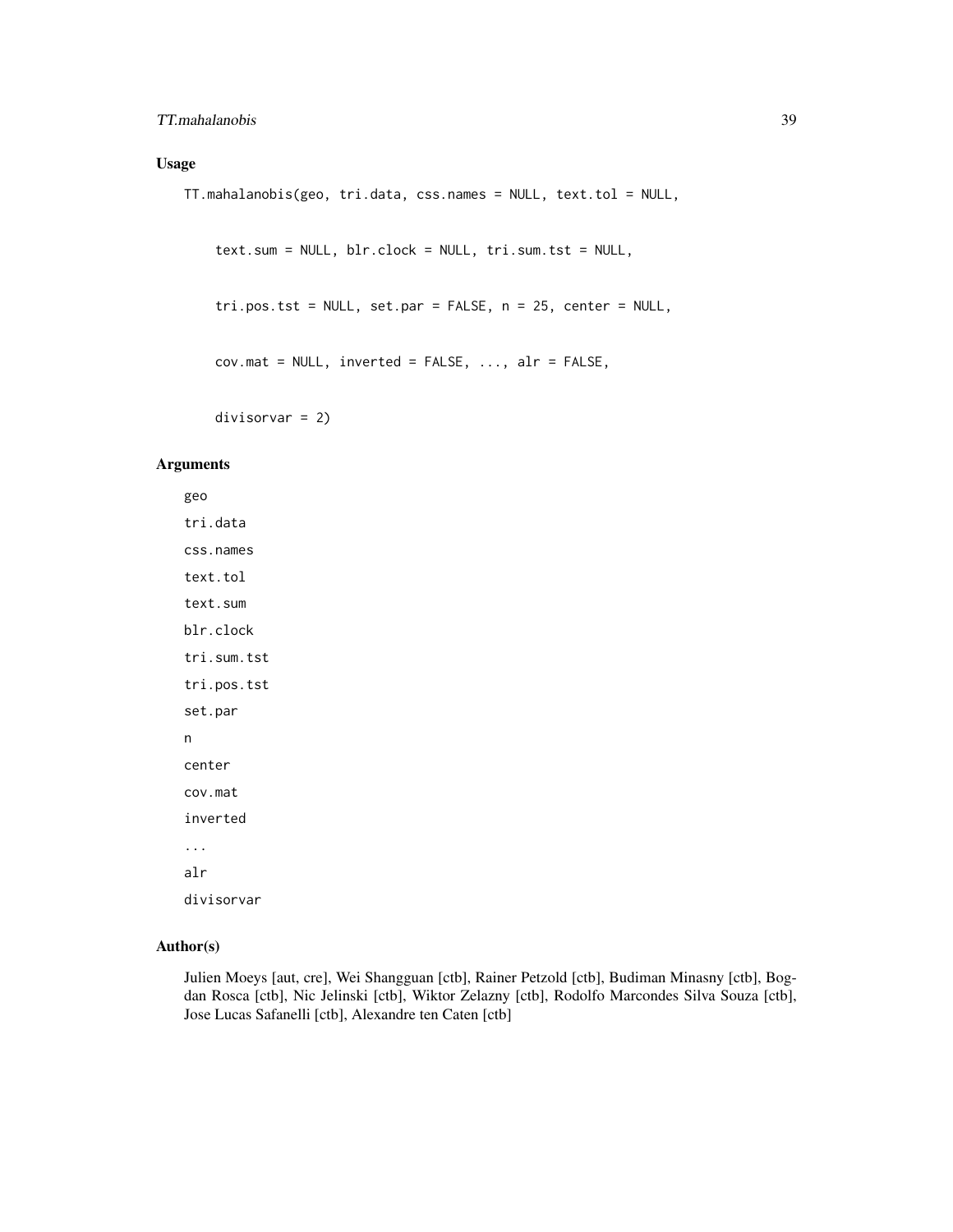TT.normalise.sum *Normalises the sum of the 3 particle size classes.*

## Description

Normalises the sum of the 3 particle size classes in tri.data to text.sum (100%).

## Usage

TT.normalise.sum(tri.data, css.names = NULL, text.sum = NULL,

text.tol = NULL, tri.pos.tst = NULL, residuals = FALSE)

#### Arguments

tri.data css.names text.sum text.tol tri.pos.tst residuals

#### Author(s)

Julien Moeys [aut, cre], Wei Shangguan [ctb], Rainer Petzold [ctb], Budiman Minasny [ctb], Bogdan Rosca [ctb], Nic Jelinski [ctb], Wiktor Zelazny [ctb], Rodolfo Marcondes Silva Souza [ctb], Jose Lucas Safanelli [ctb], Alexandre ten Caten [ctb]

TT.normalise.sum.X *Normalises the sum of the X particle size classes.*

### Description

Normalises the sum of the X particle size classes in tri.data to text.sum (100%).

### Usage

```
TT.normalise.sum.X(tri.data, text.sum = NULL, text.tol = NULL,
```
tri.pos.tst = NULL, residuals = FALSE)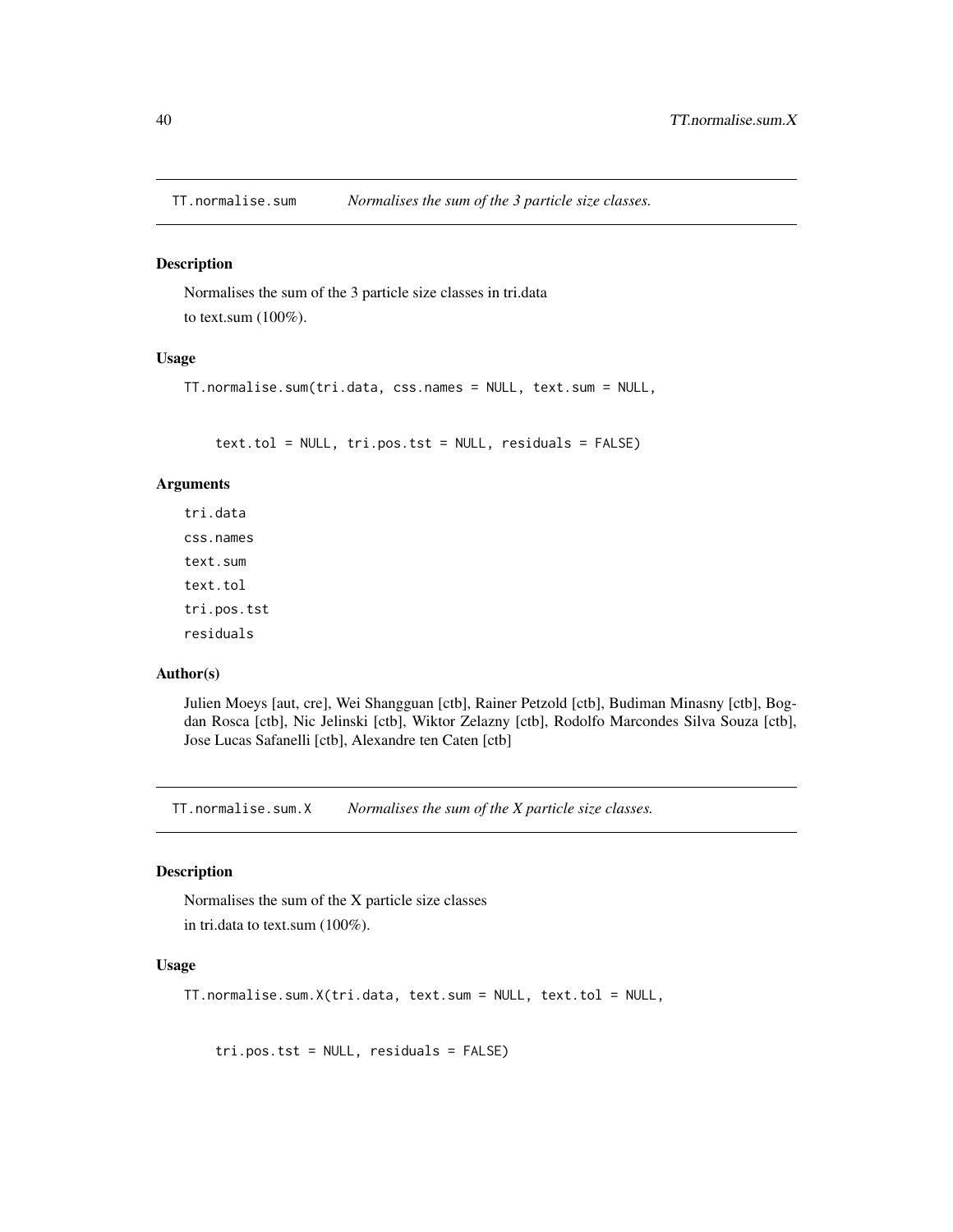## TT.par.op.set 41

### Arguments

tri.data text.sum text.tol tri.pos.tst residuals

## Author(s)

Julien Moeys [aut, cre], Wei Shangguan [ctb], Rainer Petzold [ctb], Budiman Minasny [ctb], Bogdan Rosca [ctb], Nic Jelinski [ctb], Wiktor Zelazny [ctb], Rodolfo Marcondes Silva Souza [ctb], Jose Lucas Safanelli [ctb], Alexandre ten Caten [ctb]

| TT.par.op.set |              | Internal. Retrieve and set default values from options with default in |  |  |  |
|---------------|--------------|------------------------------------------------------------------------|--|--|--|
|               | " $par()$ ". |                                                                        |  |  |  |

## Description

Retrieve and set default values from options with default in "par()"

#### Usage

TT.par.op.set(param, assign.op = TRUE, p.env = parent.frame())

### Arguments

param

assign.op

p.env

#### Author(s)

Julien Moeys [aut, cre], Wei Shangguan [ctb], Rainer Petzold [ctb], Budiman Minasny [ctb], Bogdan Rosca [ctb], Nic Jelinski [ctb], Wiktor Zelazny [ctb], Rodolfo Marcondes Silva Souza [ctb], Jose Lucas Safanelli [ctb], Alexandre ten Caten [ctb]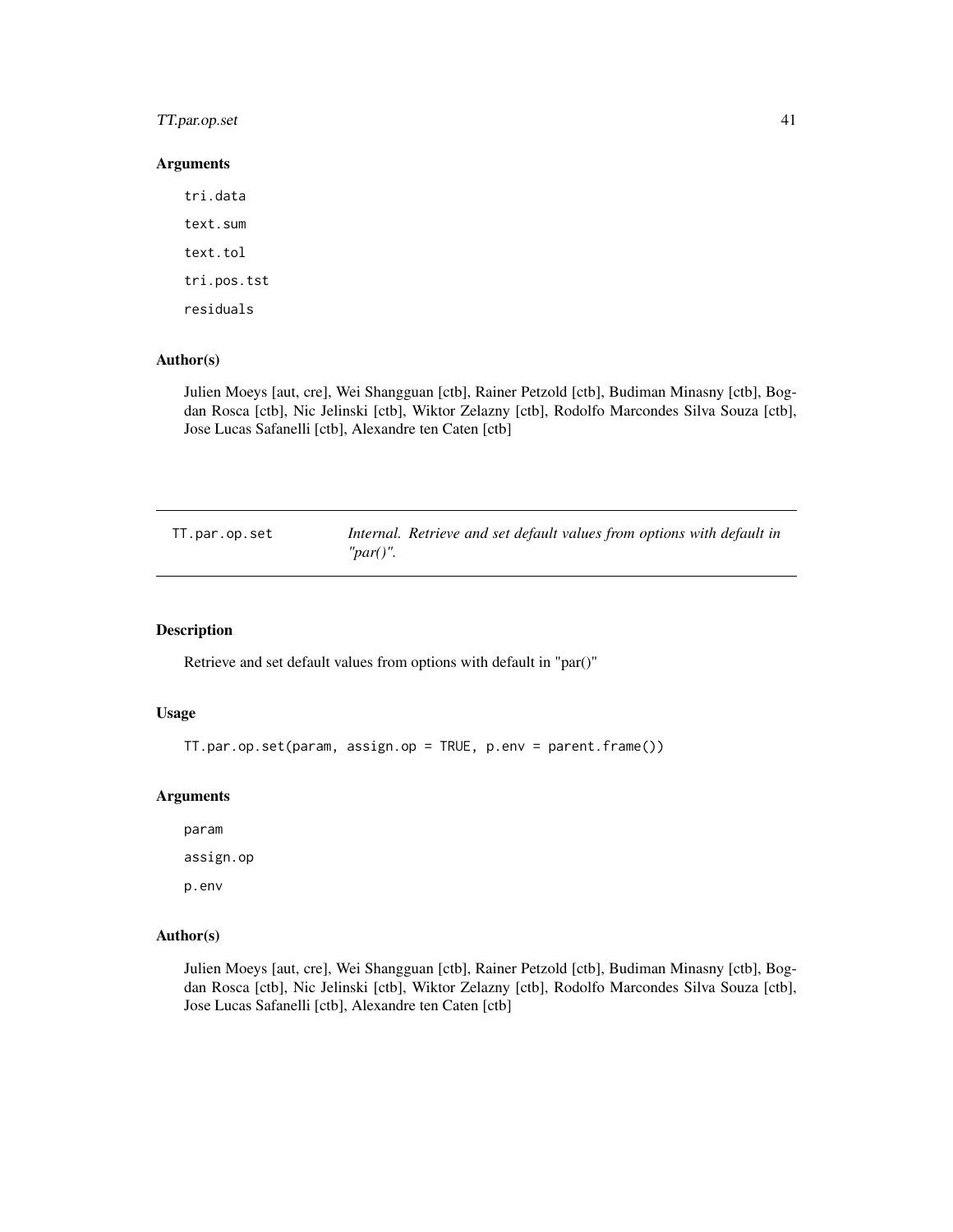#### Description

Convert a soil particle phi value into diameter dia [micro-meters].

See also TT.dia2phi(). dia =  $(2^x$ -phi)\*1000. Not used by the package.

#### Usage

TT.phi2dia(phi)

## Arguments

phi

## Author(s)

Julien Moeys [aut, cre], Wei Shangguan [ctb], Rainer Petzold [ctb], Budiman Minasny [ctb], Bogdan Rosca [ctb], Nic Jelinski [ctb], Wiktor Zelazny [ctb], Rodolfo Marcondes Silva Souza [ctb], Jose Lucas Safanelli [ctb], Alexandre ten Caten [ctb]

TT.plot *Plot soil texture triangles / diagrams.*

### Description

Plot a soil texture triangle (also called soil texture diagrams, or soil texture ternary plots), with or without background soil texture classes boundaries, and with or without soil texture data points. The triangle geometry depends on the soil texture classification system chosen ('class.sys' argument) or on 'forcing' parameters (see below). Both the boundaries of the background texture classification system and the texture data points can be transformed from one particle size limits system to another (the particle size limits system of the plot). Default behaviour is no transformation (set 'css.transf' argument to TRUE to allow transformation). There are 3 different way to set the triangle geometry and characteristics (1) setting the 'class.sys' argument [lowest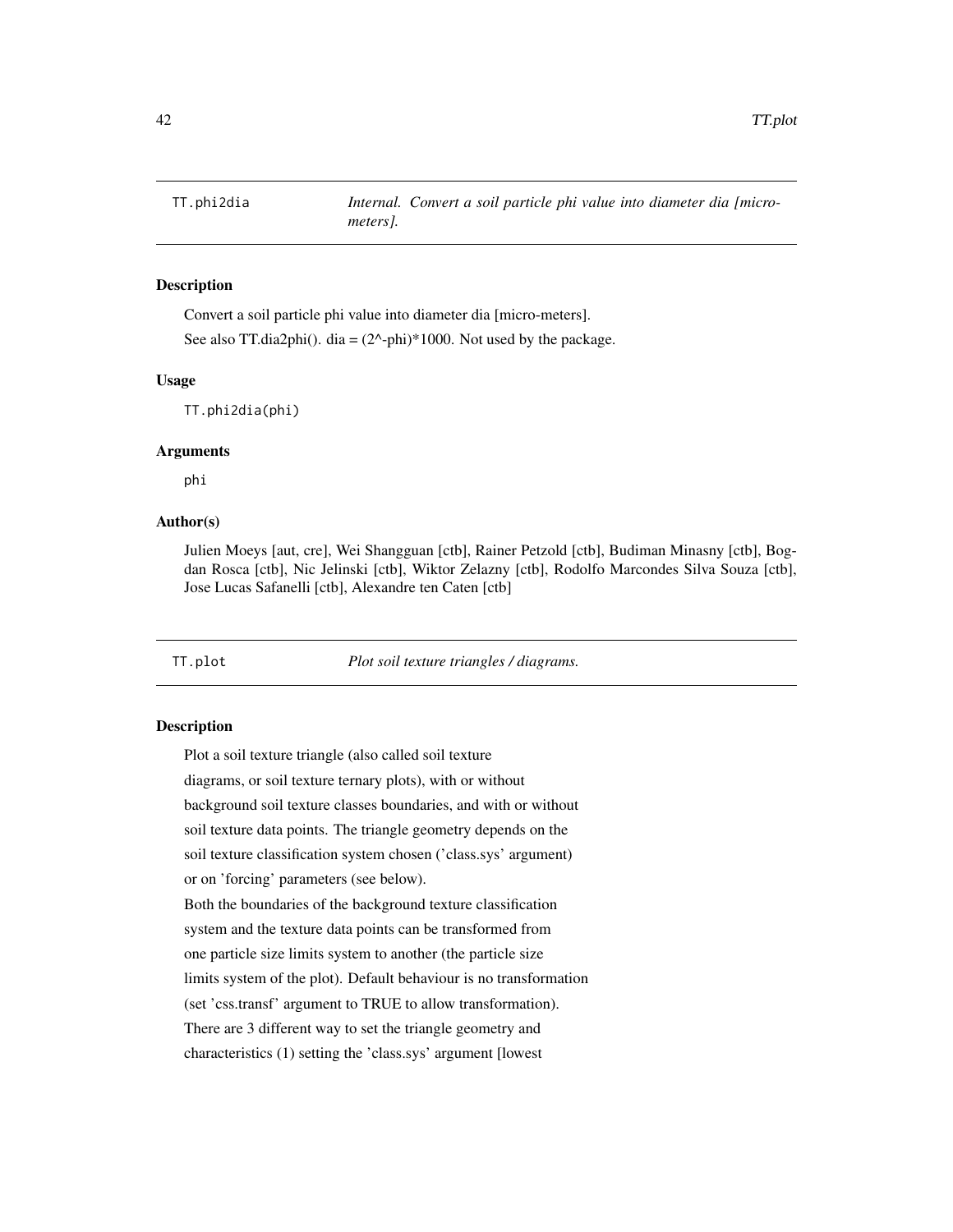#### TT.plot 43

priority], (2) changing one or several values of the 'geo' list of arguments or (3) setting the corresponding arguments of TT.plot() [highest priority]. These arguments are "blr.clock", "tlr.an", "blr.tx", "text.sum", and "base.css.ps.lim". Different geometry arguments can be set at different levels (1, 2 or 3). Case (1) should be used when one wants to use the 'default' triangle geometry associated with a given texture classification system (chosen with the 'class.sys' argument). Case (2) should be used when TT.plot() has been called previously, with a call like geo <- TT.plot(), so the 'geo' object returned can be used for setting the geometry of a new texture triangle TT.plot( geo = geo ) identical to the previous one. Case (3) should be used whenever the user wants to set the geometry of a texture triangle plot different from default values of the texture classification system chosen, and without re-using the geometry from a previous plot. ON DEFAULT VALUES OF TT.plot() ARGUMENTS? As TT.plot() shares its arguments with many other functions, their default value is not defined in TT.plot() source code, but rather in a dedicated list object called 'TT.par' and stored in the

environment TT.env. The function TT.get() is used to retrieve the default value of the arguments defined in TT.par (see ?TT.get). For instance, to know the default value of 'class.sys', you can type TT.get("class.sys"). To set a different default value for a given argument in R, use TT.set() (see ?TT.set). For instance to change the default value of 'class.sys', type TT.set( "class.sys" = "USDA.TT" ).

### Usage

TT.plot(geo = NULL, tri.data = NULL, add = FALSE, css.names = NULL,

z.name = NULL, main = NULL, blr.tx = NULL, css.lab = NULL,

text.sum = NULL, base.css.ps.lim = NULL, tri.css.ps.lim = NULL,

dat.css.ps.lim = NULL, css.transf = NULL, text.transf.fun = NULL,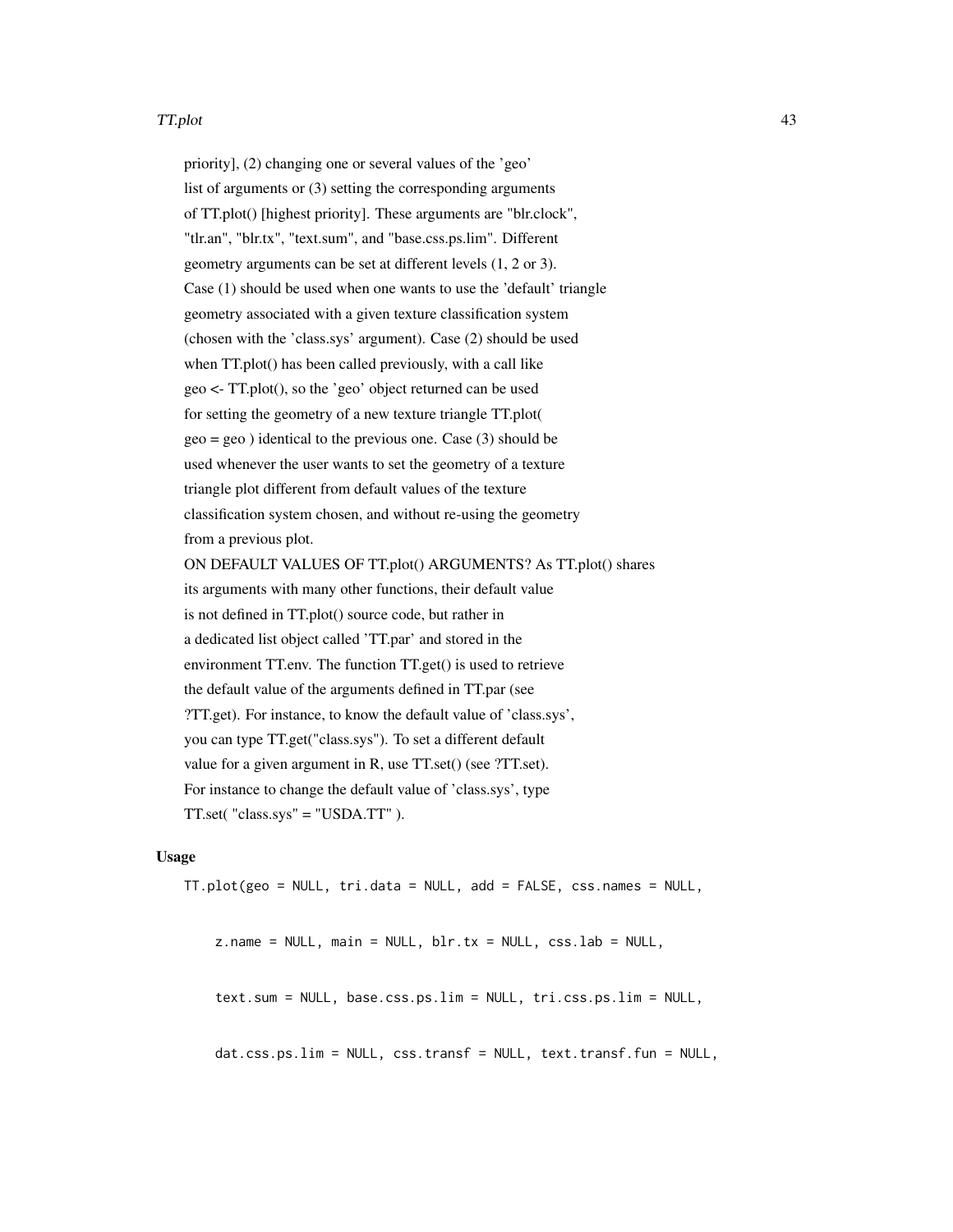```
trsf.add.opt1 = NULL, trsf.add.opt2 = NULL, unit.ps = NULL,
unit.tx = NULL, blr.clock = NULL, tlr.an = NULL,
font = NULL, fontaxis = NULL, fontlab = NULL,font.mainloop = NULL, bg = NULL, fg = NULL, col = NULL,col.axis = NULL, col.lab = NULL, col.main = NULL,
cex = NULL, cex.axis = NULL, cex.lab = NULL, cex.main = NULL,
lwd = NULL, lwd.axis = NULL, lwd.lab = NULL, family.op = NULL,
frame.bg.col = NULL, at = NULL, grid.show = NULL,grid.col = NULL, grid.lty = NULL, class.sys = NULL,
class.lab.show = NULL, class.lab.col = NULL, class.line.col = NULL,
class.p.bg.col = NULL, class.p.bg.hue = NULL, arrows.show = NULL,
arrows. Ity = NULL, points.type = NULL, pch = NULL,
z.type = NULL, z.col.hue = NULL, z.cex.range = NULL,
z.pch = NULL, text.tol = NULL, tri.sum.tst = NULL,
tri.pos.tst = NULL, b.lim = NULL, l.lim = NULL,
```
 $lang = NULL$ , new.mar = NULL, new.centroid = TRUE)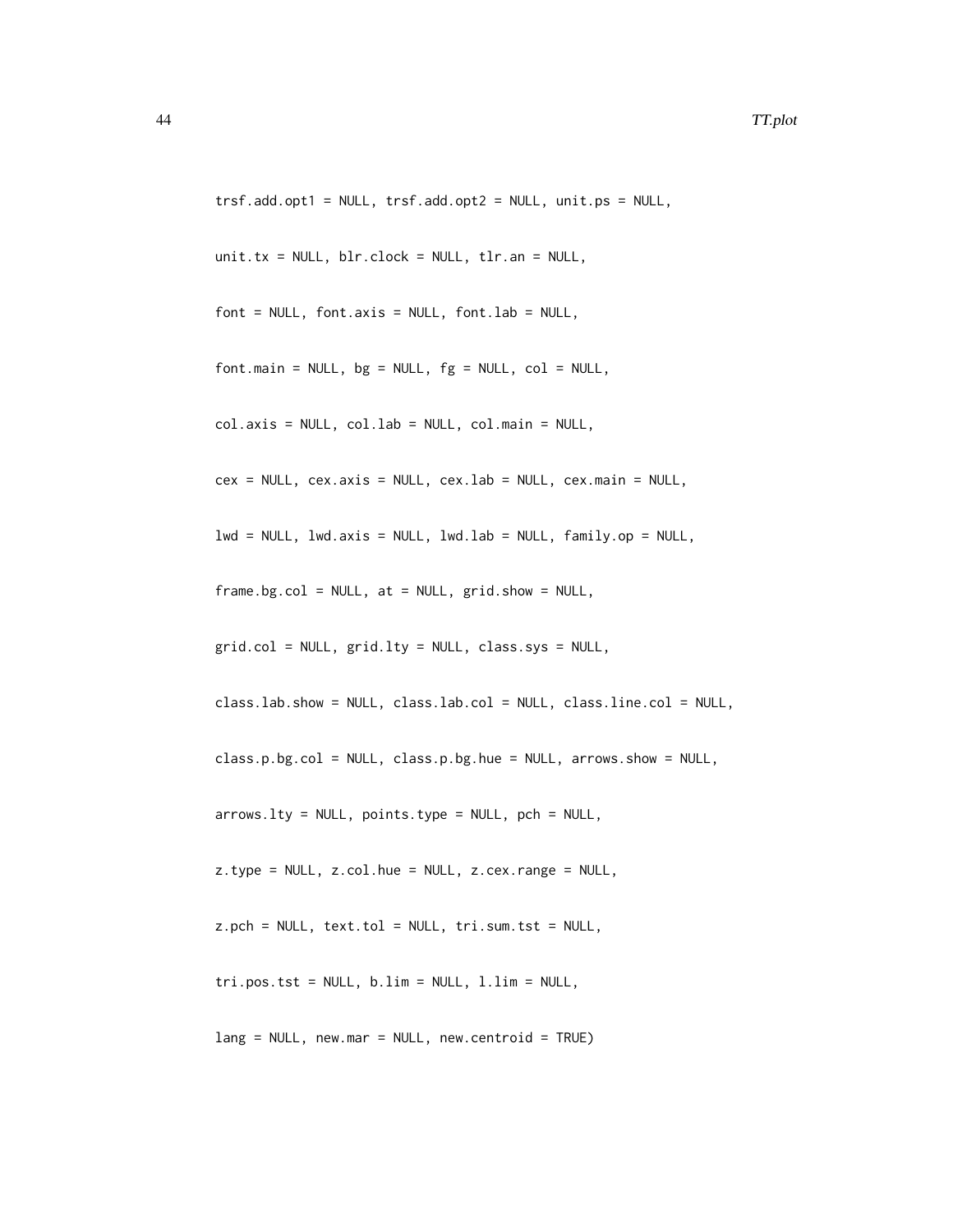### TT.plot 45

# Arguments

| geo       | List. 'geo' is one of the 3 way to set the texture triangle<br>geometry. See there description and hierarchy in the function<br>description. If $geo$ != NULL, then $geo$ must be |
|-----------|-----------------------------------------------------------------------------------------------------------------------------------------------------------------------------------|
|           | a list containing 1 or several of the following items:                                                                                                                            |
|           | "blr.clock", "tlr.an", "blr.tx", "text.sum", and "base.css.ps.lim".                                                                                                               |
|           | See the options with the same name for a description of the                                                                                                                       |
|           | expected values and effects. The list can be created manually                                                                                                                     |
|           | (like list("text.sum" = $1000$ ), or taken from the output of                                                                                                                     |
|           | a previous call to TT.plot(), TT.baseplot() or TT.geo.get()                                                                                                                       |
|           | (that return a 'geo' list).                                                                                                                                                       |
| tri.data  | Data frame. Data frame containing the CLAY, SILT and SAND                                                                                                                         |
|           | 'coordinates' of the texture data points to be plotted on top                                                                                                                     |
|           | of the texture triangle and texture class boundaries. The data                                                                                                                    |
|           | frame can contain more column than needed (ignored). The data                                                                                                                     |
|           | frame must have column named CLAY, SILT and SAND (uppercase,                                                                                                                      |
|           | the order has no importance) or named after the 'css.names'                                                                                                                       |
|           | argument (alternative names). If 'z.name' argument is not NULL,                                                                                                                   |
|           | the data frame must also contain a column named after 'z.name'                                                                                                                    |
|           | value. The sum of CLAY, SILT and SAND must be equal to 'text.sum'                                                                                                                 |
|           | ('text.tol' determines the error tolerance).                                                                                                                                      |
| add       | Single logical. If FALSE, a new plot is created. If FALSE,                                                                                                                        |
|           | the plot is added to the existing one.                                                                                                                                            |
| css.names | Vector of 3 character strings. Name of the columns in 'tri.data'                                                                                                                  |
|           | that contains the CLAY SILT and SAND values, respectively.                                                                                                                        |
|           | If NULL, default c("CLAY","SILT","SAND") value is assumed. Not                                                                                                                    |
|           | to be confused with 'css.lab' that defines the labels of the                                                                                                                      |
|           | CLAY SILT and SAND axes in the plot.                                                                                                                                              |
| z.name    | Single character string. Name of the column in 'tri.data'                                                                                                                         |
|           | that contains the '4th quantitative variable' whose value                                                                                                                         |
|           | must be used to define the points expansion factor and<br>color (bubble plot). If NULL, a simple plot is drawn (no                                                                |
|           | 'bubbles')                                                                                                                                                                        |
|           | Single character string or expression. Main title of the plot.                                                                                                                    |
| main      |                                                                                                                                                                                   |
| blr.tx    | Vector of 3 character strings. The 1st, 2nd and 3rd values must                                                                                                                   |
|           | be either CLAY, SILT or SAND, and determines the particle size classes<br>associated with the BOTTOM, LEFT and RIGHT axis, respectively.                                          |
|           | CLAY, SILT and SAND order in the vector is free, but they should                                                                                                                  |
|           | all be used one time. The CLAY, SILT and SAND names must appear                                                                                                                   |
|           | whatever the corresponding columns names in 'tri.data' (eventually                                                                                                                |
|           | set by 'css.names') and whatever the labels of the axis in the                                                                                                                    |
|           | plot (eventually set by 'css.lab')                                                                                                                                                |
|           |                                                                                                                                                                                   |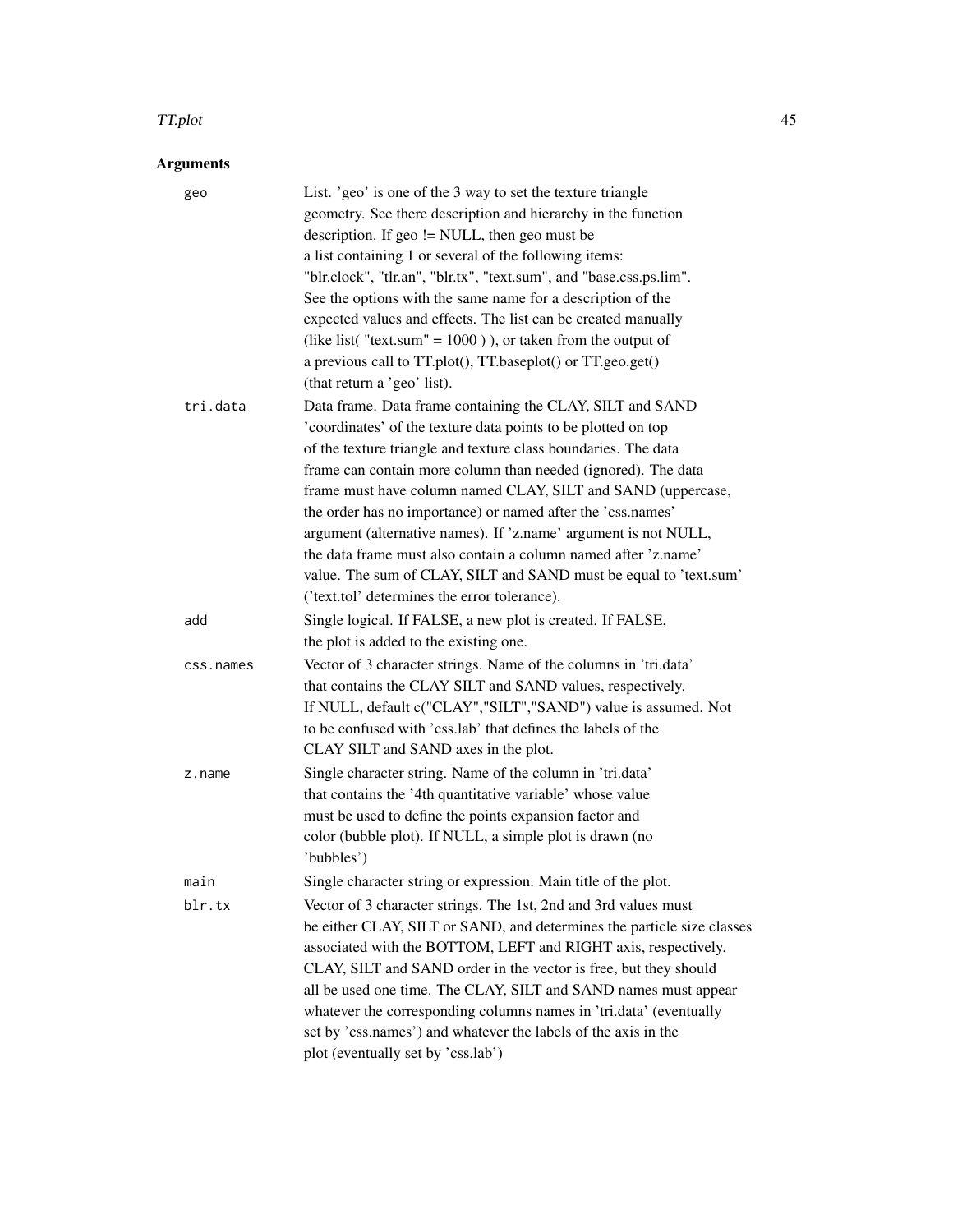| css.lab         | Vector of 3 character strings or 3 expressions. The 1st, 2nd                      |
|-----------------|-----------------------------------------------------------------------------------|
|                 | and 3rd values must be text strings or expressions, and determines                |
|                 | the axes plot labels for the CLAY, SILT and SAND particle size classes,           |
|                 | respectively. 'css.lab' values are independent from columns                       |
|                 | names in 'tri.data' (eventually set by 'css.names') and from                      |
|                 | whatever the placement of particle size classes on each axis                      |
|                 | (eventually set by 'blr.tx')                                                      |
| text.sum        | Single numerical. Sum of the 3 particle size classes for each texture             |
|                 | value (fixed). The real sum of the 3 particle size classes in 'tri.data'          |
|                 | should be $\ge$ = text.sum * (1-text.tol) OR $\lt$ = text.sum * (1+text.tol),     |
|                 | where 'text.tol' is an argument that can be changed. If some                      |
|                 | of the texture values don't match this requirement, an error                      |
|                 | occur (function fails) and TT.plot returns a of bad values with                   |
|                 | their actual particle size classes sum. You can 'normalise' you data              |
|                 | table () prior to the use of TT.plot, by using the function                       |
|                 | TT.normalise.sum(), so all values match the 'text.sum' criteria.                  |
|                 | See also 'tri.sum.tst' that can be set to FALSE to avoid                          |
|                 | sum of particle size classes tests.                                               |
| base.css.ps.lim |                                                                                   |
|                 | Vector of 4 numericals. Particle size boundaries (upper and lower)                |
|                 | of the 3 particle size classes (CLAY, SILT and SAND, starting from                |
|                 | the lower size of CLAY particles, 0, to the upper size of the                     |
|                 | SAND particles, 2000), in micrometers, FOR THE BASE PLOT. These                   |
|                 | particles size class limits are the references and all other                      |
|                 | texture values with different limits will be converted into                       |
|                 | that reference if (and only if) css.transf == TRUE (not default).                 |
|                 | If NULL, 'base.css.ps.lim' will be set to the default value of the                |
|                 | texture classification system chosen ('class.sys'). The                           |
|                 | transformation function is set by 'text.transf.fun' and is                        |
|                 | a log-linear interpolation by default.                                            |
|                 | tri.css.ps.lim Vector of 4 numericals. Particle size boundaries (upper and lower) |
|                 | of the 3 particle size classes (CLAY, SILT and SAND, starting from                |
|                 | the lower size of CLAY particles, 0, to the upper size of the                     |
|                 | SAND particles, 2000), in micrometers, FOR THE TEXTURE TRIANGLE.                  |
|                 | If not NULL, different from 'base.css.ps.lim', and                                |
|                 | css.transf == TRUE (not default), then the CLAY SILT and SAND                     |
|                 | coordinates of the texture triangle will be converted into                        |
|                 | the 'base.css.ps.lim' reference. If NULL, 'tri.css.ps.lim' will                   |
|                 | be set to the default value of the texture classification system                  |
|                 | chosen ('class.sys'). The transformation function is set by                       |
|                 | 'text.transf.fun' and is a log-linear interpolation by default.                   |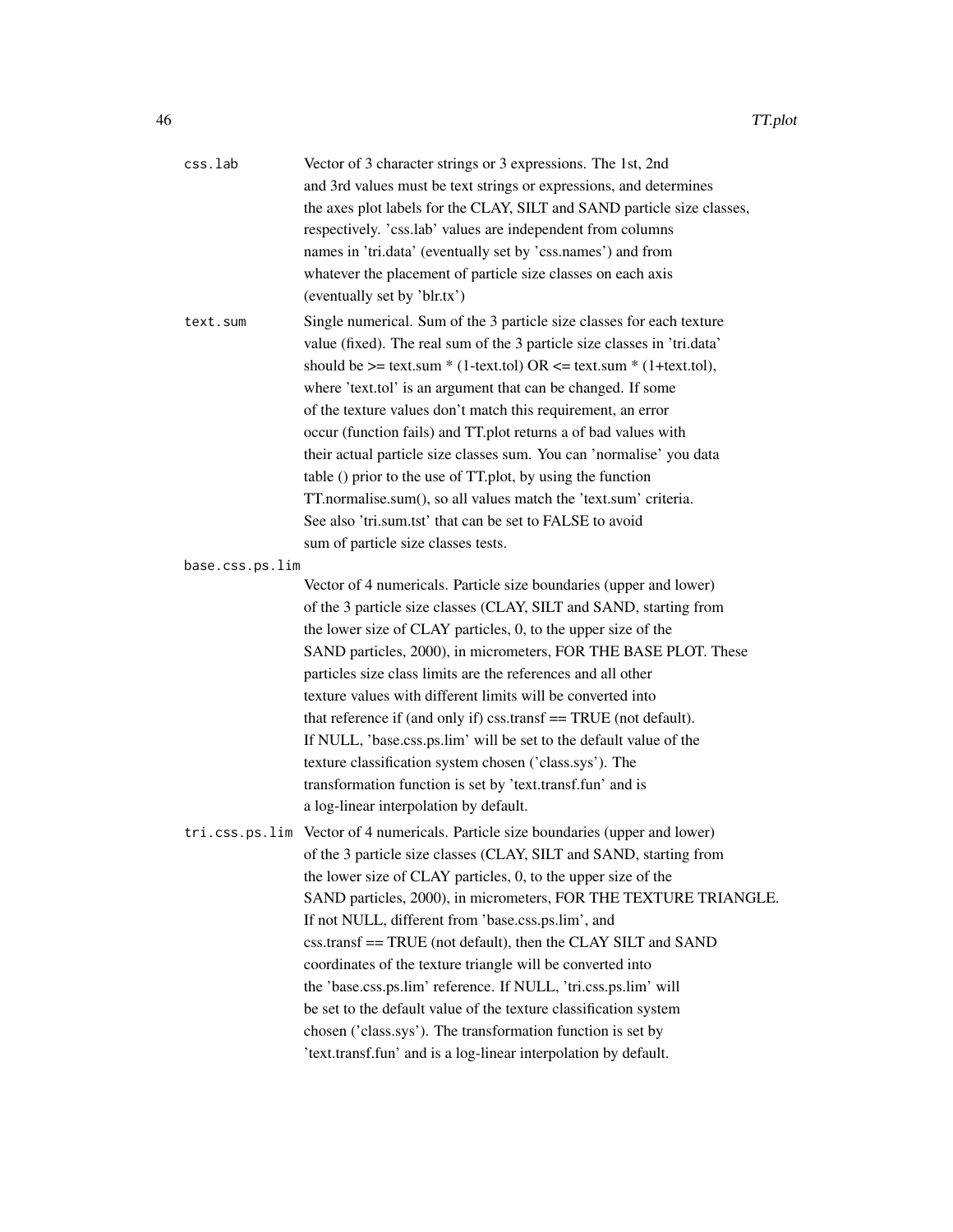#### TT.plot 47

|                 | dat.css.ps.lim Vector of 4 numericals. Particle size boundaries (upper and lower)<br>of the 3 particle size classes (CLAY, SILT and SAND, starting from |
|-----------------|---------------------------------------------------------------------------------------------------------------------------------------------------------|
|                 | the lower size of CLAY particles, 0, to the upper size of the                                                                                           |
|                 | SAND particles, 2000), in micrometers, FOR THE TEXTURE DATA TABLE                                                                                       |
|                 | ('tri.data'). If not NULL, different from 'base.css.ps.lim', and                                                                                        |
|                 | css.transf == TRUE (not default), then the CLAY SILT and SAND                                                                                           |
|                 | coordinates of the texture data in tri.data will be converted into                                                                                      |
|                 | the 'base.css.ps.lim' reference. If NULL, 'tri.css.ps.lim' will                                                                                         |
|                 | be set to the default value of the texture classification system                                                                                        |
|                 | chosen ('class.sys'). The transformation function is set by                                                                                             |
|                 | 'text.transf.fun' and is a log-linear interpolation by default.                                                                                         |
| css.transf      | Single logical. Set to TRUE to transform the texture coordinates                                                                                        |
|                 | of the texture triangle ('class.sys') or the texture data                                                                                               |
|                 | ('tri.data') into the base particle size class limits.                                                                                                  |
|                 | See 'base.css.ps.lim' for the base plot particle size class limits,                                                                                     |
|                 | 'tri.css.ps.lim' for the triangle particle size class limits                                                                                            |
|                 | and 'dat.css.ps.lim' for the data table particle size class limits.                                                                                     |
|                 | The transformation function is set by 'text.transf.fun' and                                                                                             |
|                 | is a log-linear interpolation by default. The default value is                                                                                          |
|                 | FALSE, so no transformation is made.                                                                                                                    |
| text.transf.fun |                                                                                                                                                         |
|                 | R function with the same argument names and same output as                                                                                              |
|                 | the function TT.text.transf(). 'text.transf.fun' is the function                                                                                        |
|                 | that transform the texture values from one system of particle                                                                                           |
|                 | class size limits to another. Only used if css.transf == TRUE.                                                                                          |
|                 | Default value is text.transf.fun=TT.text.transf. See also                                                                                               |
|                 | 'base.css.ps.lim', 'tri.css.ps.lim' and 'dat.css.ps.lim'.                                                                                               |
| trsf.add.opt1   | Non pre-defined format. If the user specifies its own texture                                                                                           |
|                 | transformation function in 'text.transf.fun' (not TT.text.transf()),                                                                                    |
|                 | then he can use 'trsf.add.opt1' and 'trsf.add.opt1' as                                                                                                  |
|                 | new, additional, argument for his function. So the format of                                                                                            |
|                 | 'trsf.add.opt1' depends on the function defined by the user                                                                                             |
|                 | in 'text.transf.fun'.                                                                                                                                   |
| trsf.add.opt2   |                                                                                                                                                         |
|                 | Non pre-defined format. If the user specifies its own texture<br>transformation function in 'text.transf.fun' (not TT.text.transf()),                   |
|                 | then he can use 'trsf.add.opt1' and 'trsf.add.opt1' as                                                                                                  |
|                 |                                                                                                                                                         |
|                 | new, additional, argument for his function. So the format of                                                                                            |
|                 | 'trsf.add.opt1' depends on the function defined by the user<br>in 'text.transf.fun'.                                                                    |
|                 |                                                                                                                                                         |
| unit.ps         | Single text string or expression. Unit of particle size class                                                                                           |
|                 | limits displayed on the plot $(=$ part of the axis labels). Does                                                                                        |
|                 | not affect the other calculations. Default micrometers.                                                                                                 |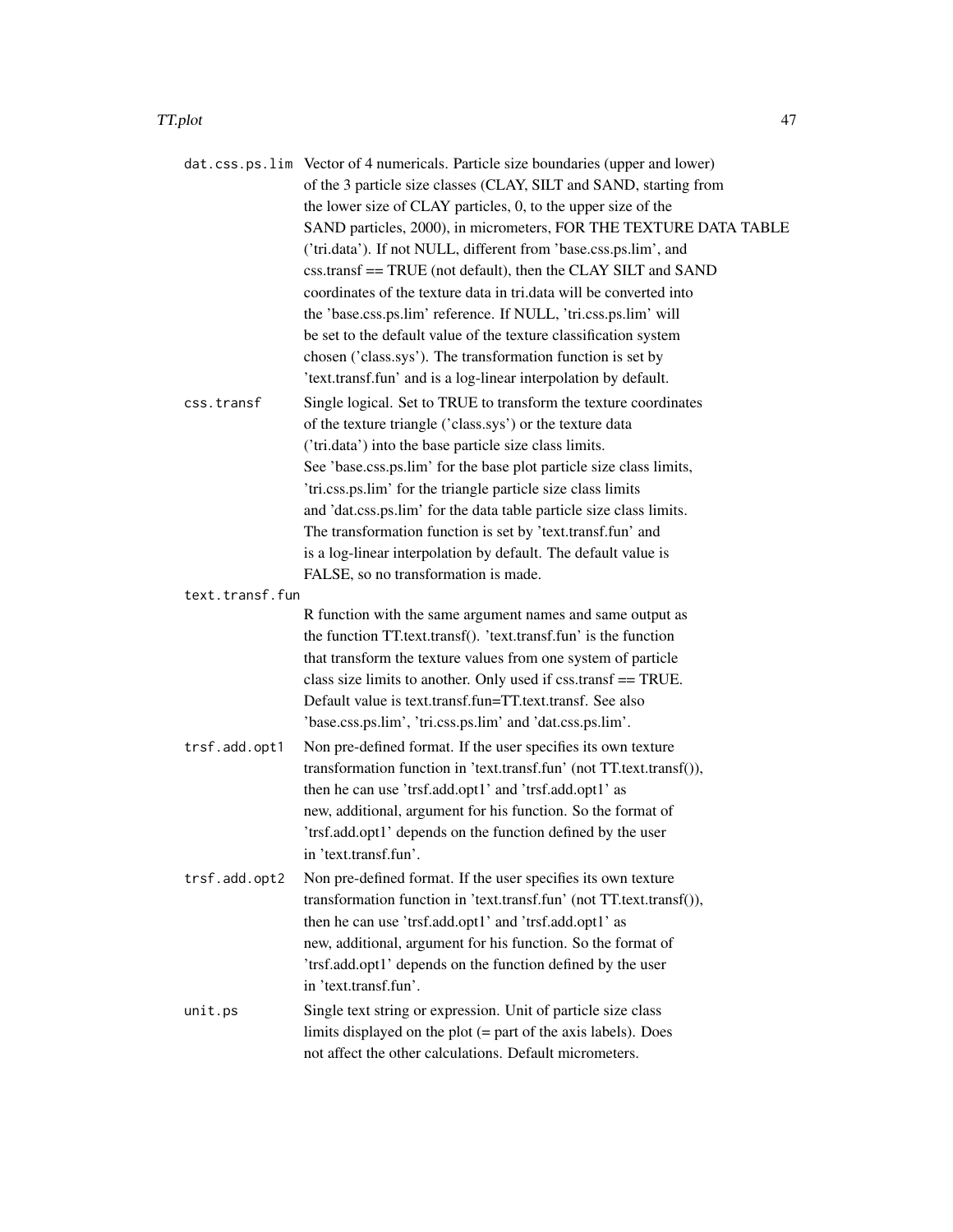| Single text string or expression. Unit of particle texture values<br>displayed on the plot $(=$ part of the axis labels). Does<br>not affect the other calculations. Default is percentage.                                                                                                                                                                                                                                                                                                                                                           |
|-------------------------------------------------------------------------------------------------------------------------------------------------------------------------------------------------------------------------------------------------------------------------------------------------------------------------------------------------------------------------------------------------------------------------------------------------------------------------------------------------------------------------------------------------------|
| Vector of logicals, eventually with NA values. Direction of<br>increasing texture values on the BOTTOM, LEFT and RIGHT axis,<br>respectively. A value of TRUE means that the axis direction is<br>clockwise. A value of FALSE means that the axis direction is<br>counterclockwise. A value of NA means that the axis direction<br>is centripetal. Possible combinations are $c(T,T,T)$ ; $c(F,F,F)$ ;<br>c(F,T,NA) and c(T,NA,F), for fully clockwise, fully counterclockwise,<br>right centripetal and left centripetal orientations, respectively. |
| Vector of numericals. Value - in degrees - of the TOP, LEFT and<br>RIGHT angles of the triangle. Any value between 0 and 90 is possible,<br>but values belonging to 0 or 45 or 60 or 90 give a better graphical<br>rendering.                                                                                                                                                                                                                                                                                                                         |
| Single integer. Not used yet.                                                                                                                                                                                                                                                                                                                                                                                                                                                                                                                         |
| Single integer. Same definition as par("font.axis"). Font of<br>the triangle axis's numbering.                                                                                                                                                                                                                                                                                                                                                                                                                                                        |
| Single integer. Same definition as par("font.lab"). Font of<br>the triangle axis's labels.                                                                                                                                                                                                                                                                                                                                                                                                                                                            |
| Single integer. Same definition as par("font.main"). Font of<br>the triangle main title.                                                                                                                                                                                                                                                                                                                                                                                                                                                              |
| Text string containing an R color code. Background color of the<br>plot (= outside the triangle). See 'frame.bg.col' for the background<br>color inside the triangle frame.                                                                                                                                                                                                                                                                                                                                                                           |
| Text string containing an R color code. DEPRECATED. foreground<br>color of the plot $(=$ point fill color).                                                                                                                                                                                                                                                                                                                                                                                                                                           |
| Text string containing an R color code. Same definition as par("col"). Color<br>of the points plotted in the triangle.                                                                                                                                                                                                                                                                                                                                                                                                                                |
| Text string containing an R color code. Color of the triangle's<br>axis (line and tics) The color of the texture classes boundaries<br>is set by 'class.line.col'.                                                                                                                                                                                                                                                                                                                                                                                    |
| Text string containing an R color code. Color of the triangle's<br>labels (text) and arrows. The color of the texture classes labels<br>is set by 'class.lab.col'.                                                                                                                                                                                                                                                                                                                                                                                    |
| Text string containing an R color code. Color of the main title.                                                                                                                                                                                                                                                                                                                                                                                                                                                                                      |
| Vector of numerical or single numerical. Same definition as par ("cex").<br>Expansion factor for the points plotted on the triangle.                                                                                                                                                                                                                                                                                                                                                                                                                  |
| Single numerical. Same definition as par ("cex.axis"). Expansion factor for<br>the axis tics labels (numbering).                                                                                                                                                                                                                                                                                                                                                                                                                                      |
|                                                                                                                                                                                                                                                                                                                                                                                                                                                                                                                                                       |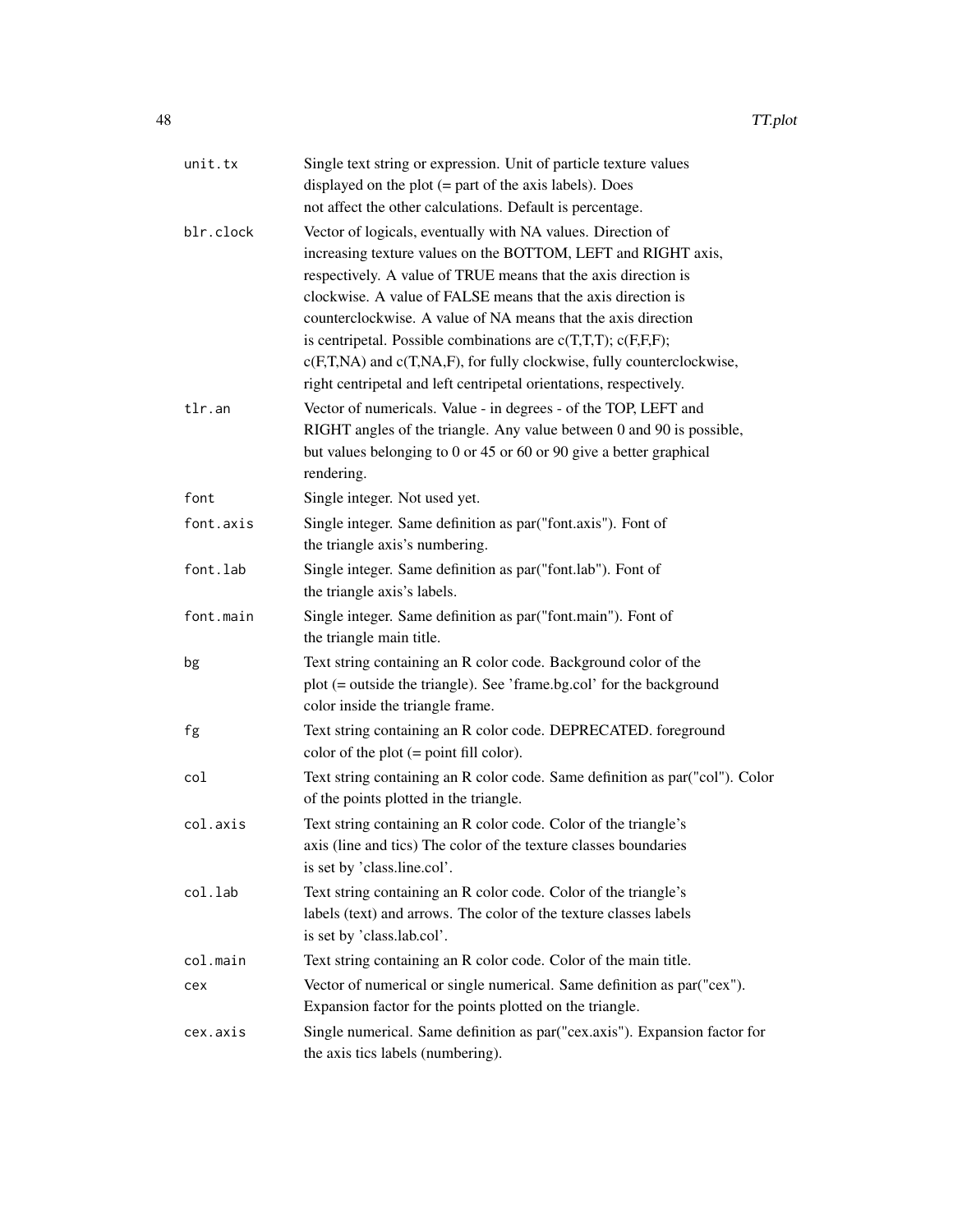| TT.plot | 49 |
|---------|----|
|         |    |

| cex.lab      | Single numerical. Same definition as par ("cex.lab"). Expansion factor for<br>the axis labels AND the texture classes labels.                                                                                                                                                                                                                                                                                                                                                                                                                                                                                 |
|--------------|---------------------------------------------------------------------------------------------------------------------------------------------------------------------------------------------------------------------------------------------------------------------------------------------------------------------------------------------------------------------------------------------------------------------------------------------------------------------------------------------------------------------------------------------------------------------------------------------------------------|
| cex.main     | Single numerical. Same definition as par ("cex.main"). Expansion factor for the<br>main title.                                                                                                                                                                                                                                                                                                                                                                                                                                                                                                                |
| lwd          | Single numerical. Same definition as par("lwd"). Line width for<br>the graphical elements inside the triangle (points plotted).                                                                                                                                                                                                                                                                                                                                                                                                                                                                               |
| lwd.axis     | Single numerical. Same definition as par("lwd.axis"). Line width<br>for the axis lines, tics and the grid lines inside the triangle.                                                                                                                                                                                                                                                                                                                                                                                                                                                                          |
| lwd.lab      | Single numerical. Same definition as par("lwd"). Line width for<br>the direction arrows.                                                                                                                                                                                                                                                                                                                                                                                                                                                                                                                      |
| family.op    | Single text string. Same definition as par("family"). Font type<br>to be used in the plot text elements (title, labels)                                                                                                                                                                                                                                                                                                                                                                                                                                                                                       |
| frame.bg.col | Text string containing an R color code. Background color of the<br>triangle plot $(=$ inside the triangle). See 'bg' for the background<br>color outside the triangle frame.                                                                                                                                                                                                                                                                                                                                                                                                                                  |
| at           | Vector of numericals. Location of the grid line start points<br>on all 3 triangles axis. At the moment values are identical for<br>all 3 axis, and changes to that parameter have not been tested.                                                                                                                                                                                                                                                                                                                                                                                                            |
| grid.show    | Single logical. If set to TRUE (the default) a grid is drawn<br>on the background of the texture triangle. Set to FALSE to<br>remove the grid.                                                                                                                                                                                                                                                                                                                                                                                                                                                                |
| grid.col     | Text string containing an R color code. Color of the grid lines.<br>If equal to NULL, then an appropriate color is used. Appropriate<br>means (i) if 'class.p.bg.col' is FALSE (no color gradient in<br>texture class polygons), then grid.col is equal to 'bg' (without<br>transparency) unless a color is specified for the triangle<br>frame background ('frame.bg.col'), in which case grid.col is a<br>mix of 'frame.bg.col' and 'col.axis'. (ii) if 'class.p.bg.col'<br>is TRUE, then grid.col is a light or dark color based on<br>'class.p.bg.hue' (light if 'bg' is dark and dark if 'bg' is light). |
| grid.lty     | Single numerical. Line type of the grid lines (same types as<br>par("lty")).                                                                                                                                                                                                                                                                                                                                                                                                                                                                                                                                  |
| class.sys    | Single text string. Text code of the texture classification<br>system to be plotted on the background of the texture triangle.<br>That texture classification system will determines the triangle<br>geometry and particle class size system of the plot, unless<br>higher level options are chosen (see the function definition).<br>Possible values are "none" (no classification plotted), "USDA.TT"<br>(USDA texture triangle), "HYPRES.TT" (texture triangle of the<br>European Sil Map), "FR.AISNE.TT" (French texture triangle<br>of the Aisne region soil survey), "FR.GEPPA.TT" (French GEPPA        |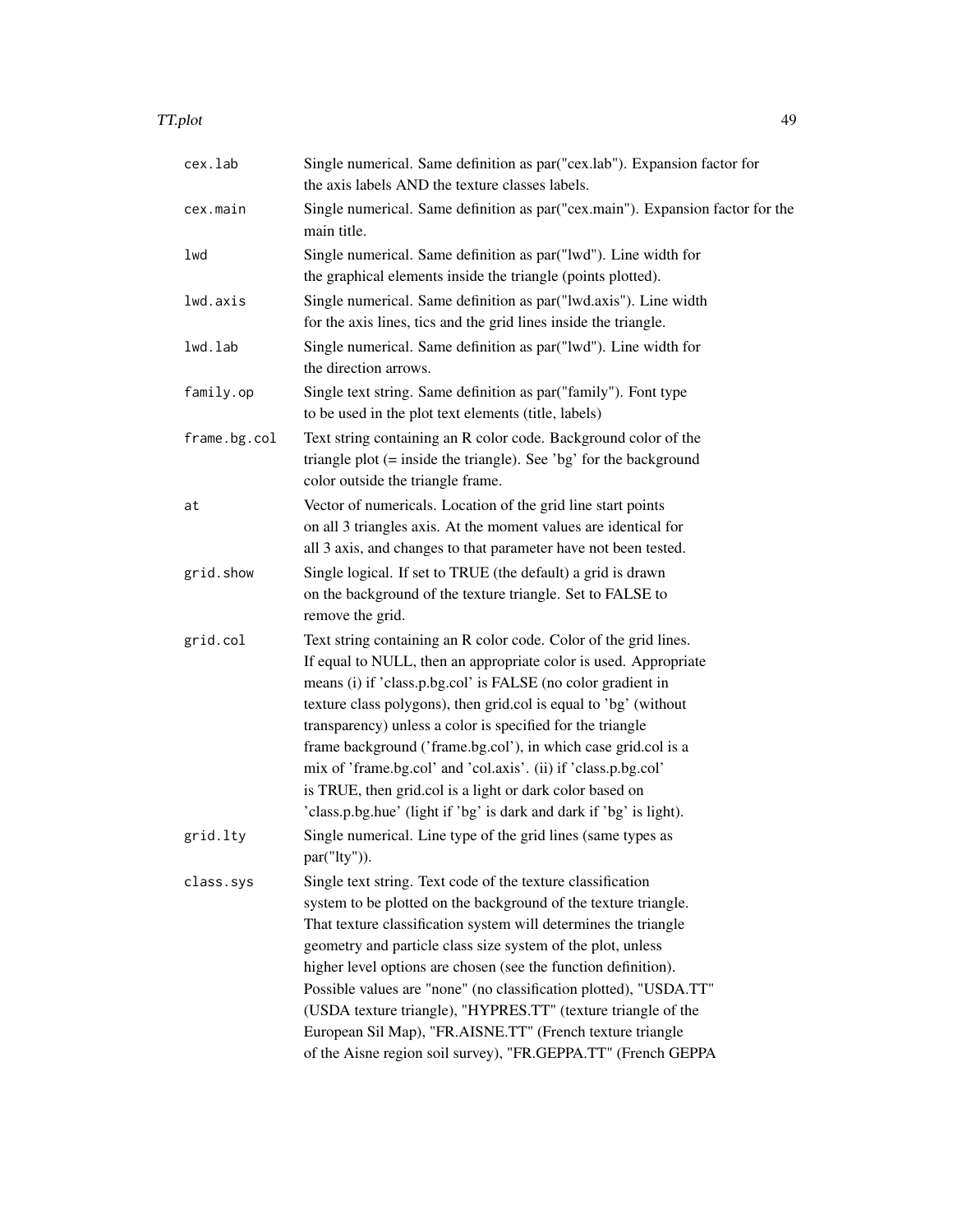|                | texture triangle), "DE.BK94.TT" (German texture triangle),                      |
|----------------|---------------------------------------------------------------------------------|
|                | "UK.SSEW.TT" (Soil Survey of England and Wales), "AU.TT"                        |
|                | (Australian texture triangle), "BE.TT" (Belgium texture triangle),              |
|                | "CA.EN.TT" (Canadian texture triangle, with English class abbreviations) and    |
|                | "CA.FR.TT" (Canadian texture triangle, with French class abbreviations).        |
| class.lab.show | Single text string. If equal to "abr" (default) or "full", labels               |
|                | are drawn inside texture class polygons with their full name                    |
|                | ("full") or abbreviated name ("abr"). If equal to "none", no label<br>is drawn. |
| class.lab.col  | Text string containing an R color code. Color of the text label                 |
|                | drawn inside texture class polygons.                                            |
| class.line.col | Text string containing an R color code. Color of the texture                    |
|                | class polygon boundary lines.                                                   |
| class.p.bg.col | Single logical OR vector of R colors (character strings).                       |
|                | If FALSE (the default), no color gradient                                       |
|                | is used inside the texture class polygons. If TRUE, a color                     |
|                | gradient is drawn, with the color hue specified in 'class.p.bg.hue'             |
|                | and with saturation and values that vary with texture. If                       |
|                | 'class.p.bg.col' is a vector of R colors of the same length                     |
|                | as the number of classes in the triangle, these colors                          |
|                | will be used as background color for each texture classe plygons.               |
| class.p.bg.hue | Single numerical. Only used if class.p.bg.col $==$ TRUE (no default).           |
|                | Color hue (between 0 and 1) used to create a color gradient                     |
|                | between the different texture class polygons.                                   |
| arrows.show    | Single logical. If TRUE (default), 3 arrows are drawn outside                   |
|                | the triangle, along each axis, that show the direction of                       |
|                | increasing values (arrow base) and of isovalue (arrow tip)                      |
|                | of the texture class. If FALSE no arrows are drawn.                             |
| arrows.lty     | Single numerical. Line type of the arrows drawn outside                         |
|                | the triangle, along each axis. Same possible types as par ("Ity").              |
| points.type    | Single text letter. Point type. Either "p" (points only), "l"                   |
|                | (lines only) or "b" (both points and lines), as for plot() or                   |
|                | points(). Point refer here to soil texture values plotted on                    |
|                | the triangle.                                                                   |
| pch            | Single numerical or vector of numericals, or single text string                 |
|                | or vector of text string. Point shape number(s) or point character(s)           |
|                | to be plotted. Point refer here to soil texture values plotted on               |
|                | the triangle.                                                                   |
| z.type         | Single character string. Type of plot to be used for displaying                 |
|                | a 4th variable on the texture triangle (in addition to Clay,                    |
|                | Silt and Sand). Only used if 'z.name' is not NULL. Currently                    |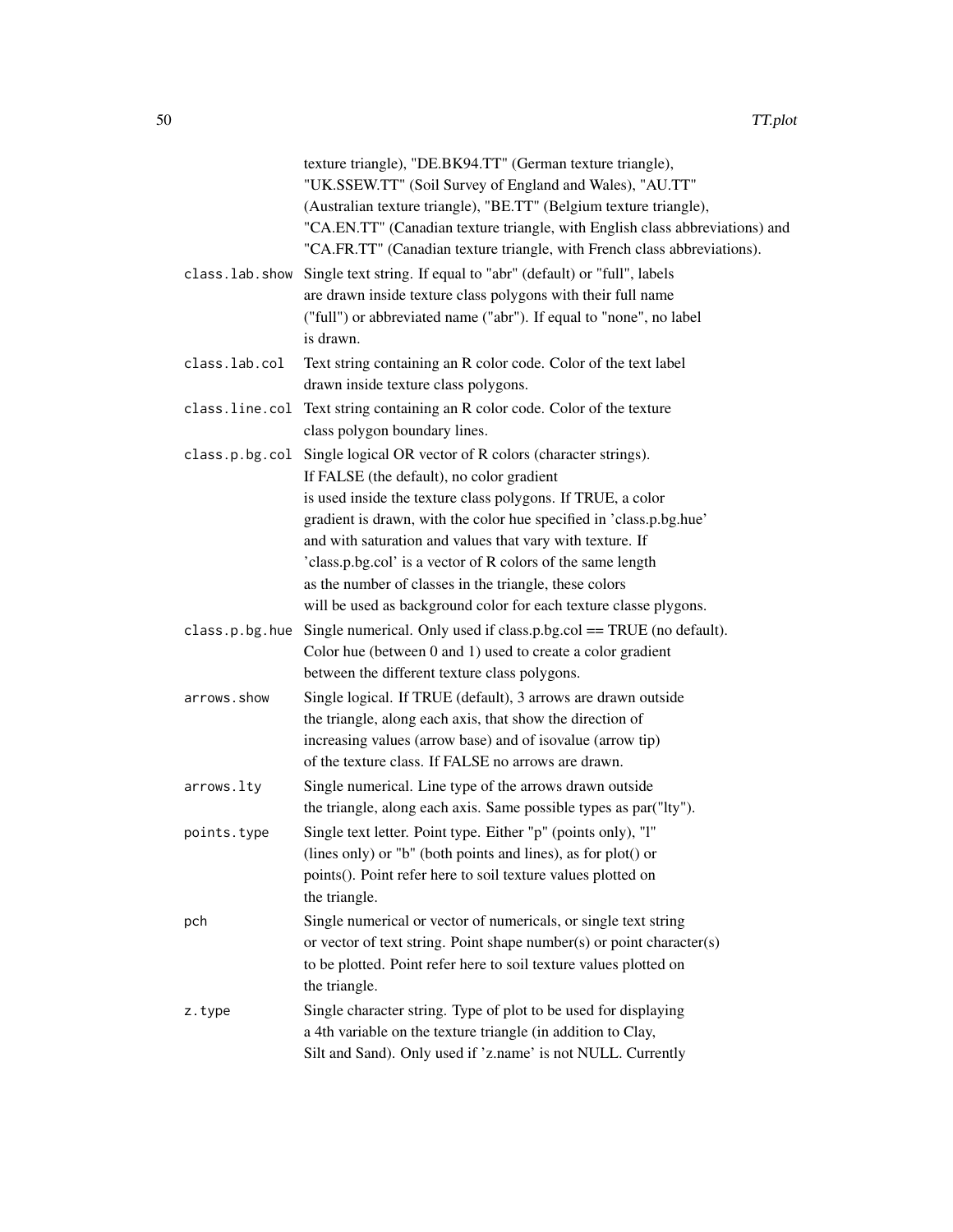|             | only one value is supported, "bubble", for displaying a bubble                                                       |
|-------------|----------------------------------------------------------------------------------------------------------------------|
|             | plot with bubble sizes and color saturation and values proportional                                                  |
|             | to the value of tri.data[,z.name].                                                                                   |
|             | The value 'map' is deprecated and replaced by TT.iwd(), TT.image() or                                                |
|             | TT.contour().                                                                                                        |
| z.col.hue   | Single numerical. Hue of the bubble color $([0-1])$ to be used                                                       |
|             | if 'z.name' is not NULL. A gradient of saturation and value is                                                       |
|             | automatically created for the bubbles (with this hue).                                                               |
| z.cex.range | Vector of 2 numericals. Minimum and maximum 'cex' of the bubbles<br>plotted on the triangle if 'z.name' is not NULL. |
| z.pch       | Single numerical or vector of numericals. Point symbol number(s)                                                     |
|             | to be used for the bubbles if 'z.name' is not NULL.                                                                  |
| text.tol    | Single numerical. Tolerance on the sum of the 3 particle size classes.                                               |
|             | The real sum of the 3 particle size classes in                                                                       |
|             | 'tri.data' should be $>=$ text.sum $*(1$ -text.tol) OR                                                               |
|             | $\le$ text.sum * (1+text.tol). See 'text.sum' for more details, as                                                   |
|             | well as 'tri.sum.tst' (to prevent texture sum tests).                                                                |
| tri.sum.tst | Single logical. If TRUE (the default), the sum of the 3 texture                                                      |
|             | classes of each texture value in 'tri.data' will be checked                                                          |
|             | in regard to 'text.sum' and 'text.tol'. If FALSE, no test                                                            |
|             | is done.                                                                                                             |
| tri.pos.tst | Single logical. If TRUE (the default), the position of texture                                                       |
|             | values in 'tri.data' are tested to check that they are not                                                           |
|             | OUTSIDE the texture triangle (i.e. that some texture values may                                                      |
|             | be negative).                                                                                                        |
| b.lim       | Vector of 2 numerical values. This is an equivalent to plot()                                                        |
|             | xlim argument. Minimum and maximum x / bottom value of the                                                           |
|             | texture triangle area, in FRACTION OF THE MAXIMAL EXTENSION.                                                         |
|             | Default is $c(0,1)$ . The real span is then b.lim * text.sum.                                                        |
|             | This is a minimal 'zoom' implementation (results are not                                                             |
|             | always perfect). 'b.lim' and 'l.lim' should be equal for                                                             |
|             | better rendering.                                                                                                    |
| $1.1$ im    | Vector of 2 numerical values. This is an equivalent to plot()                                                        |
|             | ylim argument. Minimum and maximum y / left value of the                                                             |
|             | texture triangle area, in FRACTION OF THE MAXIMAL EXTENSION.                                                         |
|             | Default is $c(0,1)$ . The real span is then l.lim * text.sum.                                                        |
|             | This is a minimal 'zoom' implementation (results are not                                                             |
|             | always perfect). 'b.lim' and 'l.lim' should be equal for                                                             |
|             | better rendering.                                                                                                    |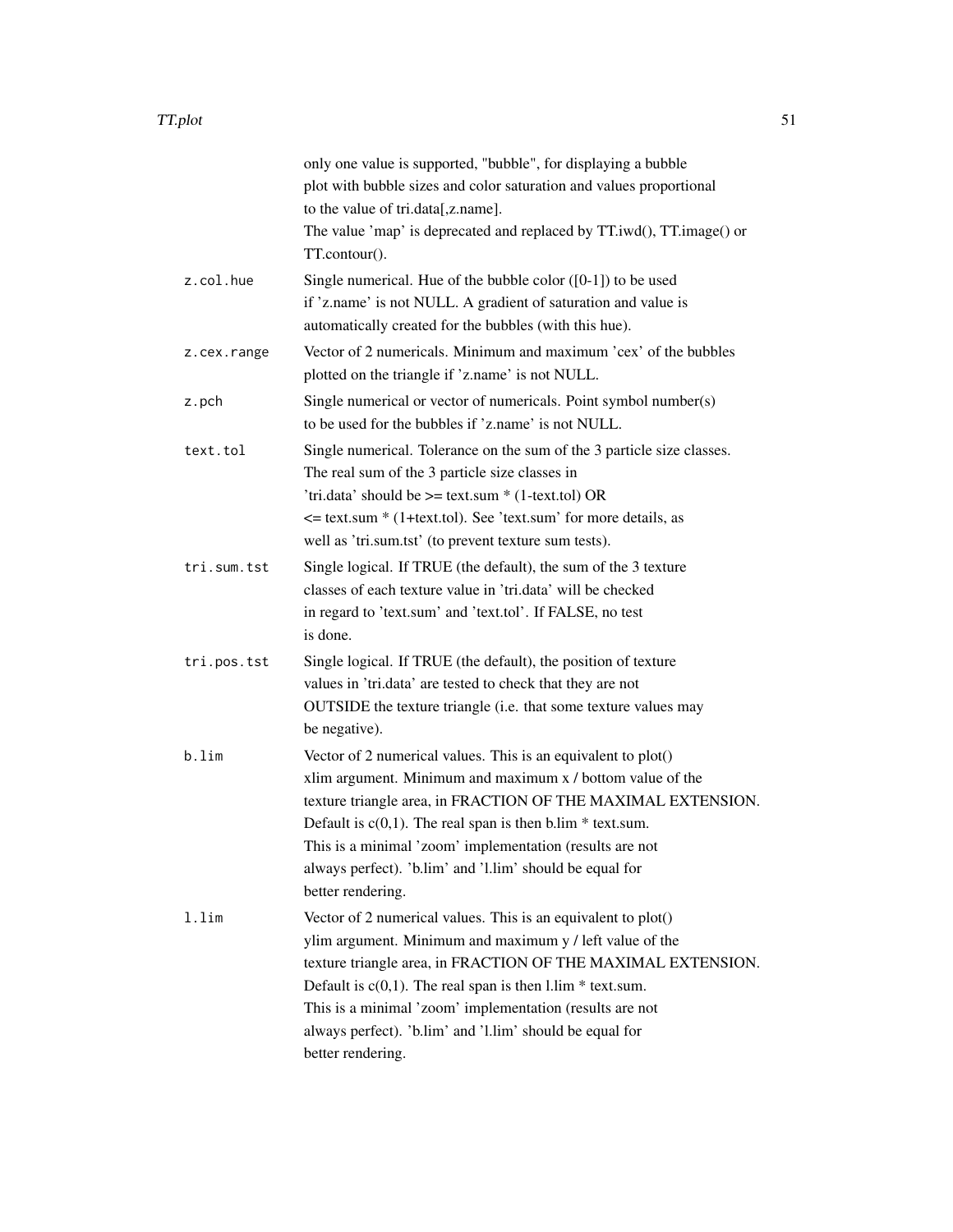| lang         | Single text string. Determines the language used for the plot   |
|--------------|-----------------------------------------------------------------|
|              | main title and axis labels. Possible values are 'en' (English,  |
|              | the default), "fr" (French), "it" (Italian), "es" (Spanish),    |
|              | "de" (German), "nl" (Dutch), "se" (Swedish) and "fl" (Flemish). |
| new.mar      | Vector of 4 numericals. Margin sizes of the plot. Default is    |
|              | the same as par("mar"). See par("mar") for more details. Use    |
|              | this at your own risks!                                         |
| new.centroid | Single logical. If TRUE (default) the new method (Paul Bourke)  |
|              | is used to calculate the centroid. If FALSE the centroid is     |
|              | taken as the mean x and y coordinates of the vertices.          |

## Author(s)

Julien Moeys [aut, cre], Wei Shangguan [ctb], Rainer Petzold [ctb], Budiman Minasny [ctb], Bogdan Rosca [ctb], Nic Jelinski [ctb], Wiktor Zelazny [ctb], Rodolfo Marcondes Silva Souza [ctb], Jose Lucas Safanelli [ctb], Alexandre ten Caten [ctb]

## Examples

require( soiltexture )

# ::: Texture triangles without data

# :: Base plot (HYPRES / European Soil Map triangle)

TT.plot()

# same as

TT.plot( class.sys = "HYPRES.TT" )

# :: Same plot, but with USDA texture triangle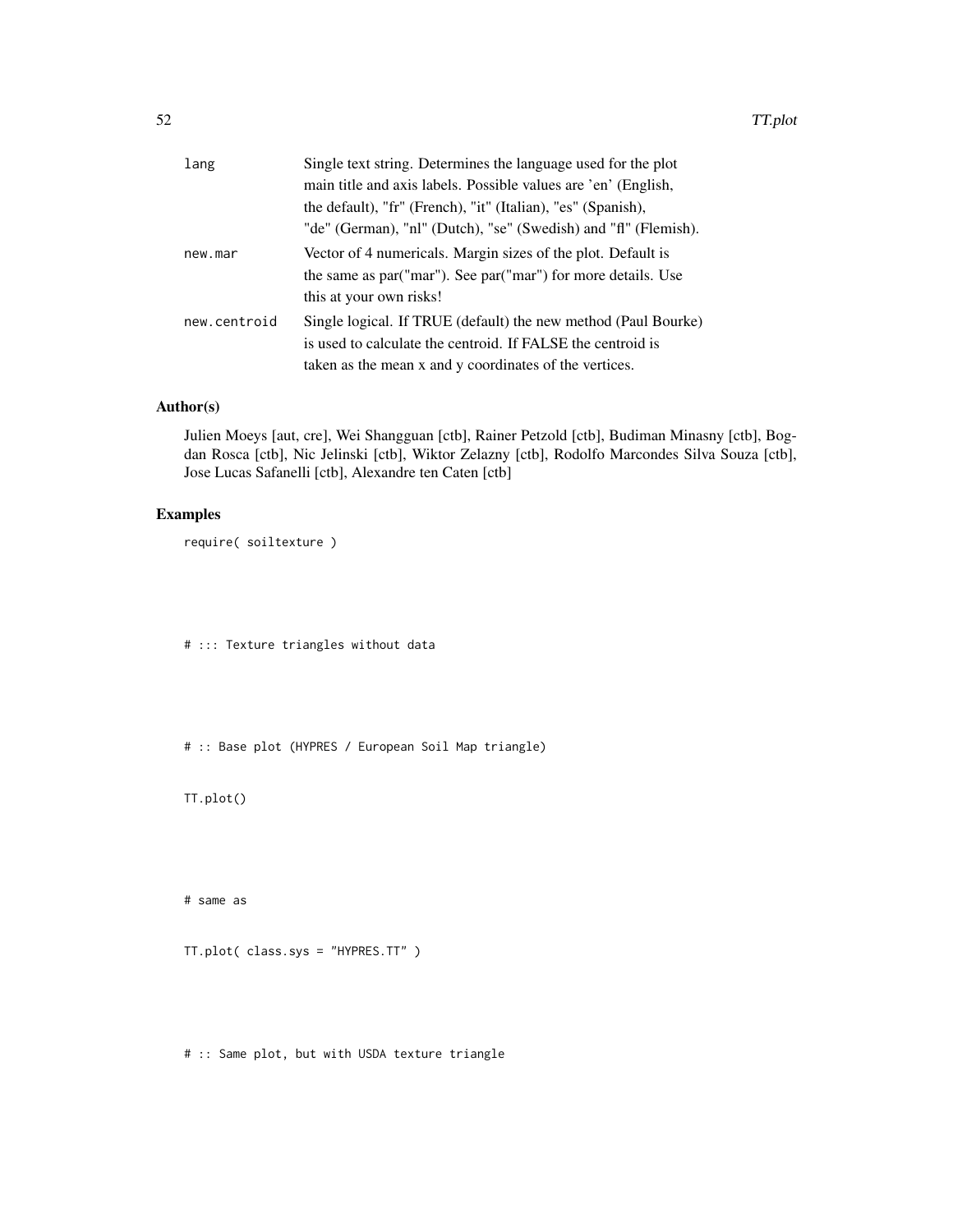#### TT.plot 53

```
TT.plot( class.sys = "USDA.TT" )
# :: Same plot, but with a color gradient
TT.plot(
   class.sys = "USDA.TT",
   class.p.bg.col = TRUE
) #
# :: No texture classification system
```

```
TT.plot( class.sys = "none" )
```
# ::: Texture triangles with texture data

# :: 1st create a dummy texture dataset

my.text <- data.frame(

"CLAY" =  $c(05,60,15,05,25,05,25,45,65,75,13,47)$ ,

"SILT" = c(05,08,15,25,55,85,65,45,15,15,17,43),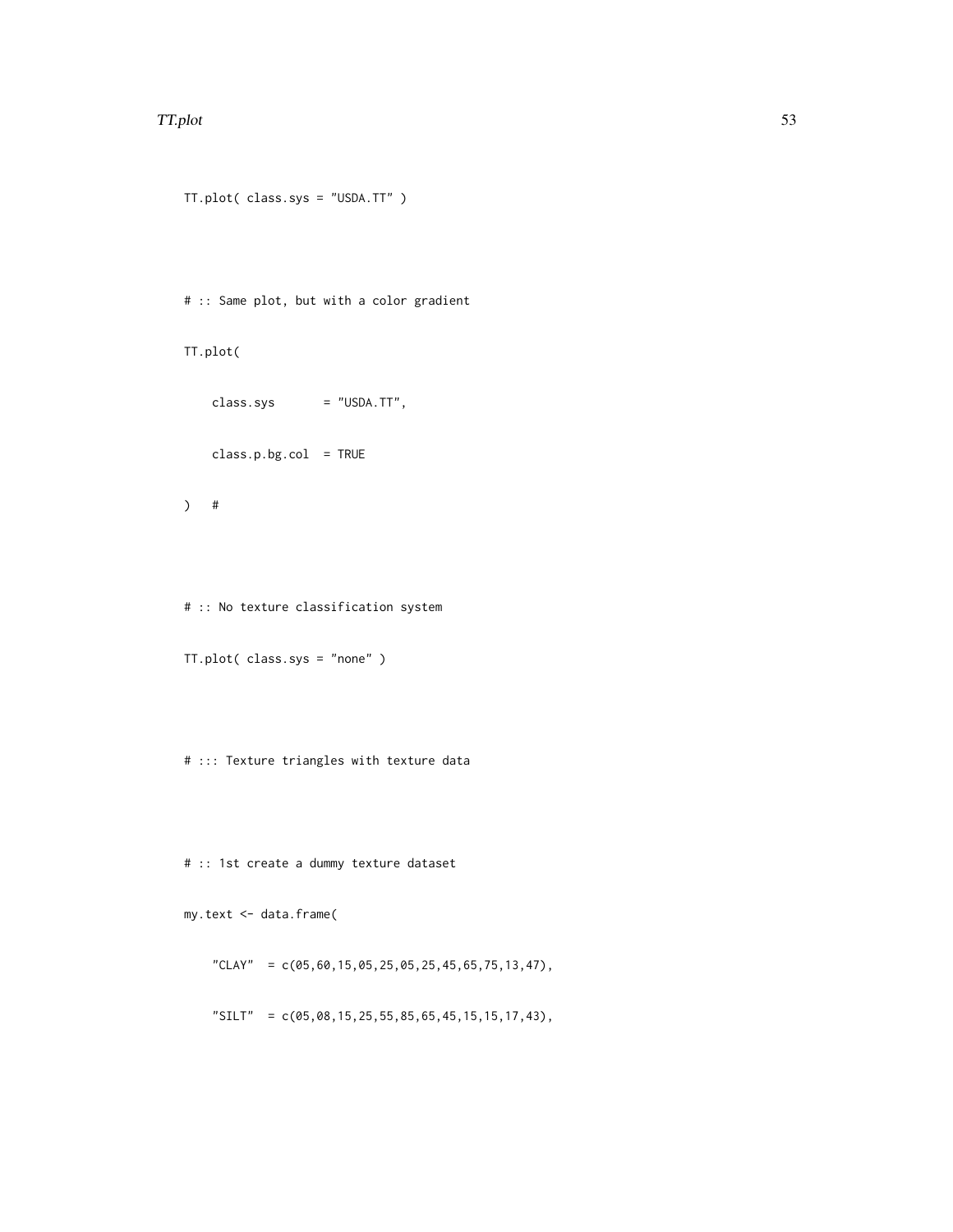```
"SAND" = c(90,32,70,70,20,10,10,10,20,10,70,10),
    "OC" = c(20, 14, 15, 05, 12, 15, 07, 21, 25, 30, 05, 28)) #
```
# :: And plot it on a French Aisne texture triangle

```
# with a title
```

```
TT.plot(
```

```
class.sys = "FR.AISNE.TT",
tri.data = my.text,
main = "Soil texture data"
```

```
) #
```

```
# ::: Bubble plots (4th variable)
```
# :: 1st generate a dummy texture dataset with a 4th variable

```
# with TT.dataset()
```
rand.text <- TT.dataset( n = 100, seed.val = 1980042401 )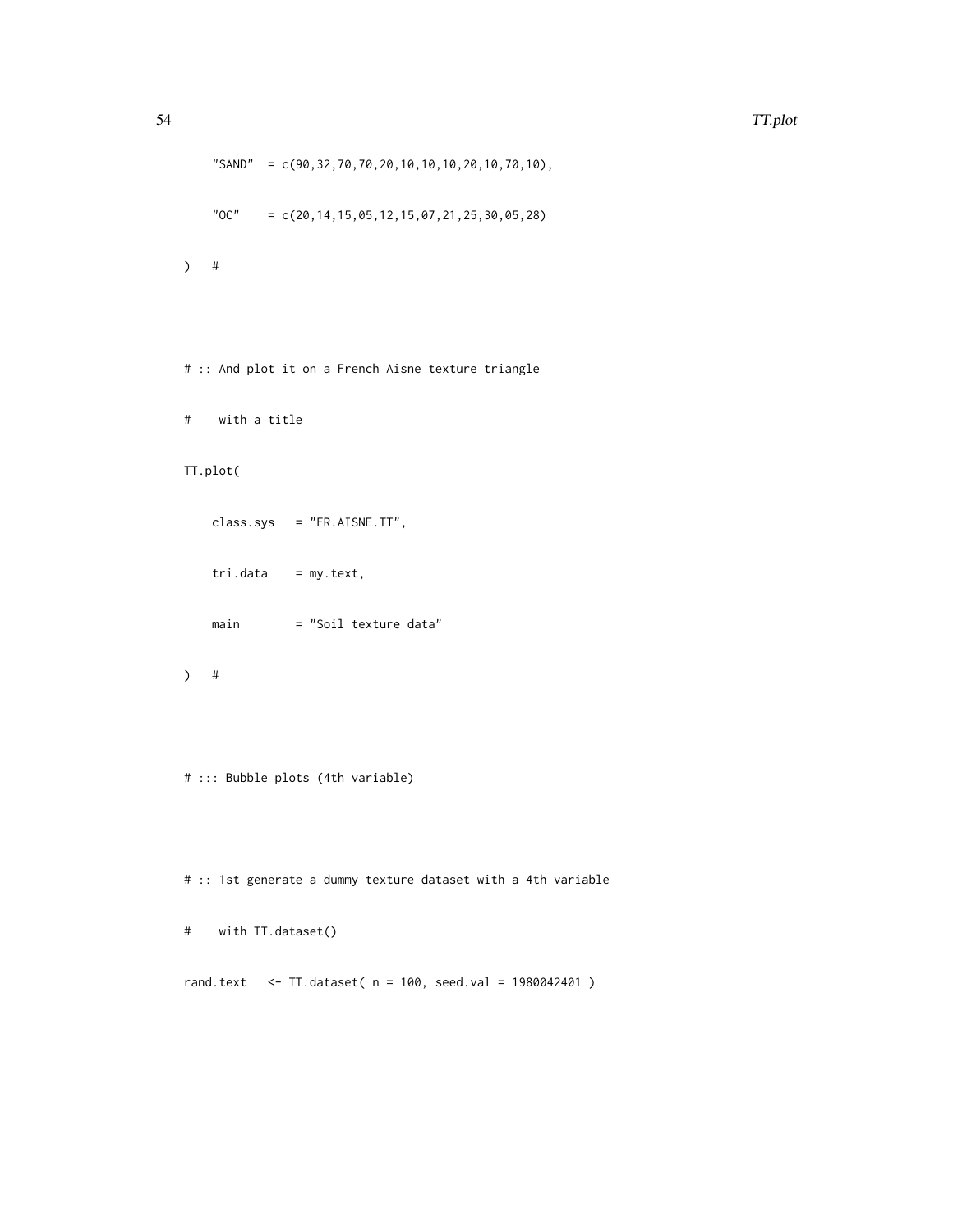#### TT.plot 55

# :: Plot the dummy dataset as a bubble plot

## TT.plot(

```
class.sys = "none",
tri.data = rand.text,
z.name = "Z",main = "Soil texture triangle and Z bubble plot"
```

```
) #
```

```
# ::: Test all the texture triangles
```

```
TT.plot(class.sys = "none") # no classification
TT.plot( class.sys = "HYPRES.TT" ) # HYPRES / European Soil Map
TT.plot( class.sys = "USDA.TT" ) # USDA
TT.plot( class.sys = "USDA-NCSS.TT" ) # USDA with NCSS labels
TT.plot( class.sys = "FR.AISNE.TT" ) # French Aisne
TT.plot( class.sys = "FR.GEPPA.TT" ) # French GEPPA
TT.plot( class.sys = "DE.BK94.TT" ) # Germany
TT.plot( class.sys = "DE.SEA74.TT" ) # German SEA 1974
TT.plot( class.sys = "DE.TGL85.TT" ) # German TGL 1985
```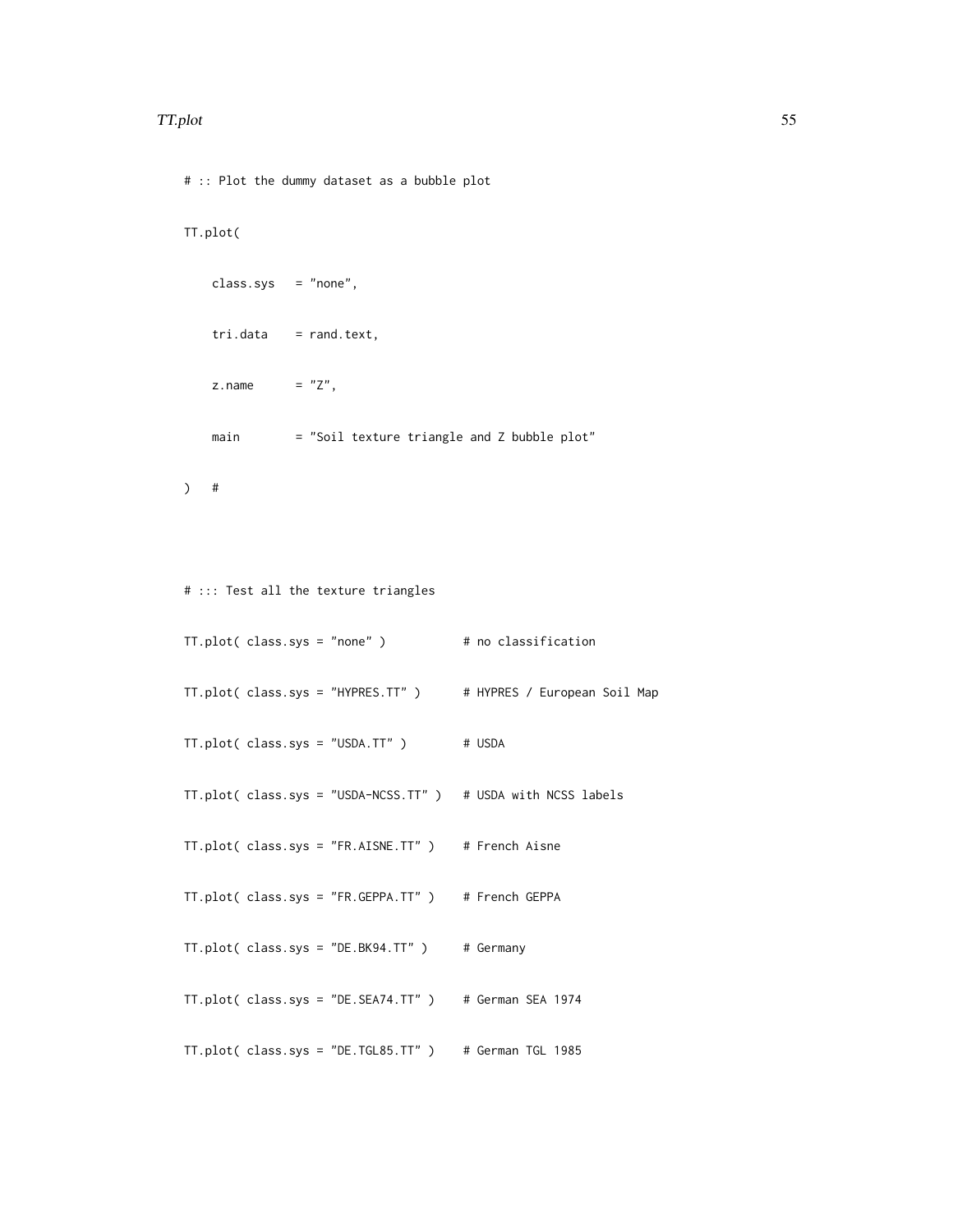| $TI.plot(class(sys = "UK.SSEW.TT")$                             | # UK                               |
|-----------------------------------------------------------------|------------------------------------|
| $TT.plot(class.sys = "BE.TT")$                                  | # Belgium                          |
| $TI.plot(class(sys = "CA.FR.TT")$                               | # Canada (fr)                      |
| $TI.plot(class(sys = "CA. EN. TT")$                             | # Canada (en)                      |
| $TI.plot(class(sys = "CA2.EN.TT")$                              | # Canada (en) with official labels |
| $TT.plot(class(sys = "AU2.TT")$                                 | # Australian                       |
| $TI.plot(class(sys = "ISS.TT")$                                 | # ISSS                             |
| $TI.plot(class(sys = "ROM.TT")$                                 | # Romanian                         |
| $TI.plot(class(sys = "USDA1911" )$                              | # USDA 1911 (M. Whitney, 1911)     |
| TT.plot(class.sys = "BRASIL.TT") # Brasil (Lemos & Santos 1996) |                                    |
| TT.plot(class.sys = "SiBCS13.TT")                               | # Brasil (Lemos & Santos 1996)     |

## Polish triangles:

# PTG 1956-1959

try( TT.plot( class.sys = "PL.TT" ) )

# PTG 1956 Musierowicz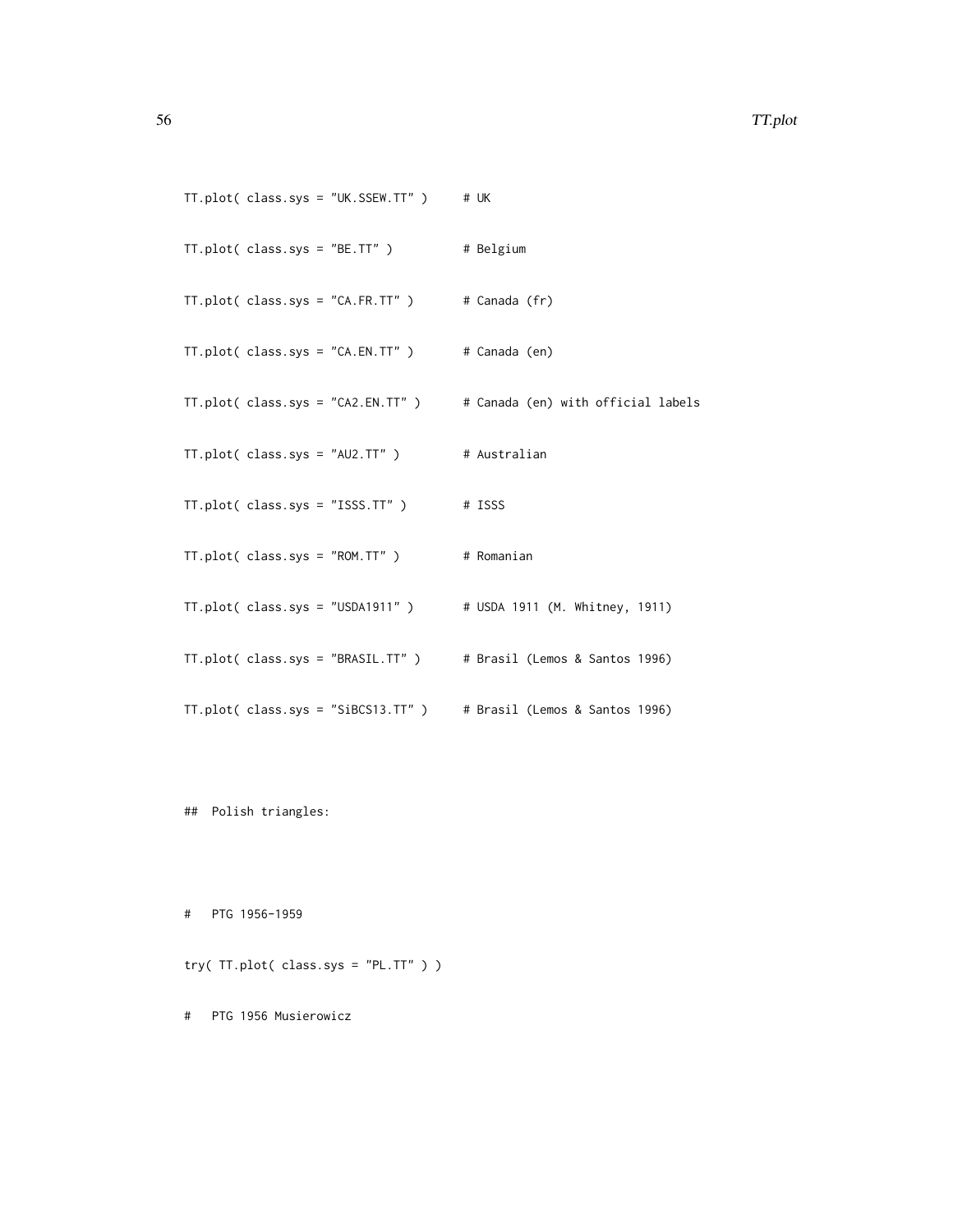#### TT.plot 57

```
try( TT.plot( class.sys = "Polish_PTG_1956_Musierowicz.TT" ) )
```
# BN 1978

try( TT.plot( class.sys = "Polish\_BN\_1978.TT" ) )

# PTG 2008

# Polish kategorie agronomiczne 1990

try( TT.plot( class.sys =

"Polish\_kategorie\_agronomiczne\_1990.TT" ) )

try( TT.plot( class.sys = "PTG\_2008.TT" ) )

# All/most polish triangles includes special characters

# and may not work on all platforms (or some accents may

# be missing). Remove the try() around the code.

# ::: Test all the languages:

TT.plot( class.sys = "USDA.TT", lang = "en" ) # English, default

TT.plot( class.sys = "USDA.TT", lang = "fr" ) # French

TT.plot( class.sys = "USDA.TT", lang = "de" ) # German

TT.plot( class.sys = "USDA.TT", lang = "es" ) # Spanish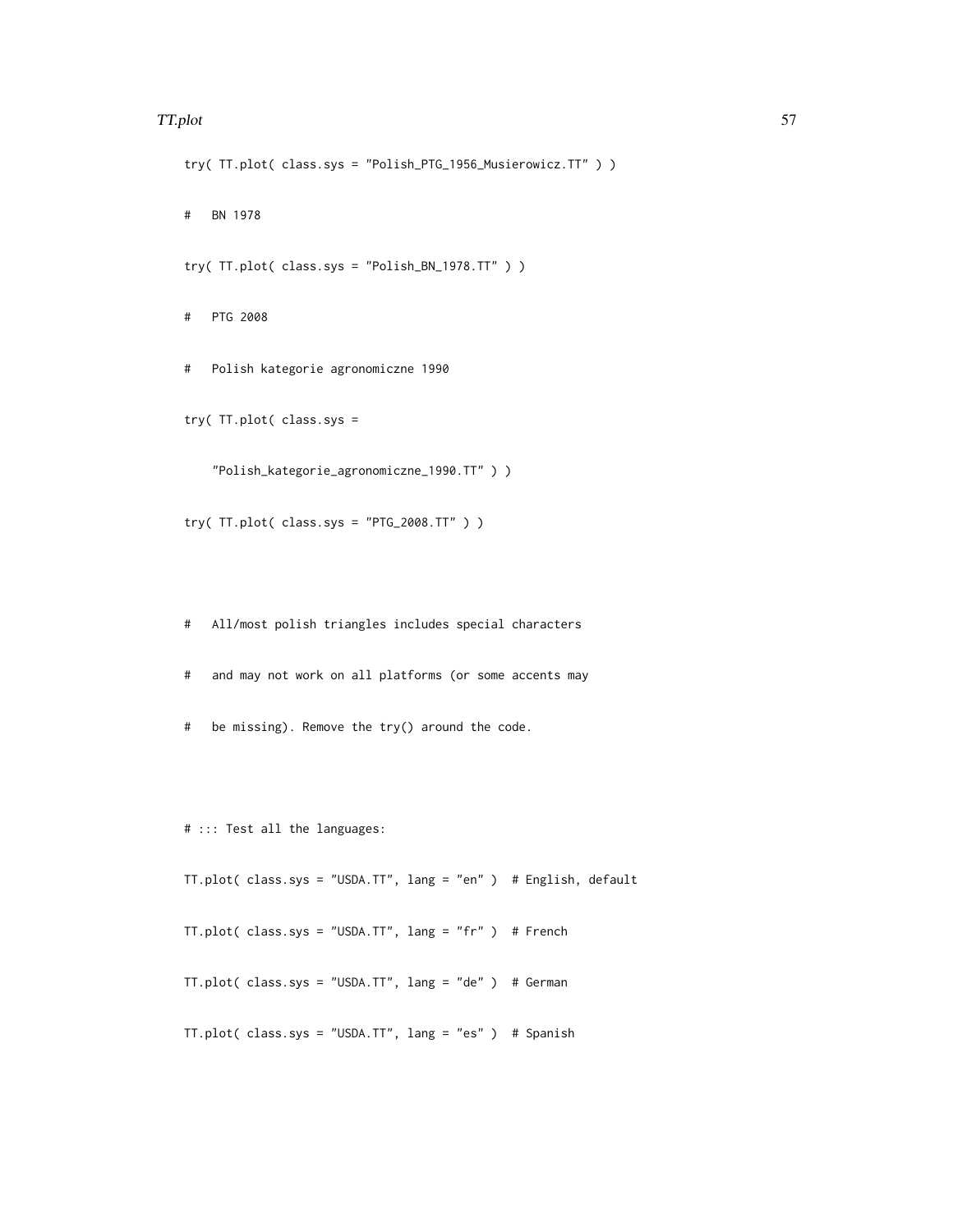```
TT.plot( class.sys = "USDA.TT", lang = "it" ) # Italian
TT.plot( class.sys = "USDA.TT", lang = "nl" ) # Dutch
TT.plot( class.sys = "USDA.TT", lang = "fl" ) # Dutch (Belgium) / Flemish
TT.plot( class.sys = "USDA.TT", lang = "se" ) # Swedish
TT.plot( class.sys = "USDA.TT", lang = "ro" ) # Romanian
```
# Languages with special characters # (may not work on all platforms + some accents can be missing) try( TT.plot( class.sys = "USDA.TT", lang = "pl" ) ) # Polish try( TT.plot( class.sys = "USDA.TT", lang = "pt" ) ) # Portuguese try( TT.plot( class.sys = "USDA.TT", lang = "es2" ) ) # Spanish try( TT.plot( class.sys = "USDA.TT", lang = "ro2" ) ) # Romanian

TT.points *Plot a soil texture data table as points on an existing texture plot.*

#### Description

Plot a soil texture data table as points on an existing texture plot.

## Usage

TT.points(tri.data, geo, css.names = NULL, z.name = NULL,

base.css.ps.lim = NULL, dat.css.ps.lim = NULL,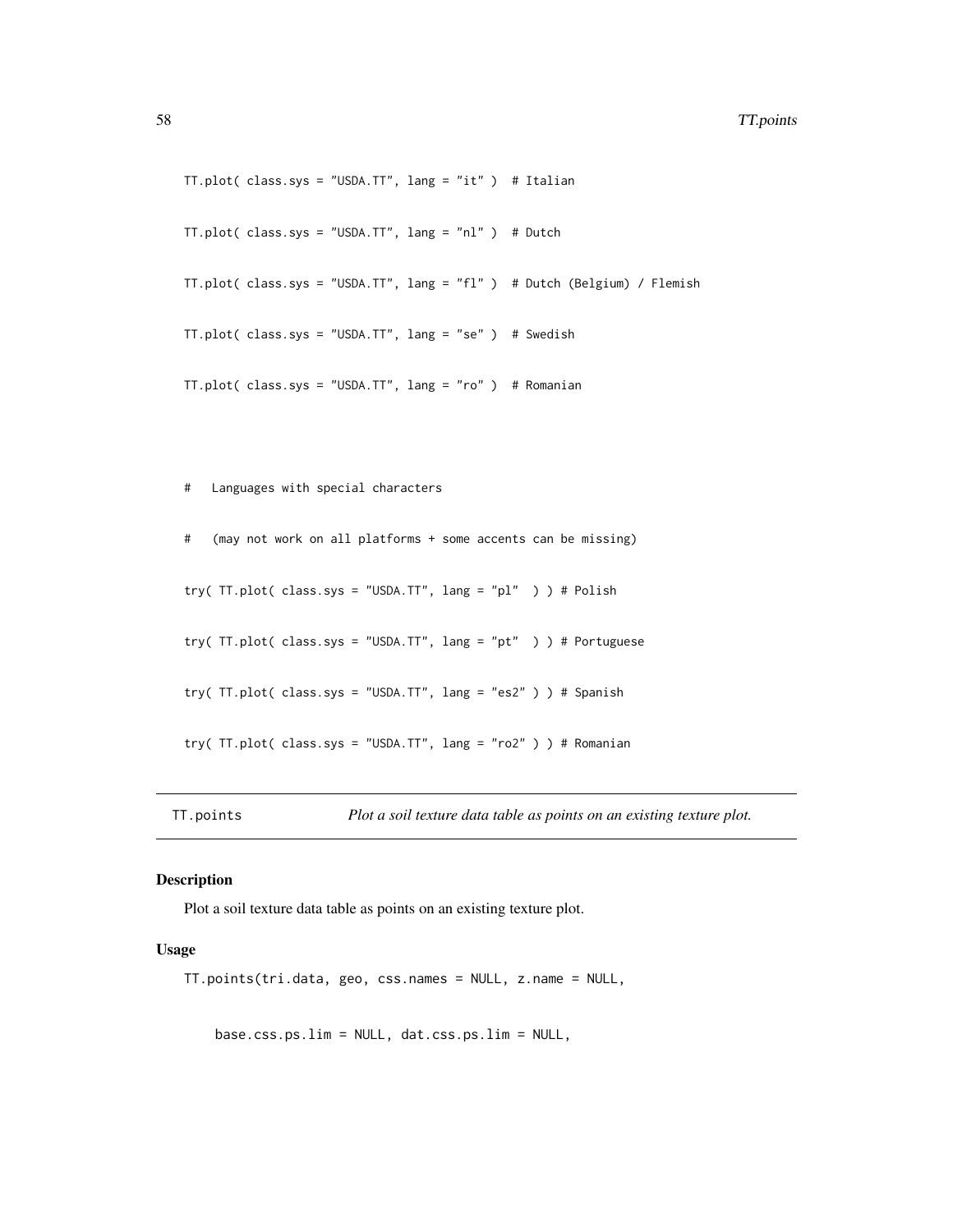```
css.transf = NULL, text.transf.fun = NULL, trsf.add.opt1 = NULL,
trsf.add.opt2 = NULL, text.tol = NULL, pch = NULL,
fg = NULL, col = NULL, bg = NULL, cex = NULL, 1wd = NULL,
points.type = NULL, tri.sum.tst = NULL, tri.pos.tst = NULL,
z.type = NULL, z.col.hue = NULL, z.cex.range = NULL,
z.pch = NULL, text.sum = NULL, blr.clock = NULL,
```
 $blr.txt = NULL)$ 

### Arguments

tri.data geo css.names z.name base.css.ps.lim dat.css.ps.lim css.transf text.transf.fun trsf.add.opt1 trsf.add.opt2 text.tol pch fg col bg cex lwd points.type tri.sum.tst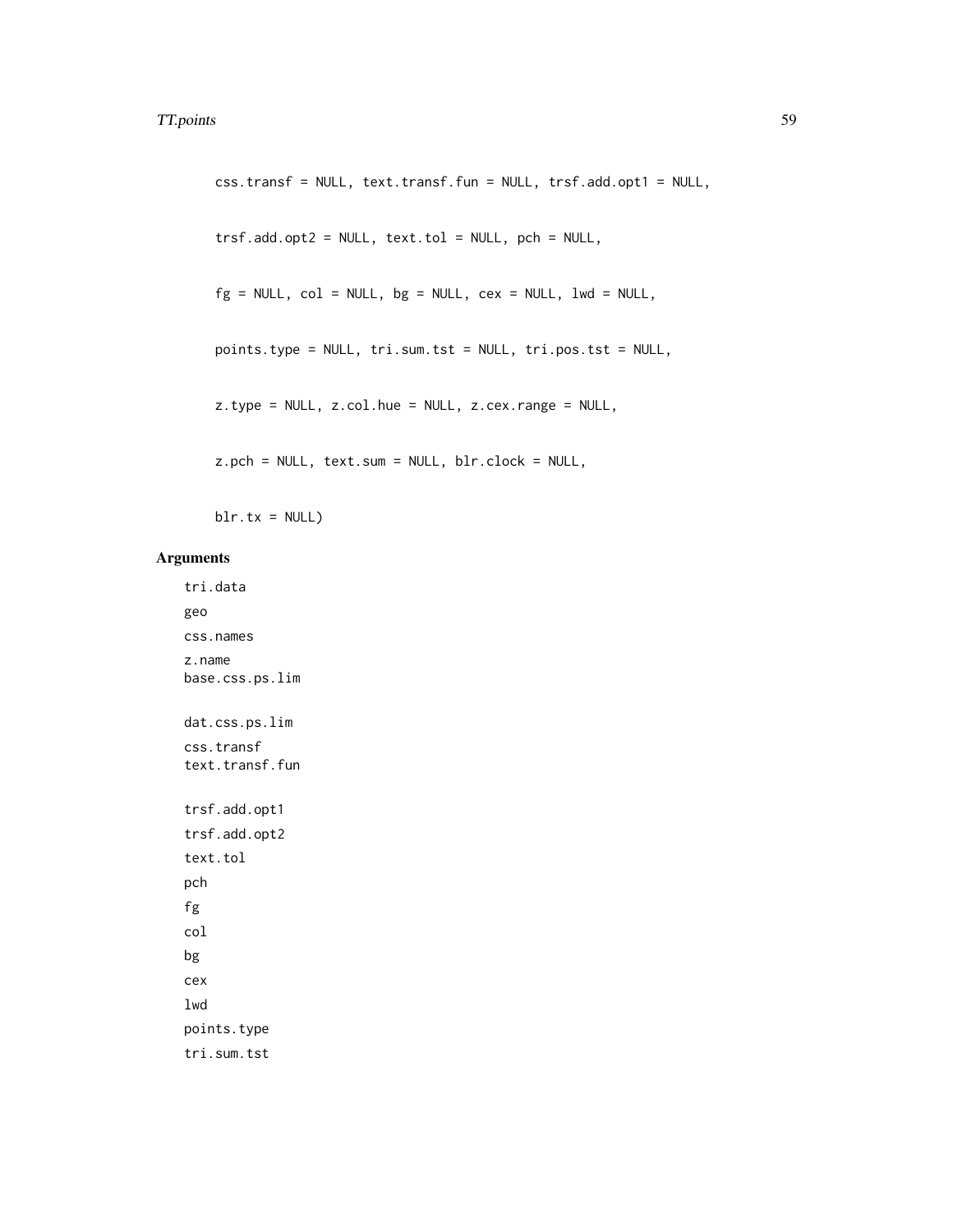```
tri.pos.tst
z.type
z.col.hue
z.cex.range
z.pch
text.sum
blr.clock
blr.tx
```
### Author(s)

Julien Moeys [aut, cre], Wei Shangguan [ctb], Rainer Petzold [ctb], Budiman Minasny [ctb], Bogdan Rosca [ctb], Nic Jelinski [ctb], Wiktor Zelazny [ctb], Rodolfo Marcondes Silva Souza [ctb], Jose Lucas Safanelli [ctb], Alexandre ten Caten [ctb]

TT.points.in.classes *Classify a table of soil texture data according to a soil texture triangle.*

#### Description

The function calculate in which classe(s) of a texture triangle (classification system defined by 'class.sys') lies each soil sample (with texture data) in the table 'tri.data'. As a sample may lie inside a texture class, but also at the edge of 2 or more texture classes, the function does not only output one single texture class per sample. If 'PiC.type' is 'n' or 'l', it rather output a table where each column is a texture class and each row a texture sample, and yes / no information about the belonging of the sample to each texture class. Alternatively, If 'PiC.type' is 't'it will output a text string (per sample) containing all the texture classes to which that point belong. The texture data in 'tri.data' can be transformed into another particle size system prior to their classification if needed. See the options base.css.ps.lim, tri.css.ps.lim, dat.css.ps.lim, css.transf and text.transf.fun. ON DEFAULT VALUES OF TT.points.in.classes() ARGUMENTS? As TT.points.in.classes() shares its arguments with many other functions, their default value is not defined in TT.points.in.classes() source code, but rather in a dedicated list object called 'TT.par' and stored in the environment TT.env. The function TT.get() is used to retrieve the default value of the arguments defined in TT.par (see ?TT.get). For instance, to know the default value of 'class.sys', you can type TT.get("class.sys"). To set a different default value for a given argument in R, use TT.set() (see ?TT.set). For instance to change the default value of 'class.sys', type TT.set( "class.sys" = "USDA.TT" ).

#### Usage

TT.points.in.classes(tri.data, class.sys = NULL, PiC.type = NULL, css.names = NULL, text.sum = NULL, base.css.ps.lim = NULL, tri.css.ps.lim = NULL, dat.css.ps.lim = NULL, css.transf = NULL, text.transf.fun = NULL, trsf.add.opt1 = NULL, trsf.add.opt2 = NULL, text.tol = NULL, tri.sum.tst = NULL, tri.pos.tst = NULL,  $collapse = NULL$ ,  $text{nexture2xy = FALSE}$ ,  $blr.txt = NULL$ , blr.clock = NULL)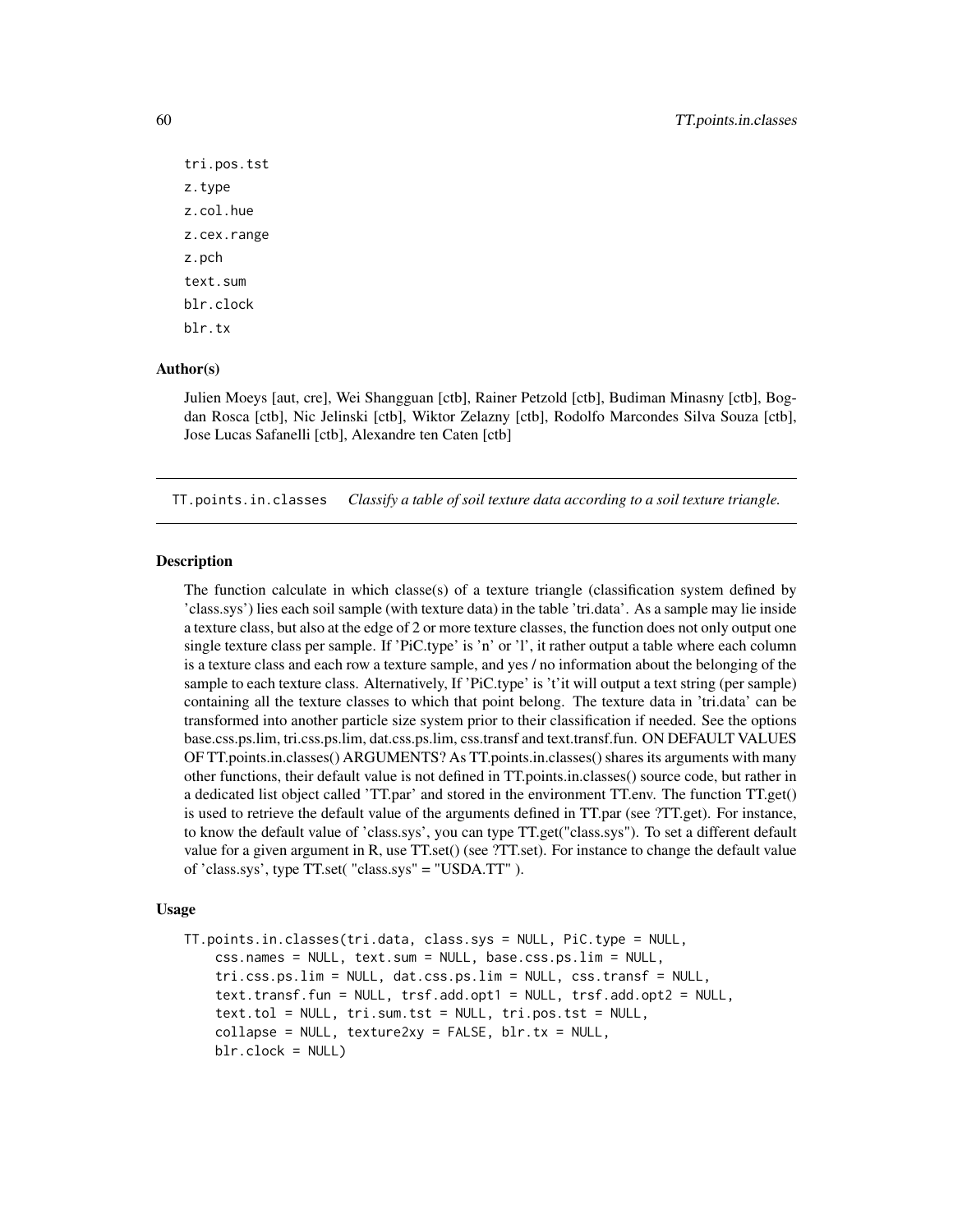#### Arguments

- tri.data Data frame. Data frame containing the CLAY, SILT and SAND 'coordinates' of the texture data points to be classified The data frame can contain more column than needed (ignored). The data frame must have column named CLAY, SILT and SAND (uppercase, the order has no importance) or named after the 'css.names' argument (alternative names). The sum of CLAY, SILT and SAND must be equal to 'text.sum' ('text.tol' determines the error tolerance).
- class.sys Single text string. Text code of the texture classification system to be used for the classification of 'tri.data'. Possible values are "none" (no classification plotted), "USDA.TT" (USDA texture triangle), "HYPRES.TT" (texture triangle of the European Soil Map), "FR.AISNE.TT" (French texture triangle of the Aisne region soil survey), "FR.GEPPA.TT" (French GEPPA texture triangle), "DE.BK94.TT" (German texture triangle), "UK.SSEW.TT" (Soil Survey of England and Wales), "AU.TT" (Australian texture triangle), "BE.TT" (Belgium texture triangle), "CA.EN.TT" (Canadian texture triangle, with English class abbreviations) and "CA.FR.TT" (Canadian texture triangle, with French class abbreviations) (see the package vignette for a complete list).
- PiC.type Single character string. If equal to 'n', then a table of 0, 1, 2 or 3 is outputed (0 if the sample does not belong to a class, 1 if it does, 2 if it lies on an edge and 3 if it lies on a vertex). Notice that the accuracy of the classification is not garanteed for samples lying very close to an edge, or right on it. See <http://www.mailarchive.com/r-help@r-project.org/msg96180.html>
- css.names Vector of 3 character strings. Name of the columns in 'tri.data' that contains the CLAY SILT and SAND values, respectively. If NULL, default c("CLAY","SILT","SAND") value is assumed. Not to be confused with 'css.lab' that defines the labels of the CLAY SILT and SAND axes in the plot.
- text.sum Single numerical. Sum of the 3 particle size classes for each texture value (fixed). The real sum of the 3 particle size classes in 'tri.data' should be  $\ge$ text.sum  $*$  (1-text.tol) OR  $\leq$  text.sum  $*$  (1+text.tol), where 'text.tol' is an argument that can be changed. If some of the texture values don't match this requirement, an error occur (function fails) and TT.points.in.classes returns a of bad values with their actual particle size classes sum. You can 'normalise' you data table () prior to the use of TT.points.in.classes, by using the function TT.normalise.sum(), so all values match the 'text.sum' criteria. See also 'tri.sum.tst' that can be set to FALSE to avoid sum of particle size classes tests.

base.css.ps.lim

Vector of 4 numericals. Particle size boundaries (upper and lower) of the 3 particle size classes (CLAY, SILT and SAND, starting from the lower size of CLAY particles, 0, to the upper size of the SAND particles, 2000), in micrometers, FOR THE BASE SYSTEM. These particles size class limits are the references and all other texture values with different limits will be converted into that reference if (and only if) css.transf == TRUE (not default). If NULL, 'base.css.ps.lim' will be set to the default value of the texture classification system chosen ('class.sys'). The transformation function is set by 'text.transf.fun' and is a log-linear interpolation by default.

tri.css.ps.lim Vector of 4 numericals. Particle size boundaries (upper and lower) of the 3 particle size classes (CLAY, SILT and SAND, starting from the lower size of CLAY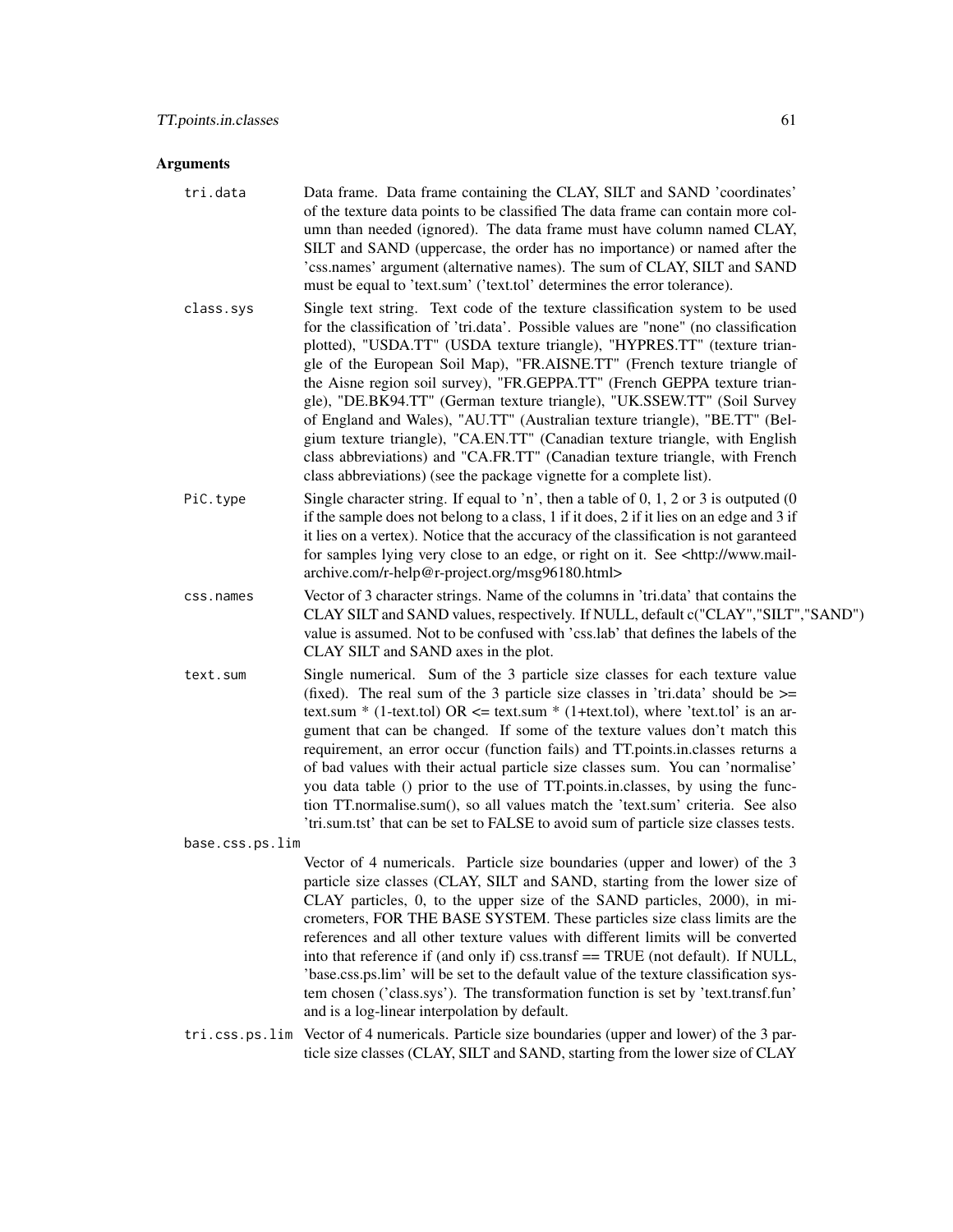particles, 0, to the upper size of the SAND particles, 2000), in micrometers, FOR THE TEXTURE TRIANGLE. If not NULL, different from 'base.css.ps.lim', and css.transf == TRUE (not default), then the CLAY SILT and SAND coordinates of the texture triangle will be converted into the 'base.css.ps.lim' reference. If NULL, 'tri.css.ps.lim' will be set to the default value of the texture classification system chosen ('class.sys'). The transformation function is set by 'text.transf.fun' and is a log-linear interpolation by default.

- dat.css.ps.lim Vector of 4 numericals. Particle size boundaries (upper and lower) of the 3 particle size classes (CLAY, SILT and SAND, starting from the lower size of CLAY particles, 0, to the upper size of the SAND particles, 2000), in micrometers, FOR THE TEXTURE DATA TABLE ('tri.data'). If not NULL, different from 'base.css.ps.lim', and css.transf == TRUE (not default), then the CLAY SILT and SAND coordinates of the texture data in tri.data will be converted into the 'base.css.ps.lim' reference. If NULL, 'tri.css.ps.lim' will be set to the default value of the texture classification system chosen ('class.sys'). The transformation function is set by 'text.transf.fun' and is a log-linear interpolation by default.
- css.transf Single logical. Set to TRUE to transform the texture coordinates of the texture triangle ('class.sys') or the texture data ('tri.data') into the base particle size class limits. See 'base.css.ps.lim' for the base plot particle size class limits, 'tri.css.ps.lim' for the triangle particle size class limits and 'dat.css.ps.lim' for the data table particle size class limits. The transformation function is set by 'text.transf.fun' and is a log-linear interpolation by default. The default value is FALSE, so no transformation is made.

#### text.transf.fun

R function with the same argument names and same output as the function TT.text.transf(). 'text.transf.fun' is the function that transform the texture values from one system of particle class size limits to another. Only used if css.transf == TRUE. Default value is text.transf.fun=TT.text.transf. See also 'base.css.ps.lim', 'tri.css.ps.lim' and 'dat.css.ps.lim'.

- trsf.add.opt1 Non pre-defined format. If the user specifies its own texture transformation function in 'text.transf.fun' (not TT.text.transf()), then he can use 'trsf.add.opt1' and 'trsf.add.opt1' as new, additional, argument for his function. So the format of 'trsf.add.opt1' depends on the function defined by the user in 'text.transf.fun'.
- trsf.add.opt2 Non pre-defined format. If the user specifies its own texture transformation function in 'text.transf.fun' (not TT.text.transf()), then he can use 'trsf.add.opt1' and 'trsf.add.opt1' as new, additional, argument for his function. So the format of 'trsf.add.opt1' depends on the function defined by the user in 'text.transf.fun'.
- text.tol Single numerical. Tolerance on the sum of the 3 particle size classes. The real sum of the 3 particle size classes in 'tri.data' should be  $\geq$  text.sum  $*$  (1text.tol) OR  $\le$  text.sum  $*$  (1+text.tol). See 'text.sum' for more details, as well as 'tri.sum.tst' (to prevent texture sum tests).
- tri.sum.tst Single logical. If TRUE (the default), the sum of the 3 texture classes of each texture value in 'tri.data' will be checked in regard to 'text.sum' and 'text.tol'. If FALSE, no test is done.

## tri.pos.tst Single logical. If TRUE (the default), the position of texture values in 'tri.data'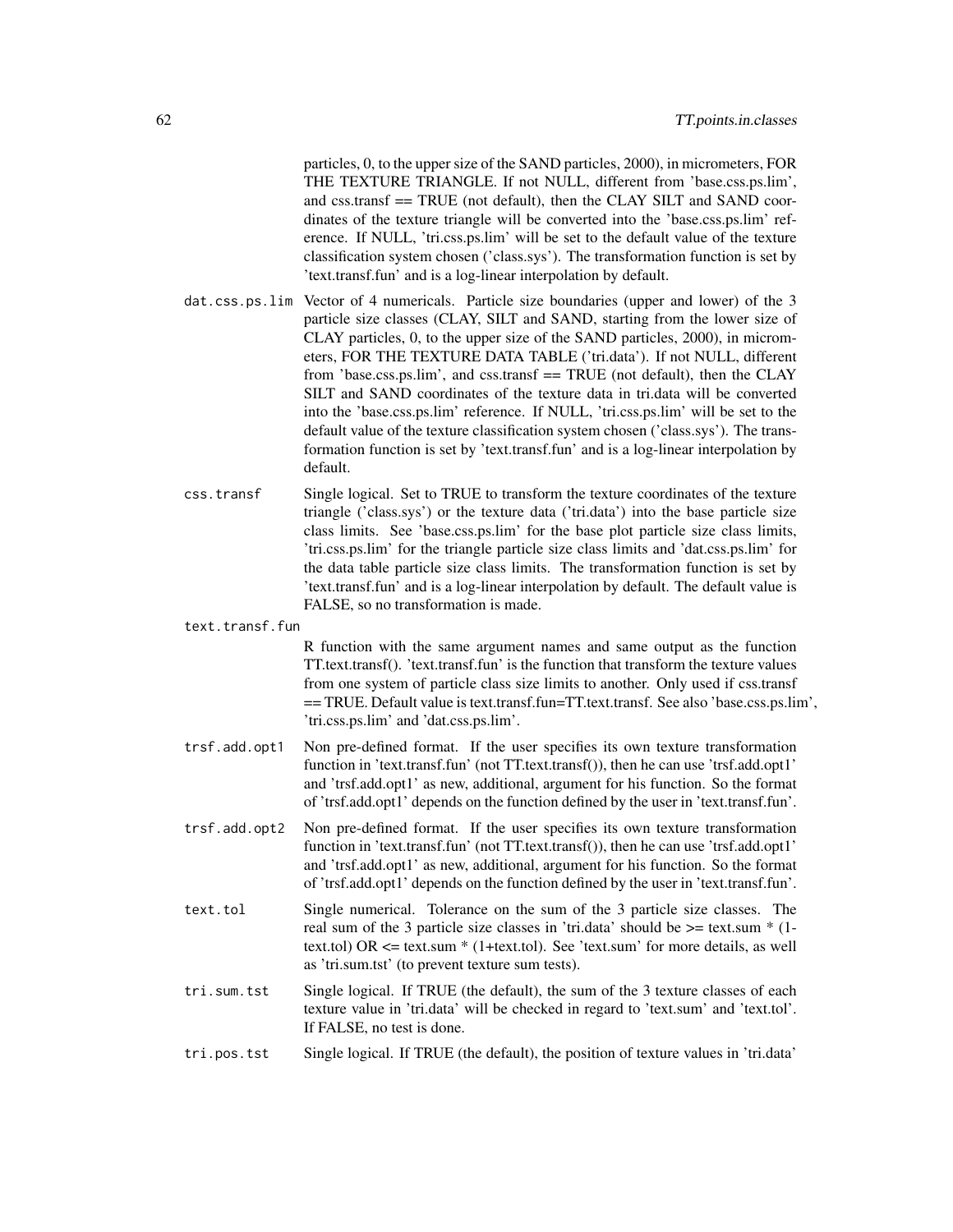|            | are tested to check that they are not OUTSIDE the texture triangle (i.e. that some<br>texture values may be negative).                                                                                                                                                                                                                                                                                                                                                                                                                                 |
|------------|--------------------------------------------------------------------------------------------------------------------------------------------------------------------------------------------------------------------------------------------------------------------------------------------------------------------------------------------------------------------------------------------------------------------------------------------------------------------------------------------------------------------------------------------------------|
| collapse   | Single character string. If PiC.type = "t" and a sample lie on the edge of 2<br>texture classes, then both will be outputed in a single character string, separated<br>by 'collapse'. Example of output: [1] "C" "VF, F" "C" "C" "M"                                                                                                                                                                                                                                                                                                                   |
| texture2xy | Single logical. Set to FALSE to avoid any transformation of the texture data<br>(trigonometric) prior to testure data classification. Setting to FALSE avoid some<br>numerical accuracy problems when a point is on the border of a texture class.                                                                                                                                                                                                                                                                                                     |
| blr.tx     | Vector of 3 character strings. The 1st, 2nd and 3rd values must be either CLAY,<br>SILT or SAND, and determines the particle size classes associated with the<br>BOTTOM, LEFT and RIGHT axis, respectively. CLAY, SILT and SAND or-<br>der in the vector is free, but they should all be used one time. The CLAY, SILT<br>and SAND names must appear whatever the corresponding columns names in<br>'tri.data' (eventually set by 'css.names') and whatever the labels of the axis in<br>the plot (eventually set by 'css.lab')                        |
| blr.clock  | Vector of logicals, eventually with NA values. Direction of increasing texture<br>values on the BOTTOM, LEFT and RIGHT axis, respectively. A value of TRUE<br>means that the axis direction is clockwise. A value of FALSE means that the<br>axis direction is counterclockwise. A value of NA means that the axis direc-<br>tion is centripetal. Possible combinations are $c(T,T,T)$ ; $c(F,F,F)$ ; $c(F,T,NA)$ and<br>c(T,NA,F), for fully clockwise, fully counterclockwise, right centripetal and left<br>centripetal orientations, respectively. |

## Author(s)

Julien Moeys [aut, cre], Wei Shangguan [ctb], Rainer Petzold [ctb], Budiman Minasny [ctb], Bogdan Rosca [ctb], Nic Jelinski [ctb], Wiktor Zelazny [ctb], Rodolfo Marcondes Silva Souza [ctb], Jose Lucas Safanelli [ctb], Alexandre ten Caten [ctb]

## Examples

```
require( "soiltexture" )
# Create a dummy data frame of soil textures:
my.text <- data.frame(
    "CLAY" = c(05,60,15,05,25,05,25,45,65,75,13,47),
    "SILT" = c(05,08,15,25,55,85,65,45,15,15,17,43),
    "SAND" = c(90, 32, 70, 70, 20, 10, 10, 10, 20, 10, 70, 10),
    "OC" = c(20, 14, 15, 05, 12, 15, 07, 21, 25, 30, 05, 28)) #
# Display the table:
my.text
# Classify according to the HYPRES / European Soil Map classification
TT.points.in.classes(
   tri.data = my.text[1:5,],class.sys = "HYPRES.TT"
) #
```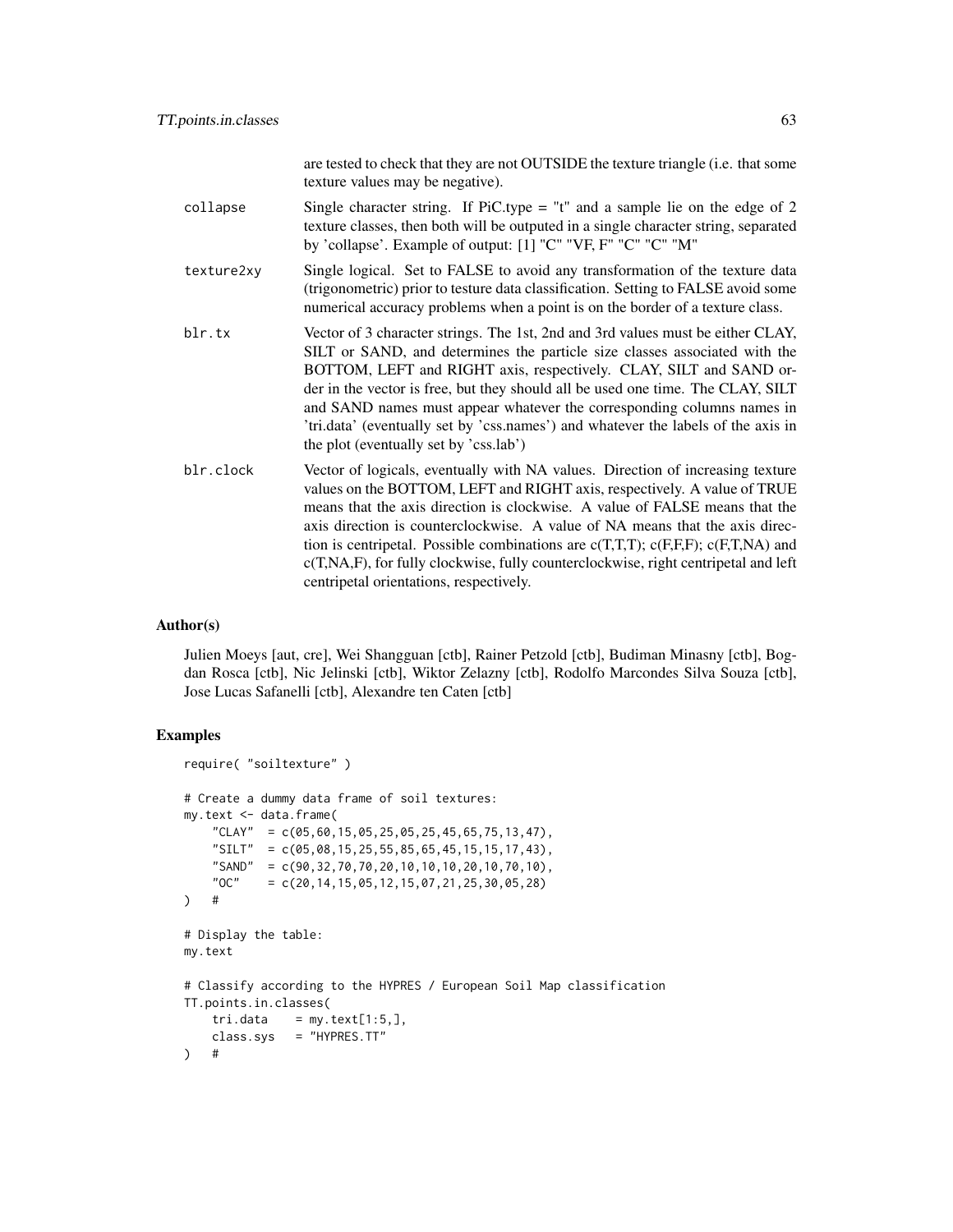```
# Classify according to the USDA classification
TT.points.in.classes(
   tri.data = my.text[1:5,],class.sys = "USDA.TT"
) #
# Classify according to the HYPRES / European Soil Map classification,
# returns logical values
TT.points.in.classes(
   tri.data = my.text[1:5,],class.sys = "HYPRES.TT",
   Pic.type = "l") #
# Classify according to the HYPRES / European Soil Map classification,
# returns text
TT.points.in.classes(
   tri.data = my.text[1:5,],
   class.sys = "HYPRES.TT",
   PiC.type = "t") #
# Classify according to the HYPRES / European Soil Map classification,
# returns text,
# custom class separator in case of points belonging to
# several classes.
TT.points.in.classes(
   tri.data = my.text[1:5,],
   class.sys = "HYPRES.TT",
   PiC.type = "t",collapse = ";") #
```
TT.polygon.area *Internal. Determines the area of 1 polygon (in x-y coordinates).*

## Description

Determines the area of 1 non-intersecting polygon (in x-y coordinates). Used by TT.polygon.centroids(). pol.x[1]:pol.y[1] is supposed different from pol.x[n]:pol.y[n] (i.e. the polygon is NOT closed). After "http://local.wasp.uwa.edu.au/~pbourke/geometry/polyarea/ Calculating The Area And Centroid Of A Polygon. Written by Paul Bourke, July 1988".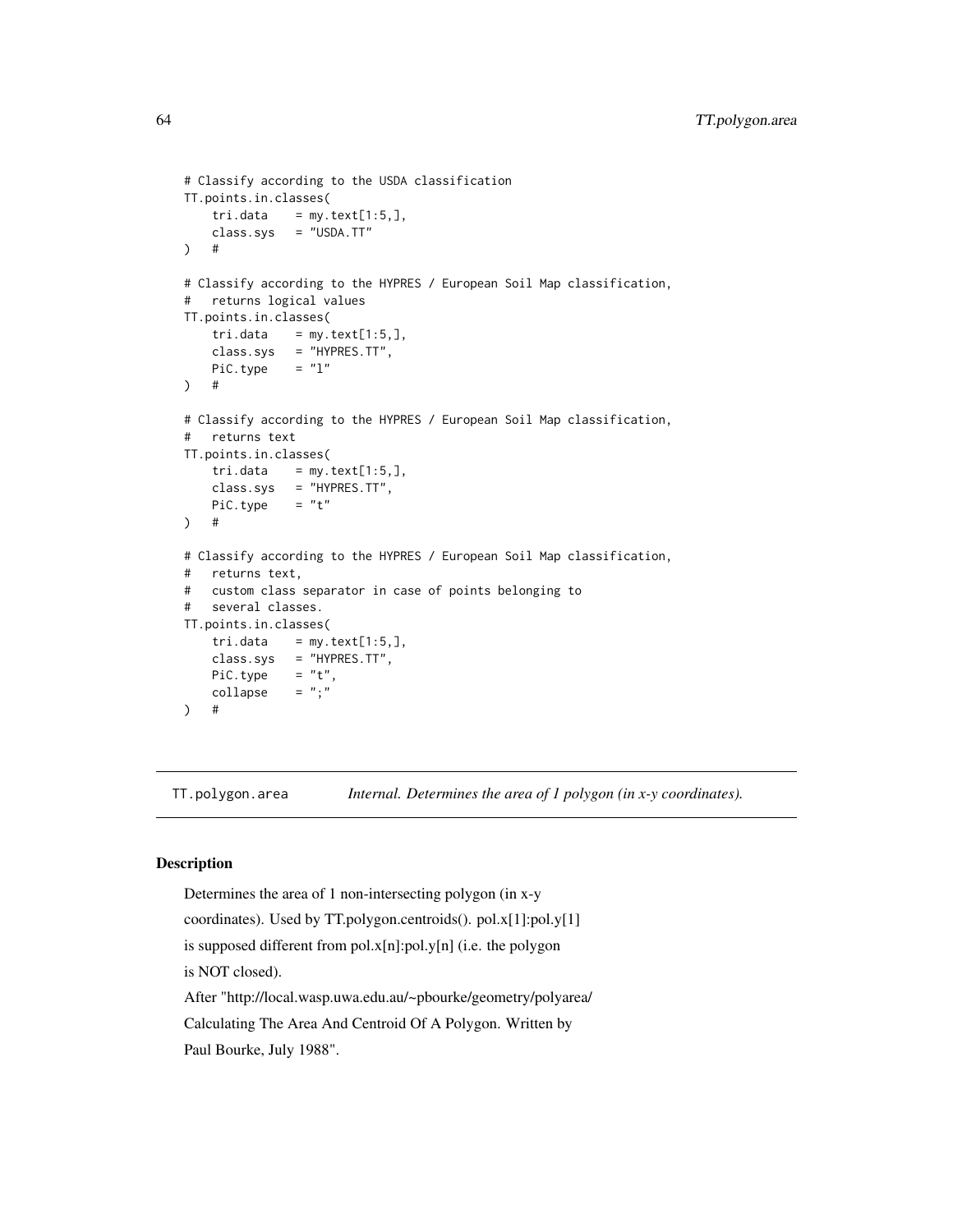## TT.polygon.centroids 65

## Usage

TT.polygon.area(pol.x, pol.y)

### Arguments

| pol.x | Vector of numericals. X coordinates of each vertices of the |
|-------|-------------------------------------------------------------|
|       | polygon.                                                    |
| pol.v | Vector of numericals. Y coordinates of each vertices of the |
|       | polygon.                                                    |

## Value

Returns a single numerical: area of the polygon.

### Author(s)

Julien Moeys [aut, cre], Wei Shangguan [ctb], Rainer Petzold [ctb], Budiman Minasny [ctb], Bogdan Rosca [ctb], Nic Jelinski [ctb], Wiktor Zelazny [ctb], Rodolfo Marcondes Silva Souza [ctb], Jose Lucas Safanelli [ctb], Alexandre ten Caten [ctb]

TT.polygon.centroids *Internal. Determines the centroid of 1 polygon (in x-y coordinates).*

## Description

Determines the centroid of 1 non-intersecting polygon (in x-y coordinates). Used to determine the centroid of each texture class in the texture triangle onces its clay silt sand coordinates have been converted to x-y coordinates. pol.x[1]:pol.y[1] is supposed different from pol.x[n]:pol.y[n] (i.e. the polygon is NOT closed). After "http://local.wasp.uwa.edu.au/~pbourke/geometry/polyarea/ Calculating The Area And Centroid Of A Polygon. Written by Paul Bourke, July 1988".

#### Usage

TT.polygon.centroids(pol.x, pol.y)

## Arguments

| pol.x | Vector of numericals. X coordinates of each vertices of the |
|-------|-------------------------------------------------------------|
|       | polygon.                                                    |
| pol.v | Vector of numericals. Y coordinates of each vertices of the |
|       | polygon.                                                    |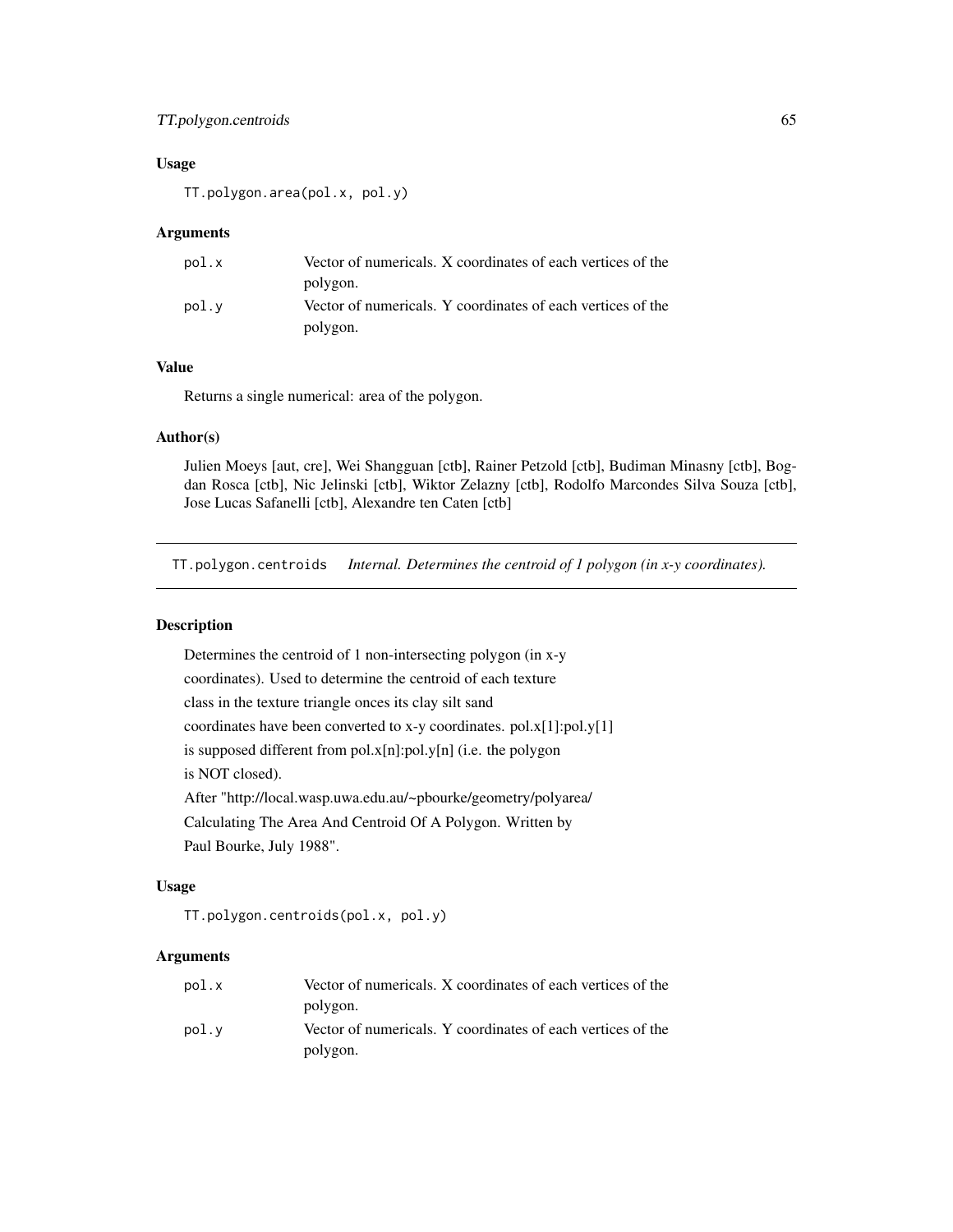### Value

Returns a vector of 2 numericals: x and y coordinates of

the polygon's centroid. Vector items are names "x" and "y".

### Author(s)

Julien Moeys [aut, cre], Wei Shangguan [ctb], Rainer Petzold [ctb], Budiman Minasny [ctb], Bogdan Rosca [ctb], Nic Jelinski [ctb], Wiktor Zelazny [ctb], Rodolfo Marcondes Silva Souza [ctb], Jose Lucas Safanelli [ctb], Alexandre ten Caten [ctb]

TT.set *Function to change / set the default package parameters.*

### Description

Function to change / set the default package parameters as they are stored in the list TT.par in the environment TT.env. Use this function to change some deafult parameters for all the current R cession. Many functions of soiltexture take some of their parameter values in TT.par.

#### Usage

TT.set(..., reset = FALSE, par.list = "TT.par", bkp.par.list = "TT.par.bkp",

par.env = TT.env)

### Arguments

| $\ddots$ .   | List of parameters and value in the form "par.name1" = par.value1,                      |  |
|--------------|-----------------------------------------------------------------------------------------|--|
|              | "par.name2" = par.value2 List of parameters to change.                                  |  |
| reset        | Single logical. If set to TRUE the parameter list is reset to default                   |  |
| par.list     | Single character. Name of the list containing the parameters                            |  |
| bkp.par.list | Single character. Name of the backuped list containing the default parameters           |  |
| par.env      | An R environment. Name of the environment containing the parameter lists (no<br>quotes) |  |

#### Author(s)

Julien Moeys [aut, cre], Wei Shangguan [ctb], Rainer Petzold [ctb], Budiman Minasny [ctb], Bogdan Rosca [ctb], Nic Jelinski [ctb], Wiktor Zelazny [ctb], Rodolfo Marcondes Silva Souza [ctb], Jose Lucas Safanelli [ctb], Alexandre ten Caten [ctb]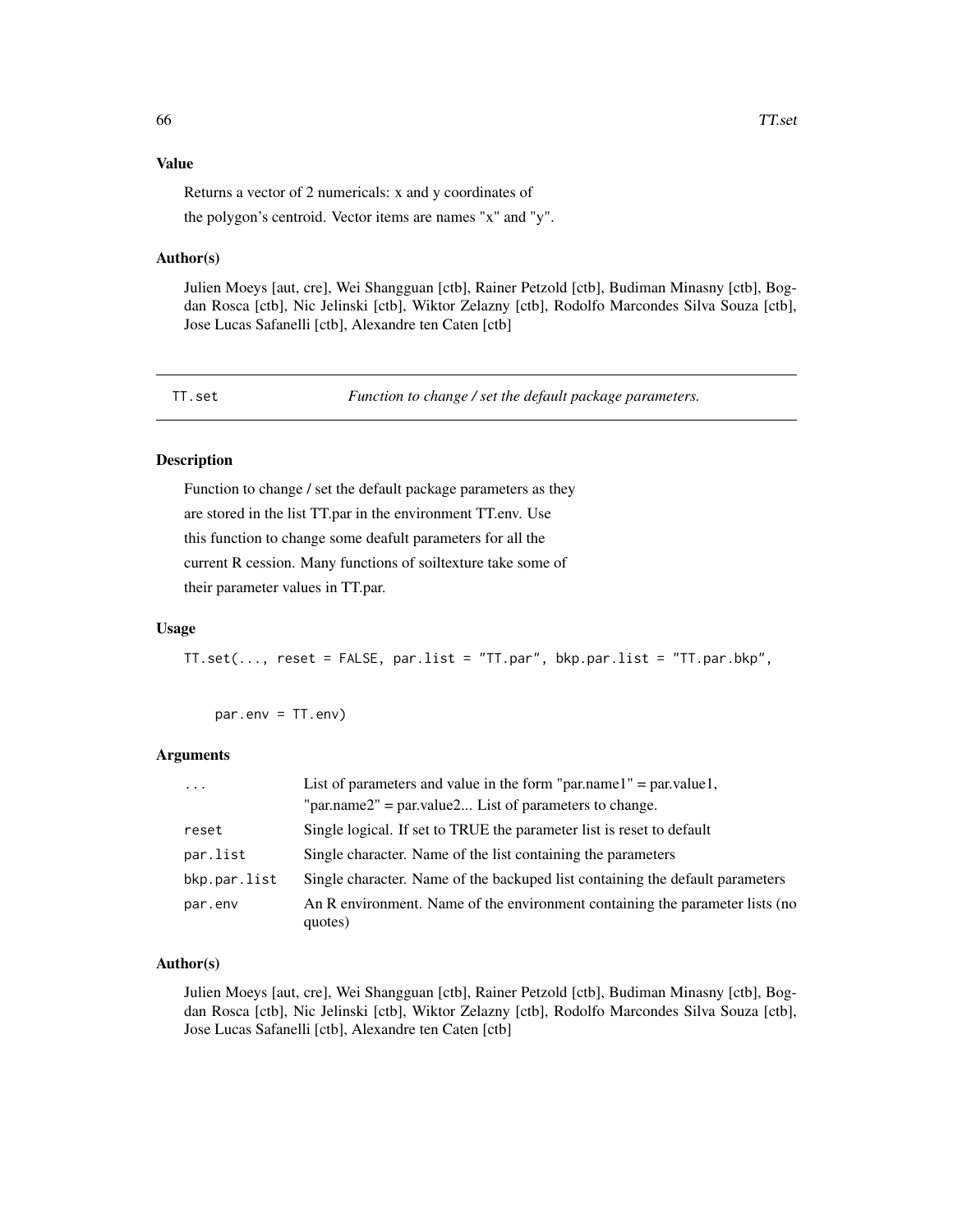## Description

Function to 'stretch' or reshape the range of value of some data set. Usefull for cex parameter in plot.

## Usage

TT.str(x, str.min =  $0$ , str.max = 1)

#### Arguments

x str.min str.max

### Author(s)

Julien Moeys [aut, cre], Wei Shangguan [ctb], Rainer Petzold [ctb], Budiman Minasny [ctb], Bogdan Rosca [ctb], Nic Jelinski [ctb], Wiktor Zelazny [ctb], Rodolfo Marcondes Silva Souza [ctb], Jose Lucas Safanelli [ctb], Alexandre ten Caten [ctb]

TT.switch *Internal. Used in the plot axis drawings.*

## Description

Used in the plot axis drawings.

### Usage

TT.switch(blr.clock = TT.get("blr.clock"), c1 = NA,

 $c2 = NA$ ,  $c3 = NA$ ,  $c4 = NA$ ,  $blr$ .order =  $c(1, 3)$ ,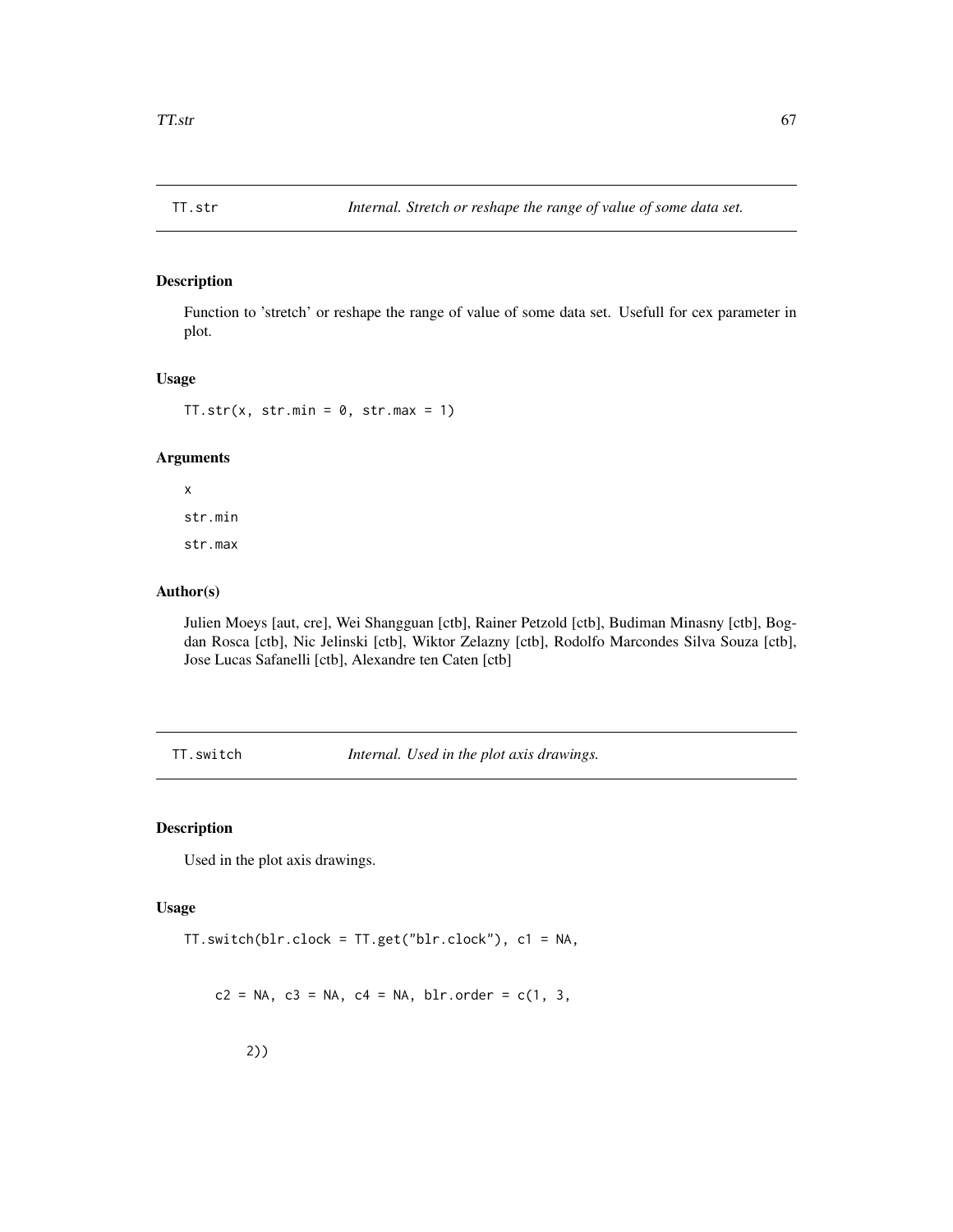68 TT.text

### Arguments

blr.clock c1 c2 c3  $c<sub>4</sub>$ blr.order

## Author(s)

Julien Moeys [aut, cre], Wei Shangguan [ctb], Rainer Petzold [ctb], Budiman Minasny [ctb], Bogdan Rosca [ctb], Nic Jelinski [ctb], Wiktor Zelazny [ctb], Rodolfo Marcondes Silva Souza [ctb], Jose Lucas Safanelli [ctb], Alexandre ten Caten [ctb]

| TT.text | Plot text labels for each values of a soil texture data table on an exist- |
|---------|----------------------------------------------------------------------------|
|         | ing texture plot.                                                          |

### Description

Plot text labels for each values of a soil texture data table on an existing texture plot.

#### Usage

```
TT.text(tri.data, geo, labels = NULL, css.names = NULL,
```
base.css.ps.lim = NULL, dat.css.ps.lim = NULL,

css.transf = NULL, text.transf.fun = NULL, trsf.add.opt1 = NULL,

trsf.add.opt2 = NULL, text.tol = NULL, text.sum = NULL,

blr.clock = NULL, fg = NULL, col = NULL, cex = NULL,

```
font = NULL, family.op = NULL, adj = NULL, pos = NULL,
```

```
offset = NULL, tri.sum.tst = NULL, tri.pos.tst = NULL,
```

```
blr.txt = NULL)
```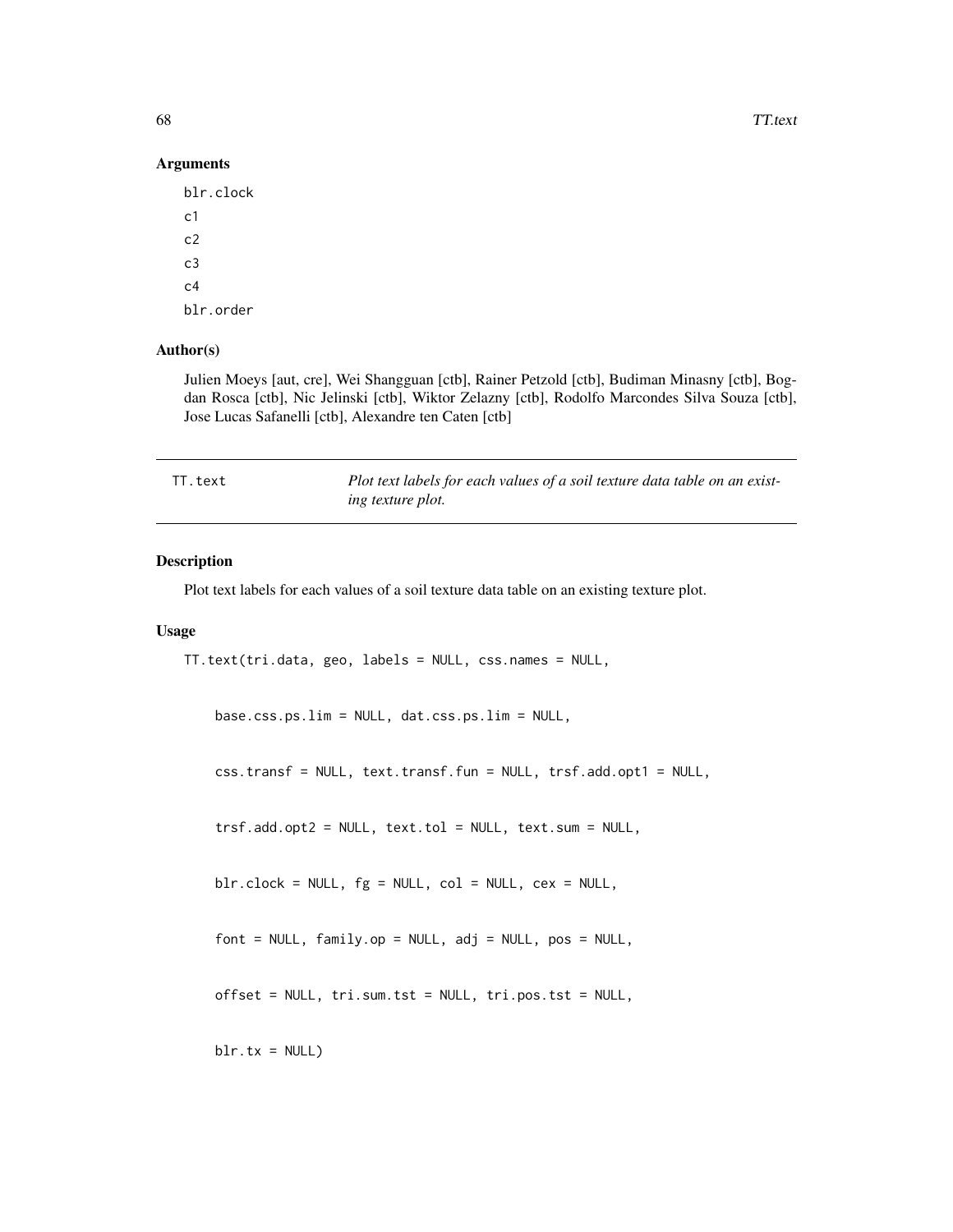#### TT.text 69

## Arguments

tri.data geo labels css.names base.css.ps.lim dat.css.ps.lim css.transf text.transf.fun trsf.add.opt1 trsf.add.opt2 text.tol text.sum blr.clock fg col cex font family.op adj pos offset tri.sum.tst tri.pos.tst blr.tx

## Author(s)

Julien Moeys [aut, cre], Wei Shangguan [ctb], Rainer Petzold [ctb], Budiman Minasny [ctb], Bogdan Rosca [ctb], Nic Jelinski [ctb], Wiktor Zelazny [ctb], Rodolfo Marcondes Silva Souza [ctb], Jose Lucas Safanelli [ctb], Alexandre ten Caten [ctb]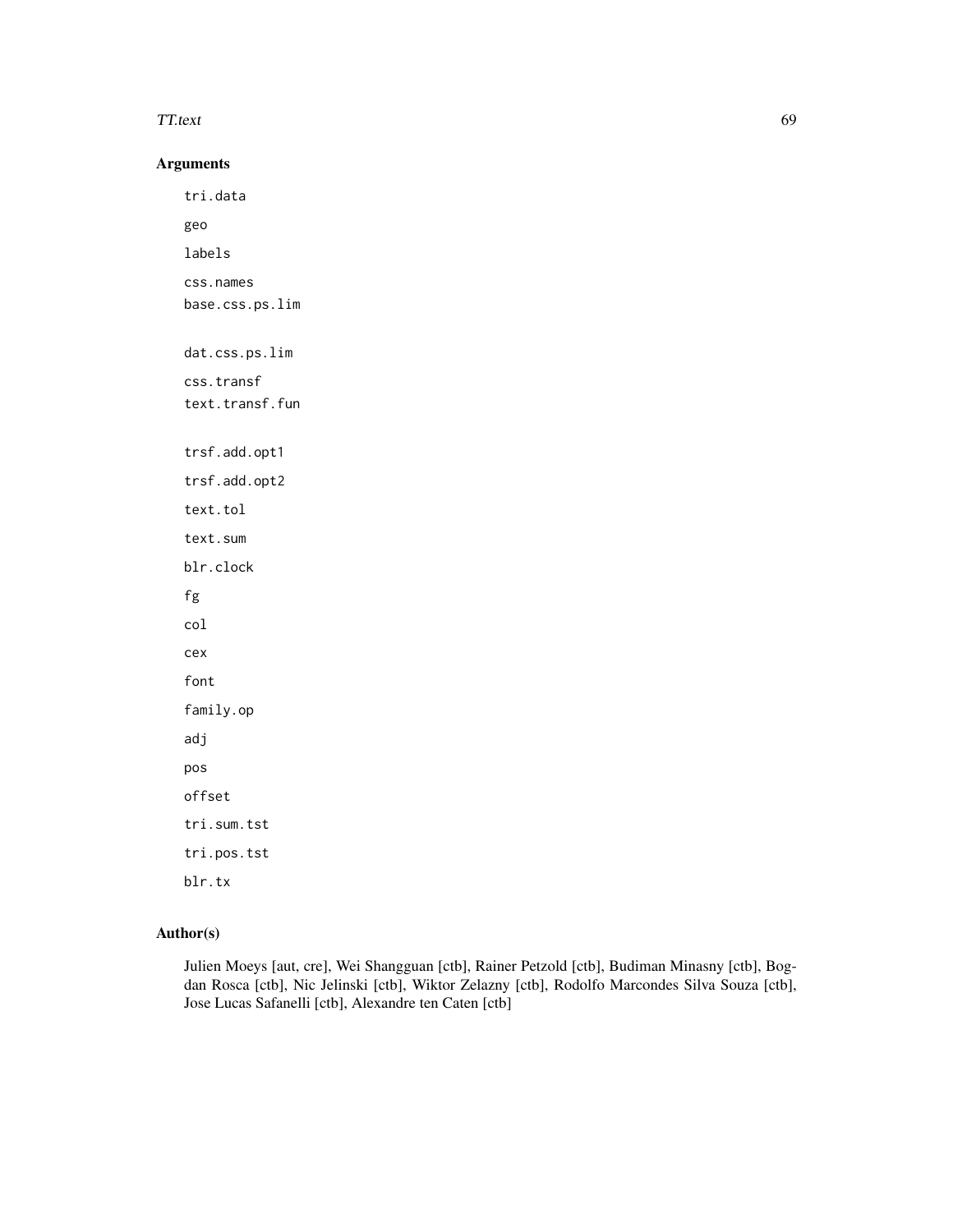TT.text.transf *Log-linear transformation of a soil texture data table between 2 particle size systems (3 classes).*

## Description

Log-linear transformation of a soil texture data table ('tri.data') from one particle size system ('dat.css.ps.lim') into another ('base.css.ps.lim'). Only 3 particle size classes allowed. See TT.text.transf.X for transformation involving more than 3 particle classes. 'tri.data' may contain other variables (not in 'css.names'). They are returned unchanged with the transformed texture data.

### Usage

TT.text.transf(tri.data, base.css.ps.lim, dat.css.ps.lim,

 $\text{css}.\text{names} = \text{NULL}, \text{blr.txt} = \text{NULL}, \text{text.sum} = \text{NULL},$ 

text.tol = NULL, tri.sum.tst = NULL, tri.pos.tst = NULL,

trsf.add.opt1 = NULL, trsf.add.opt2 = NULL)

### Arguments

tri.data base.css.ps.lim

dat.css.ps.lim css.names blr.tx text.sum text.tol tri.sum.tst tri.pos.tst trsf.add.opt1 trsf.add.opt2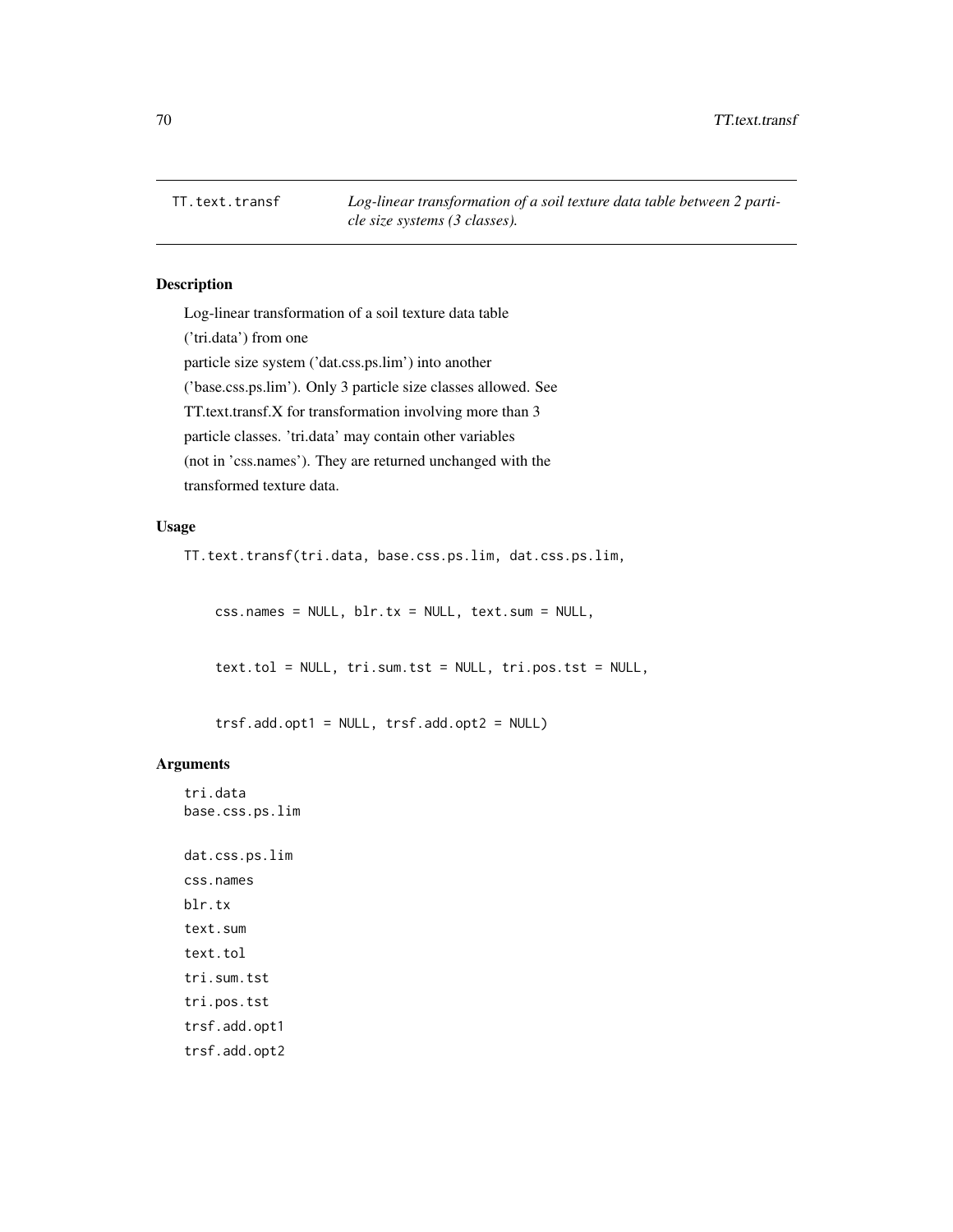## $TT.$ text.transf. $X$  71

### Author(s)

Julien Moeys [aut, cre], Wei Shangguan [ctb], Rainer Petzold [ctb], Budiman Minasny [ctb], Bogdan Rosca [ctb], Nic Jelinski [ctb], Wiktor Zelazny [ctb], Rodolfo Marcondes Silva Souza [ctb], Jose Lucas Safanelli [ctb], Alexandre ten Caten [ctb]

TT.text.transf.X *Log-linear transformation of a soil texture data table between 2 particle size systems (X classes).*

## Description

Log-linear transformation of a soil texture data table

('tri.data') from one

particle size system ('dat.css.ps.lim') into another

('base.css.ps.lim'). No limit in the number of partile size classes

in the inputed and outputed texture tables. See TT.text.transf

for transformation involving only 3 particle classes. 'tri.data'

can only contain texture data.

#### Usage

TT.text.transf.X(tri.data, base.ps.lim, dat.ps.lim,

text.sum = NULL, text.tol = NULL, tri.sum.tst = NULL,

tri.pos.tst = NULL)

#### Arguments

tri.data base.ps.lim dat.ps.lim text.sum text.tol tri.sum.tst tri.pos.tst

### Author(s)

Julien Moeys [aut, cre], Wei Shangguan [ctb], Rainer Petzold [ctb], Budiman Minasny [ctb], Bogdan Rosca [ctb], Nic Jelinski [ctb], Wiktor Zelazny [ctb], Rodolfo Marcondes Silva Souza [ctb], Jose Lucas Safanelli [ctb], Alexandre ten Caten [ctb]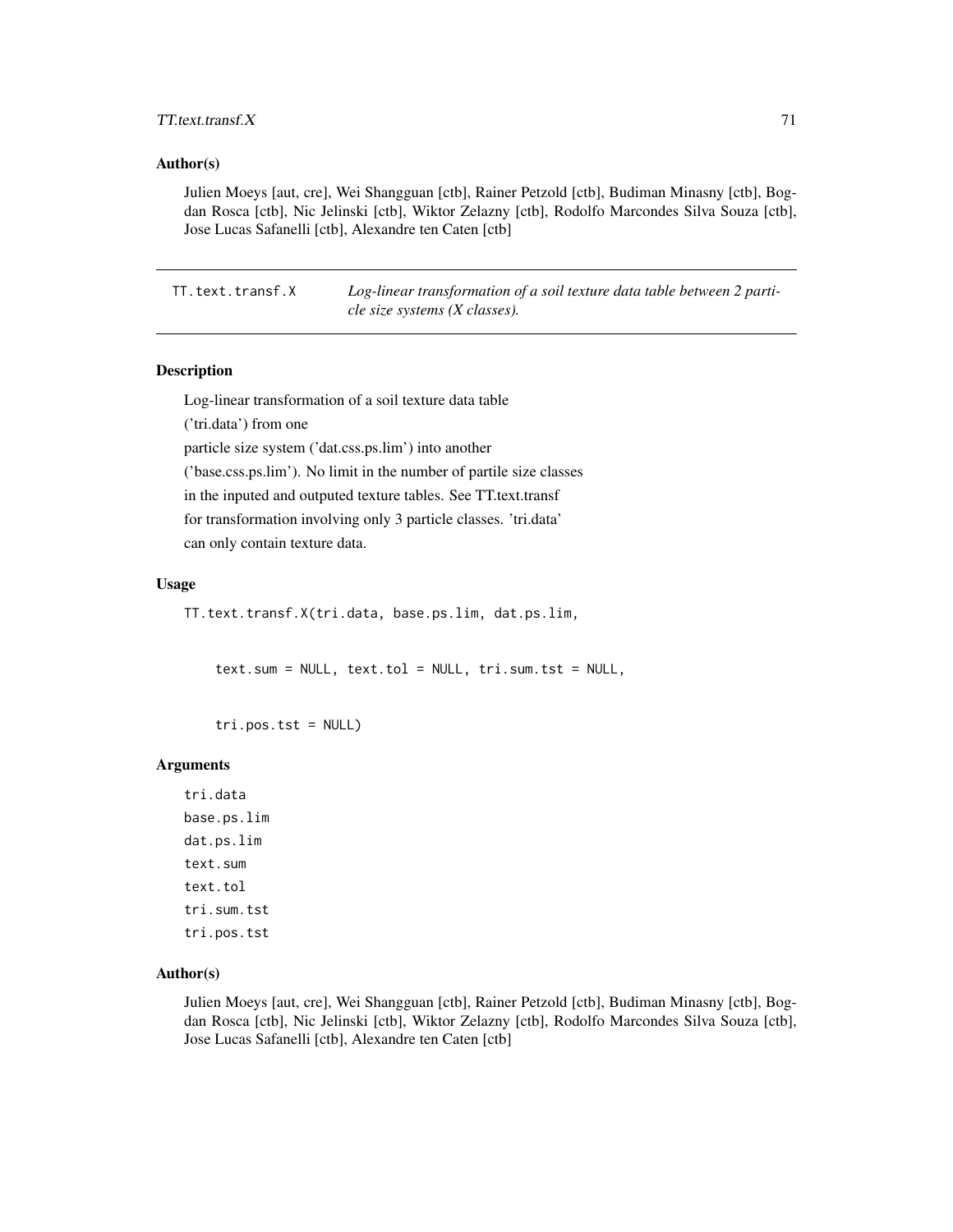## Description

Plot the axis' ticks of a texture triangle plot.

## Usage

```
TT.ticks(geo, at = NULL, text.tol = NULL, text.sum = NULL,
   blr.clock = NULL, tk.s = NULL, tri.sum.tst = NULL,
```
tri.pos.tst = FALSE, lwd.axis = NULL, col.axis = NULL)

### Arguments

geo at text.tol text.sum blr.clock tk.s tri.sum.tst tri.pos.tst lwd.axis

col.axis

### Author(s)

Julien Moeys [aut, cre], Wei Shangguan [ctb], Rainer Petzold [ctb], Budiman Minasny [ctb], Bogdan Rosca [ctb], Nic Jelinski [ctb], Wiktor Zelazny [ctb], Rodolfo Marcondes Silva Souza [ctb], Jose Lucas Safanelli [ctb], Alexandre ten Caten [ctb]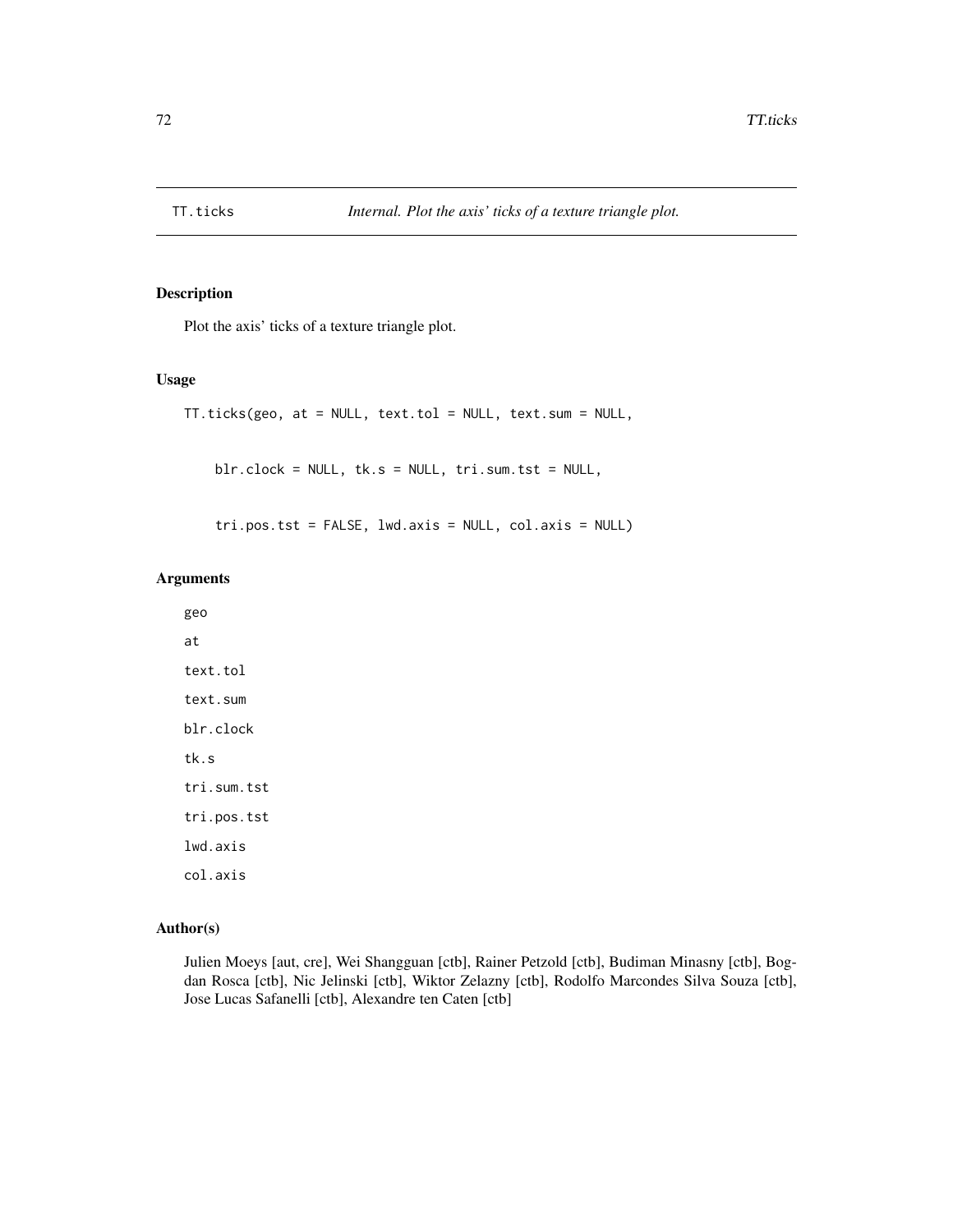<span id="page-72-0"></span>

## Description

Plot the axis ticks' labels of a texture triangle plot.

## Usage

```
TT.ticks.lab(geo, at = NULL, text.tol = NULL, text.sum = NULL,
```
blr.clock = NULL, tlr.an = NULL, tk.ls = NULL,

tri.sum.tst = NULL, tri.pos.tst = FALSE, col.axis = NULL,

font.axis = NULL, cex.axis = NULL, family.op = NULL)

## Arguments

geo at text.tol text.sum blr.clock tlr.an tk.ls tri.sum.tst tri.pos.tst col.axis font.axis cex.axis family.op

## Author(s)

Julien Moeys [aut, cre], Wei Shangguan [ctb], Rainer Petzold [ctb], Budiman Minasny [ctb], Bogdan Rosca [ctb], Nic Jelinski [ctb], Wiktor Zelazny [ctb], Rodolfo Marcondes Silva Souza [ctb], Jose Lucas Safanelli [ctb], Alexandre ten Caten [ctb]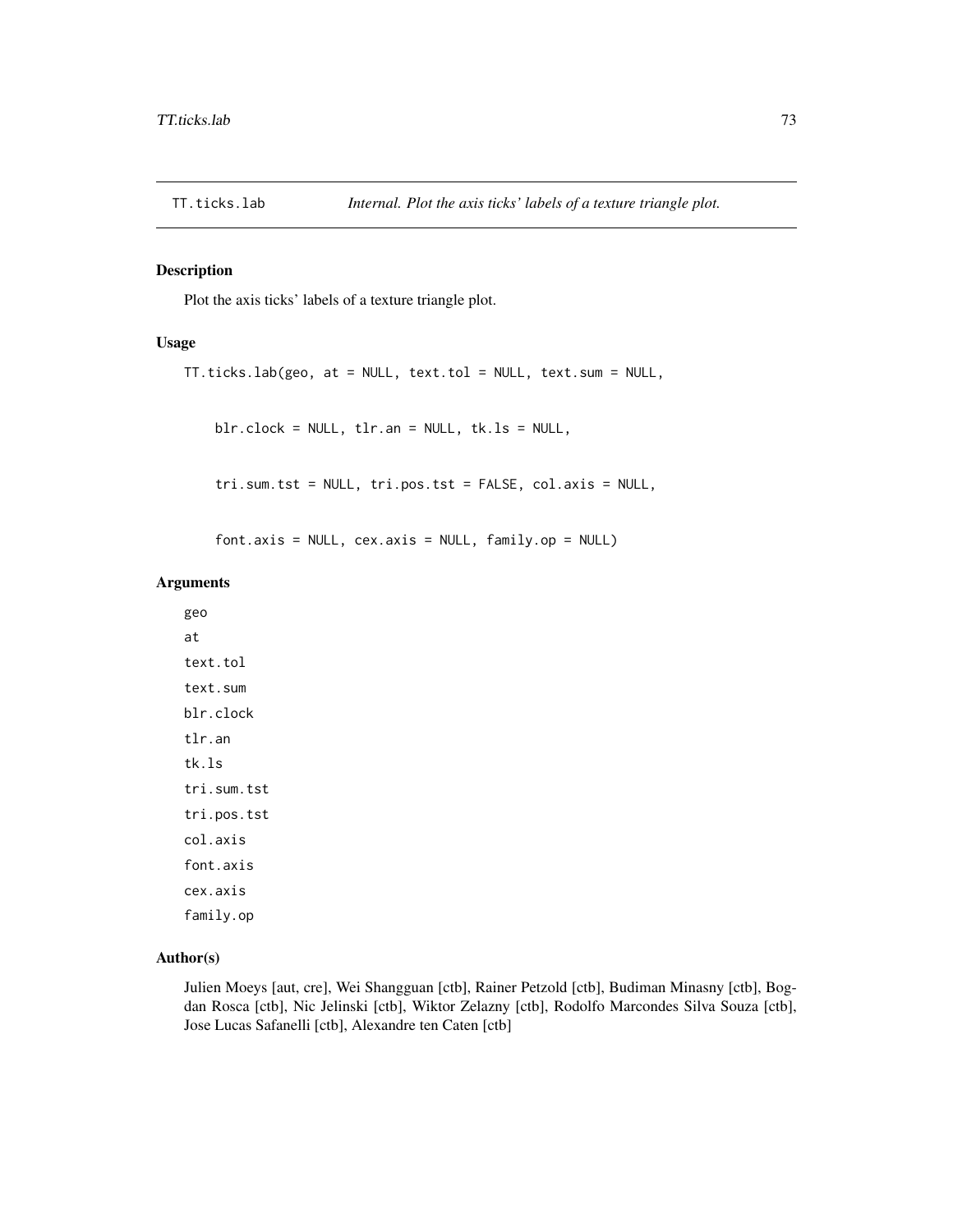<span id="page-73-0"></span>

## Description

Plot the vertices of a texture classification system, on top of an already drawn texture triangle plot. Also plot the vertices numbers. See TT.vertices.tbl() and TT.classes.tbl() for a non graphic, tabular equivalent of the plot.

## Usage

```
TT.vertices.plot(geo, class.sys = "HYPRES.TT", fg = NULL,
col = NULL, cex = NULL, font = NULL, family cop = NULL,
adj = NULL, pos = NULL, offset = NULL, blir.tx = NULL,text.sum = NULL, blr.clock = NULL)
```
#### Arguments

geo class.sys fg col cex font family.op adj pos offset blr.tx text.sum blr.clock

## Author(s)

Julien Moeys [aut, cre], Wei Shangguan [ctb], Rainer Petzold [ctb], Budiman Minasny [ctb], Bogdan Rosca [ctb], Nic Jelinski [ctb], Wiktor Zelazny [ctb], Rodolfo Marcondes Silva Souza [ctb], Jose Lucas Safanelli [ctb], Alexandre ten Caten [ctb]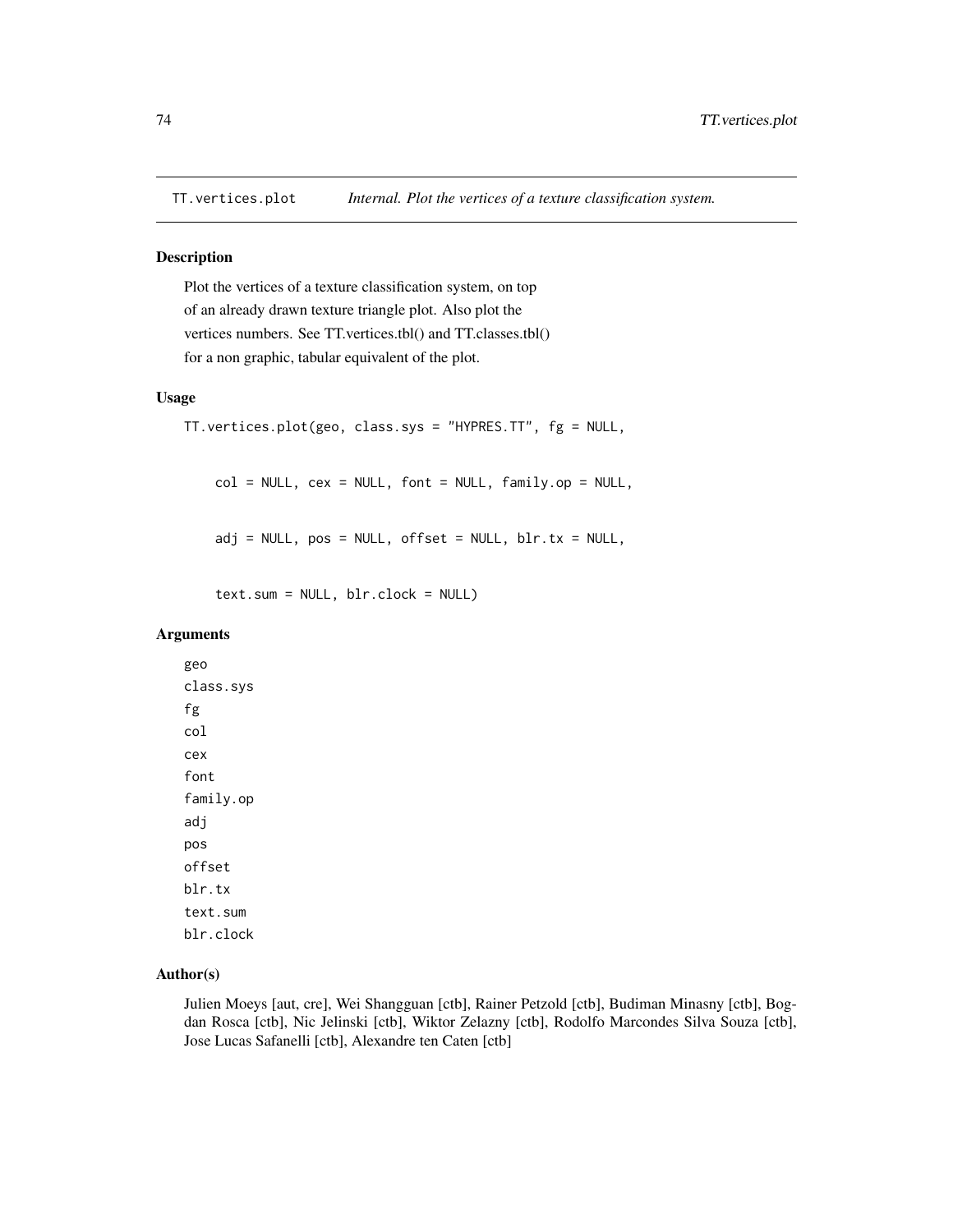<span id="page-74-0"></span>

## Description

Returns the table of vertices of a texture classification system. Returns the clay silt sand coordinates of each vertices. Use TT.classes.tbl() to know the vertices that bounds each texture class. See also TT.vertices.plot().

## Usage

TT.vertices.tbl(class.sys = "HYPRES.TT")

#### Arguments

class.sys

## Author(s)

Julien Moeys [aut, cre], Wei Shangguan [ctb], Rainer Petzold [ctb], Budiman Minasny [ctb], Bogdan Rosca [ctb], Nic Jelinski [ctb], Wiktor Zelazny [ctb], Rodolfo Marcondes Silva Souza [ctb], Jose Lucas Safanelli [ctb], Alexandre ten Caten [ctb]

TT.xy.grid *Internal. Create a grid in the x-y coordinate system.*

## Description

Create a grid in the x-y coordinate system. Most of the function is a reshaped extract from kde2d() from the MASS package, by Venables & Ripley (+ modifications)

## Usage

 $TT.xy.grid(x, y, n = 25)$ 

## Arguments

x y

n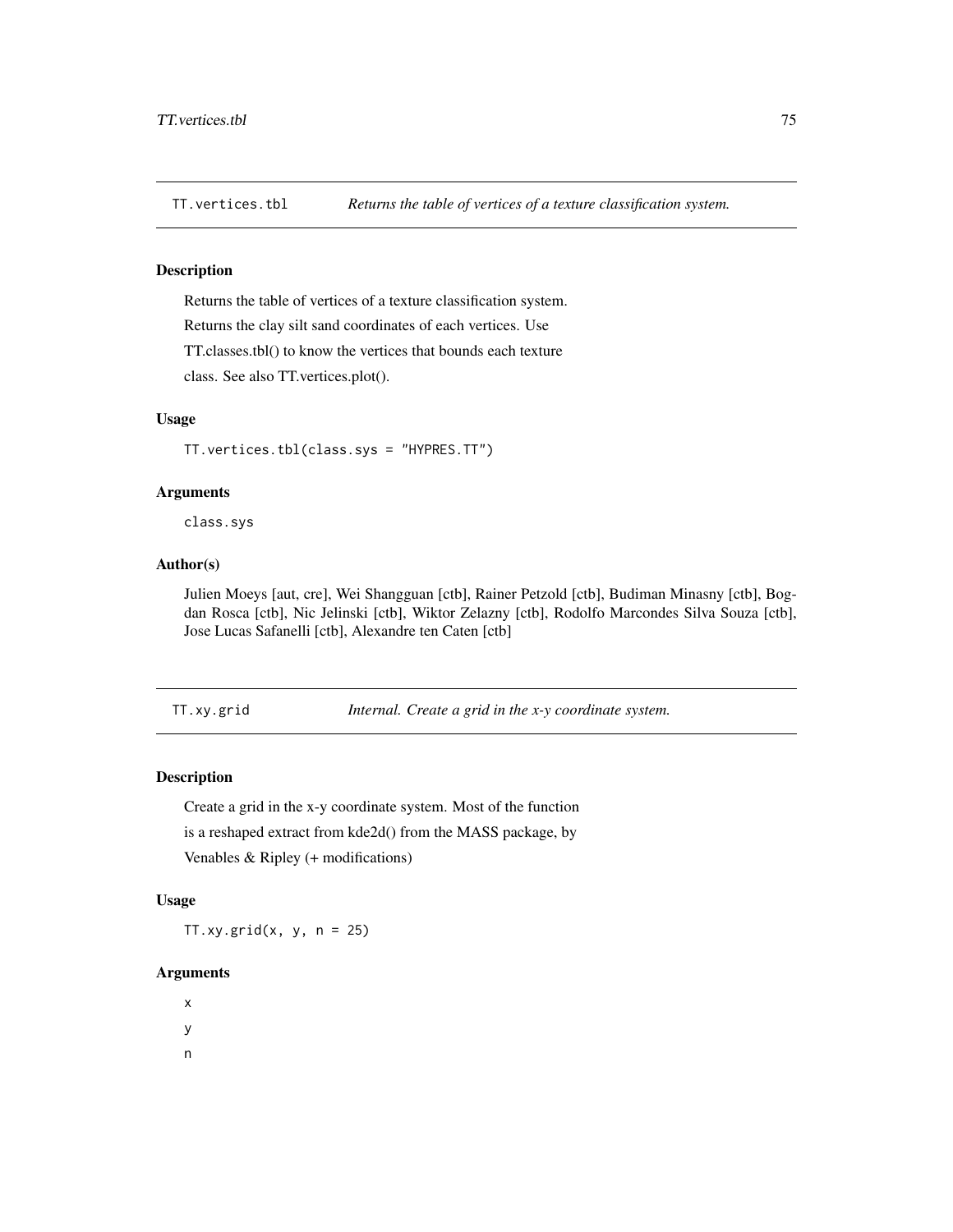## <span id="page-75-0"></span>Author(s)

Julien Moeys [aut, cre], Wei Shangguan [ctb], Rainer Petzold [ctb], Budiman Minasny [ctb], Bogdan Rosca [ctb], Nic Jelinski [ctb], Wiktor Zelazny [ctb], Rodolfo Marcondes Silva Souza [ctb], Jose Lucas Safanelli [ctb], Alexandre ten Caten [ctb]

TT.xy2css *Internal. Convert point-data duplets (2 variables, x-y coordinaes) in Clay silta and sand coordinates.*

## Description

Internal. Convert point-data duplets (2 variables, x-y coordinaes) in Clay silta and sand coordinates.

#### Usage

TT.xy2css(xy.data, geo, css.names = NULL, text.tol = NULL,

tri.sum.tst = NULL, tri.pos.tst = NULL, set.par = FALSE,

blr.clock = NULL, text.sum = NULL)

#### Arguments

xy.data a data.frame with xpos and ypos columns geo css.names text.tol tri.sum.tst tri.pos.tst set.par blr.clock text.sum

## Author(s)

Julien Moeys [aut, cre], Wei Shangguan [ctb], Rainer Petzold [ctb], Budiman Minasny [ctb], Bogdan Rosca [ctb], Nic Jelinski [ctb], Wiktor Zelazny [ctb], Rodolfo Marcondes Silva Souza [ctb], Jose Lucas Safanelli [ctb], Alexandre ten Caten [ctb]